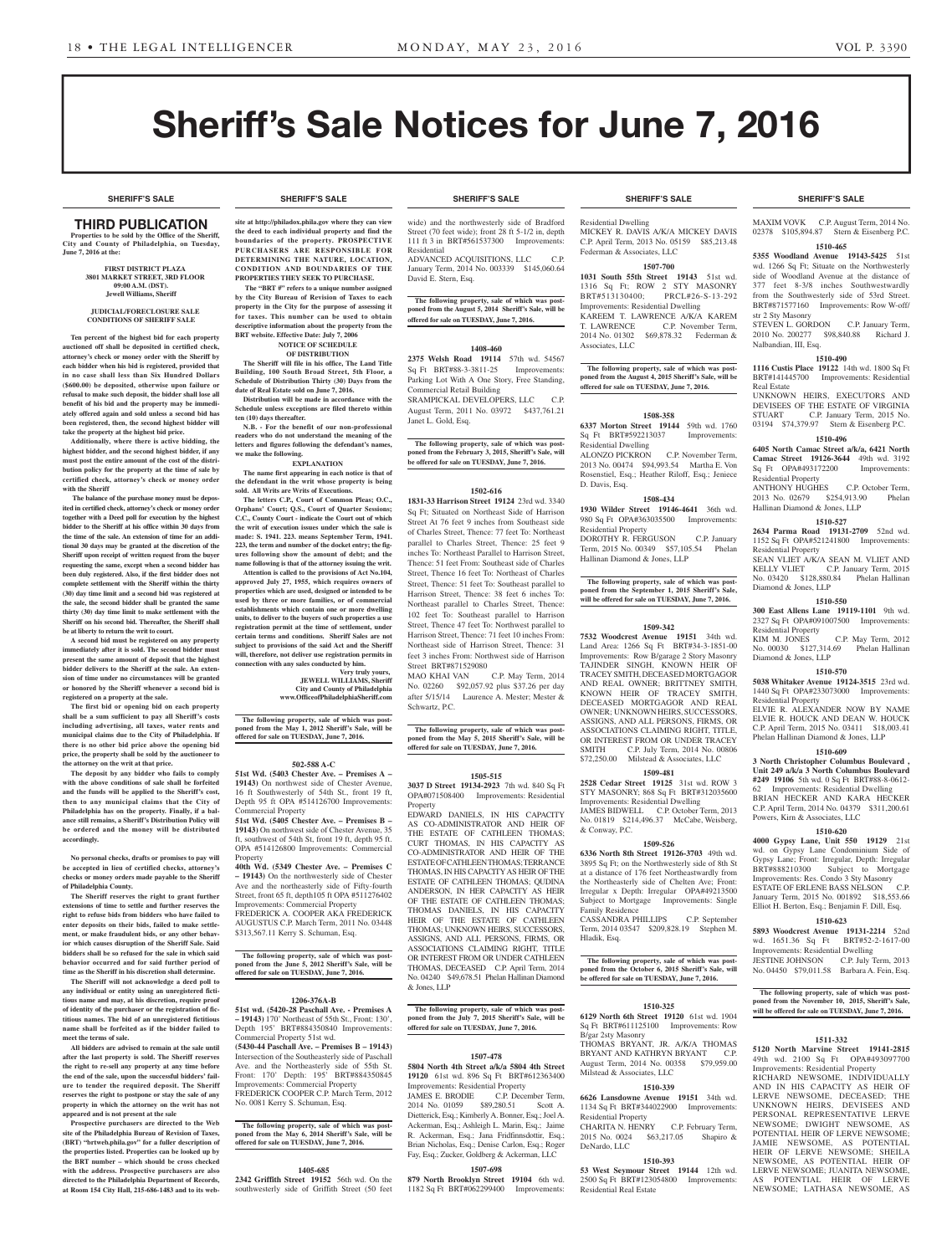Residential Property

Diamond & Jones, LLP

Residential Property

Residential Property

Residential Property

Residential Property

Diamond & Jones, LLP

Residential Property

Residential Property

Residential Property

Deas Kochalski LLC

Sq Ft OPA#04-3-2147-00 Residential Property

Property

Jones, LLP

Hallinan Diamond & Jones, LLP

DeNardo, LLC

**1602-385 1451 West Lycoming Street 19140** 43rd wd. 1536 Sq Ft BRT#132270800 Improvements:

EMILY CRAWFORD C.P. June Term, 2015 No. 04258 \$28,632.06 Shapiro &

**1602-392 65 West Sharpnack Street 19119-2722**  22nd wd. 2688 Sq Ft OPA#223043200 Improvements: Residential Property GARRY VOLTAIRE C.P. September Term, 2015 No. 01012 \$39,941.16 Phelan Hallinan

**1602-394 4620 Devereaux Street 19135-3639** 41st wd. 1350 Sq Ft OPA#411147200 Improvements:

MILAGROS IRIZARRY C.P. July Term, 2014 No. 02961 \$156,762.31 Phelan

**1602-399 6652 Tulip Street 19135** 41st wd. 1260 Sq Ft BRT#411436600 Subject to Mortgage Improvements: Residential Dwelling JOHN F. MCNASBY, III A/K/A JOHN MCNASBY, III C.P. September Term, 2015 No. 01633 \$57,124.53 Martha E. Von Rosenstiel, Esq.; Heather Riloff, Esq.; Jeniece D. Davis, Esq. **1602-402 1025 North 64th Street 19151-4507** 34th wd. 2147 Sq Ft OPA#344244100 Improvements:

MIGUEL MEDINA AND JANELLE MEDINA C.P. November Term, 2014 No. 00564 \$93,789.61 Phelan Hallinan Diamond &

**1602-413 4900 North Camac Street 19141** 49th wd. 2340 Sq Ft OPA#491491700 Improvements:

PAULA L. BROOKS-VAZQUEZ C.P. May Term, 2012 No. 02917 \$172,987.65 Meredith H. Wooters, Esq.; Scott A. Dietterick, Esq.; Kimberly A. Bonner, Esq.; Jana Fridfinnsdottir, Esq.; Michael E. Carleton, Esq.; Justin F. Kobeski, Esq.; Manley Deas Kochalski LLC **1602-424 11808 Basile Road 19154-2523** 66th wd. 1380 Sq Ft OPA#662015300 Improvements:

JOHN HANNIGAN AND PATRICIA A. HANNIGAN C.P. November Term, 2013 No. 01138 \$160,331.18 Phelan Hallinan

**1602-427 5901 Colgate Street 19120** 35th wd. 975 Sq Ft BRT#352275200 Improvements: Residential

EDGARDO J. REYES A/K/A EDGARDO REYES C.P. February Term, 2014 No. 01077 \$110,796.22 KML Law Group, P.C. **1602-429 6367 Edmund Street 19135** 41st wd. 1440 Sq Ft OPA#41-1408900 Improvements:

UNKNOWN HEIRS AND/OR ADMINISTRATORS OF THE ESTATE OF JOHN LERRO A/K/A JOHN J. LERRO A/K/A JOHN JUDE LERRO; NANCY LERRO, BELIEVED HEIR AND/OR ADMINISTRATRIX OF THE ESTATE OF JOHN LERRO A/K/A JOHN J. LERRO A/K/A JOHN JUDE LERRO C.P. October Term, 2013 No. 01823 \$79,994.95 Justin F. Kobeski, Esq.; Scott A. Dietterick, Esq.; Kimberly A. Bonner, Esq.; Jana Fridfinnsdottir, Equire; Michael E. Carleton, Esq.; Meredith H. Wooters, Esq.; Manley Deas Kochalski LLC **1602-430 2639 Oakford Street 19146** 36th wd. 910 Sq Ft BRT#362043600 Improvements:

SHEILA WILLIAMS, INDIVIDUALLY AND IN HER CAPACITY AS EXECUTRIX OF THE ESTATE OF ROSETTA THORPE PAIGE, DECEASED C.P. June Term, 2015 No. 00681 \$34,445.11 KML Law Group, P.C. **1602-434 1931 West Sparks Avenue 19141** 49th wd. 1756 Sq Ft OPA#171280600 Improvements:

GEORGIA PARRISH MUHAMMAD A/K/A GEORGIA P. MUHAMMAD C.P. January Term, 2012 No. 03224 \$117,269.97 Justin F. Kobeski, Esq.; Scott A. Dietterick, Esq.; Kimberly A. Bonner, Esq.; Jana Fridfinnsdottir, Esq.; Michael E. Carleton, Esq.; Meredith H. Wooters, Esq.; Manley

**1602-436 5637 Stewart Street 19131** 4th wd. 1200<br>Sq Ft OPA#04-3-2147-00 Improvements:

## **SHERIFF'S SALE SHERIFF'S SALE SHERIFF'S SALE SHERIFF'S SALE SHERIFF'S SALE**

POTENTIAL HEIR OF LERVE NEWSOME; CHERYL NEWSOME, AS POTENTIAL<br>HEIR OF LERVE NEWSOME C.P. March HEIR OF LERVE NEWSOME Term, 2011 No. 01898 \$89,635.71 Phelan Hallinan Diamond & Jones, LLP

## **1511-397**

**12209 Aster Road 19154-1703** 66th wd. 2236

Sq Ft PRCL#663202500 Improvements: Residential Property GERMAN YAKUBOV C.P. November

Term, 2011 No. 01389 \$246,313.04 Phelan Hallinan Diamond & Jones, LLP

#### **1511-427**

**8663 Rugby Street 19150** 50th wd. ROW B/GAR 2STY MASONRY; 1440 Sq Ft BRT#502108200 Improvements: Residential Dwelling ROXANE H. TAYLOR C.P. February

## Term, 2014 No. 02271 \$133,375.24 McCabe, Weisberg & Conway, P.C.

## **1511-477**

**1264 Alcott Street 19149-3710** 35th wd. 1093 Sq Ft OPA#352069700 Improvements: Residential Property

MAUVALYN O. TOMLIN A/K/A MAUVALYN TOMLIN C.P. December Term, 2012 No. 03784 \$54,336.16 Phelan Hallinan Diamond & Jones, LLP

## **1511-519**

**1923 67th Avenue 19138** 50th wd. ROW B/GAR 2STY MASONRY; 1146 Sq Ft BRT#102432200 Improvements: Residential Dwelling

UNITED STATES OF AMERICA C/O UNITED STATES OF IMMEDICATE UNITED STATES ATTORNEY FOR THE EASTERN DISTRICT OF PENNSYLVANIA; KENNETH IRICK AND SYREETA S. SCOTT A/K/A SYREETA SCOTT C.P. September Term, 2013 No. 02380 \$48,639.92 McCabe, Weisberg & Conway, P.C.

#### **1511-541**

**1332 Saint Vincent Street 19111** 53rd wd. 2806 Sq Ft BRT#532321400 Improvements: Residential Property

JEAN W. MERCERON C.P. July Term, 2014 No. 00903 \$181,292.49 KML Law Group, P.C.

#### **1511-602**

**226 Devereaux Avenue 19111-5920**  35th wd. 2520 Sq Ft OPA#352191300 Improvements: Residential Property JOSETT M. DAVIS A/K/A JOSETT DAVIS C.P. April Term, 2014 No. 03923 \$104,009.29 Phelan Hallinan Diamond & Jones, LLP

**The following property, sale of which was post-poned from the December 1, 2015 Sheriff's Sale, will be offered for sale on TUESDAY, June 7, 2016.**

### **1512-303**

**1818 Dallas Street 19126** 10th wd. 1205 Sq Ft OPA#101283000 Improvements: Residential Property DANATAY JONES-GREEN AND KAREEM

GREEN C.P. October Term, 2010 No. 03257 \$166,919.02 Richard M. Squire & Associates, LLC

#### **1512-323**

**5841 North 3rd Street 19120** 61st wd. 1294 Sq Ft BRT#612387200 Improvements: Residential Property

## VENEL V. CLARKE C.P. January Term, 2015 No. 01443 \$52,215.83 KML Law Group, P.C.

**1512-338**

**3131 North Marston Street 19132- 1237** 38th wd. 609 Sq Ft BRT#381226700 Improvements: Row 2 Story Masonry DIANE JAMES C.P. March Term, 2015 No. 01923 \$21,469.00 Milstead & Associates, LLC

## **1512-371**

**1033 East Haines Street 19138** 59th wd. Beginning Point: At the intersection of the southwest line or Ardleigh Street (70' wide) with the northwest line of Haines Street (60 wide); 4183 Sq Ft BRT#592016300 Improvements: S/d W Det Gar 2 Sty Mason

JAMES B. JOHNSON C.P. May Term, 2013 No. 00705 \$202,527.75 Richard J. Nalbandian, III, Esq.

## **1512-397**

**2101 South 18th Street 19145-3826** 48th wd. 1040 Sq Ft OPA#871573910 Improvements: Residential Property HUNG N. HUYNH A/K/A HUNG HUYNH

AND YAN NAN A/K/A NAN YAN C.P. July Term, 2014 No. 00982 \$224,944.41 Phelan Hallinan Diamond & Jones, LLP

## **1512-411**

**5030 Larchwood Avenue 19143** 46th wd. 2145 Sq Ft OPA#462004300 Improvements: Residential Property GLADSTONE C. RICHARDSON C.P. April

Term, 2015 No. 01736 \$164,199.24 Phelan Hallinan Diamond & Jones, LLP

## **1512-459**

**6750 Lindbergh Boulevard 19142** 40th wd. 32950 Sq Ft BRT#884348360 Improvements:

Commercial Use Building VYREAK HENG C.P. July Term, 2015 No. 1435 \$459,425.24 Weber Gallagher Simpson Stapleton Fires & Newby, LLP, Sarah A. Elia, Esq.

### **1512-461**

**1823 East Moyamensing Avenue 19148- 1944** 1st wd. 1242 Sq Ft OPA#011214200 Improvements: Residential Property JOHN E. MCNAMEE C.P. July Term, 2012 No. 03408 \$331,751.40 Phelan Hallinan Diamond & Jones, LLP

## **1512-467**

**3928 Haverford Avenue 19104-1808** 24th wd. 1584 Sq Ft OPA#242205800 Improvements: Residential Property<br>GEORGE BLACK C.P. August Term, 2012 No. 00609 \$69,830.43 Phelan Hallinan Diamond & Jones, LLP

## **1512-483**

**6623 North 8th Street 19126** 61st wd. 8731 Sq Ft BRT#611167500 Improvements: Residential Property EMMA COX-WATSON AND RODERICK WATSON C.P. May Term, 2013 No. 002721 \$265,486.82 Shapiro & DeNardo, LLC

## **1512-502**

**6532 Marsden Street 19135** 41st wd. 1260 Sq Ft OPA#411257700 Improvements: Residential Property YISCHOR D. FRIEDMAN C.P. December Term, 2013 No. 01715 \$67,939.30 Richard M. Squire & Associates, LLC

## **1512-512**

**6822 Marsden Street 19135** 41st wd. 1282.5 Sq Ft BRT#41-2-3736-00 Improvements: Row B/gar 2sty Masonry LEVONZA G. THOMPSON C.P. April

Term, 2015 No. 01028 \$89,807.38 Milstead & Associates, LLC

## **1512-519**

**8233 Pickering Street 19150** 50th wd. 5145 Sq Ft BRT#501239500 Improvements: Det W/b Gar 2sty Mas+other THOMAS STERLING A/K/A THOMAS E. STERLING, ORIGINAL MORTGAGOR; WANDA B. DESSES A/K/A WANDA DESSES, ORIGINAL MORTGAGOR AND REAL OWNER AND BETTY ANNE STERLING, ORIGINAL MORTGAGOR C.P. February Term, 2015 No. 00444 \$226,922.83 Milstead & Associates, LLC

#### **1512-550**

**330 North Simpson Street 19139-1024**  34th wd. 1306 Sq Ft OPA#343105308 Improvements: Residential Property TYRONE BUTLER C.P. September Term, 2014 No. 04413 \$68,810.91 Phelan Hallinan Diamond & Jones, LLP

## **1512-563A-B**

**5503 Lansdowne Avenue – Premises A – 19131** 4th wd. 1568 Sq Ft BRT#871053150 Improvements: Commercial Property **5507 Lansdowne Avenue – Premises B – 19131** 4th wd. 1568 Sq Ft BRT#871053200 Improvements: Commercial Property

MARK I. DAVIS C.P. January Term, 2013 No. 02273 \$307,886.95 Scott A. Dietterick, Esq., and/or Kathryn L. Mason, Esq. **1512-600**

**2148 Magee Avenue 19149** 54th wd. ROW B/GAR 2STY MASONRY; 1308 Sq Ft BRT#541134700 Improvements: Residential Dwelling ALOYSIUS BENJAMIN AND JAYTAY NUKAH C.P. July Term, 2014 No. 02394 \$109,040.46 McCabe, Weisberg, & Conway, P.C.

## **1512-610**

**854 North 21st Street 19130-1431** 15th wd. 1042 Sq Ft OPA#151128700 Improvements: Residential Property EDWARD J. FURLONG, JR. A/K/A EDWARD J. FURLONG C.P. August Term, 2009 No.

03149 \$85,363.87 Phelan Hallinan Diamond & Jones, LLP **1512-640**

**6408 Marsden Street 19135** 41st wd. On the Northwesterly side of Marsden Street 40 feet wide at a distance of 87 ft 5-1/2 in Northeastwardly from the Northeasterly side of Levick Street; Front 19 ft 10-1/2 in, Depth: 90 ft; 1788.3 Sq Ft OPA#411254600 Improvements: Single Family Residence THE BANK OF NEW YORK MELLON F/K/A THE BANK OF NEW YORK, AS TRUSTEE FOR THE CERTIFICATE HOLDERS OF THE CWALT, INC.; ALTERNATIVE LOAN TRUST 2005-9CB, MORTGAGE PASS-THROUGH CERTIFICATES, SERIES 2005-9CB C.P. January Term, 2015 \$137,549.13 Stephen M. Hladik, Esq.

## **1512-666**

**2442 North Bouvier Street 19132- 4305** 16th wd. 675 Sq Ft OPA#161236300 Improvements: Residential Property MICHAEL D. KELLY AND RHINO INVESTMENT PROPERTIES, LLC C.P. May Term, 2014 No. 01291 \$50,500.07 Phelan Hallinan Diamond & Jones, LLP

**1512-703**

**4319 Glendale Street 19124-4317** 33rd wd. 1300 Sq Ft OPA#332451200 Improvements: Residential Property JULIO CESAR RODRIGUEZ C.P. January Term, 2012 No. 00880 \$76,806.48 Phelan Hallinan Diamond & Jones, LLP

## **1512-720**

**1145 North 63rd Street 19151** 34th wd. SEMI/DET 3STY MAS+OTHER; 7143 Sq Ft BRT#342365100 Improvements: Residential Dwelling ELIZABETH DOLAN C.P. August Term,

2014 No. 02437 \$154,118.44 McCabe, Weisberg, & Conway, P.C. **1512-723**

## **1229 Parrish Street 19123-1814** 14th wd. 2652 Sq Ft OPA#141383110 Improvements:

Residential Property CLAYBOURNE WATKINS IN HIS CAPACITY AS HEIR OF JOCELYN CLICK, DECEASED; TASHANDA WATKINS, IN HER CAPACITY AS HEIR OF JOCELYN CLICK, DECEASED; UNKNOWN HEIRS, SUCCESSORS, ASSIGNS, AND ALL PERSONS, FIRMS, OR ASSOCIATIONS CLAIMING RIGHT, TITLE, OR INTEREST FROM OR UNDER JOCELYN CLICK, DECEASED C.P. January Term,<br>2015 No. 00931 \$205.163.09 Phelan 2015 No. 00931 \$205,163.09 Hallinan Diamond & Jones, LLP

## **1512-724**

**846 East Haines Street 19138** 59th wd. 5850 Sq Ft BRT#591161600; PRCL#85N23 70 Improvements: Residential Dwelling ROBYN M. DAVIS-MCLAURIN, AS ADMINISTRATRIX OF THE ESTATE OF MELVIN F. MORAGNE, DECEASED C.P. October Term, 2014 No. 01065 \$137,616.80 Powers, Kirn & Associates, LLC

## **1512-740**

**4224 Neilson Street 19124-4922** 33rd wd. 930 Sq Ft OPA#332523600 Improvements: Residential Property JOHN M. THOMAS A/K/A JOHN MICHAEL THOMAS, IN HIS CAPACITY AS EXECUTOR AND DEVISEE OF THE ESTATE OF HERTA W. THOMAS September Term, 2014 No. 03555 \$27,313.36 Phelan Hallinan Diamond & Jones, LLP

## **1512-743**

**41 North Edgewood Street 19139- 2350** 34th wd. 937 Sq Ft OPA#341089300 Improvements: Residential Property VERONICA REDWOOD C.P. January Term, 2014 No. 02453 \$65,464.70 Phelan Hallinan Diamond & Jones, LLP

**The following property, sale of which was post-poned from the January 5, 2016, Sheriff's Sale, will be offered for sale on TUESDAY, June 7, 2016.**

## **1601-400**

**5623 Spruce Street 19139** 60th wd. 1936 Sq Ft BRT#604066000 Improvements: Semi Det 2sty Masonry NINA BRACEY C.P. March Term, 2015

No. 03935 \$132,999.25 Milstead & Associates, LLC

## **1601-441**

**238 Earlham Terrace a/k/a 238 West Earlham Street 19144** 12th wd. 1667 Sq Ft BRT#12- 4046800 Improvements: Residential Dwelling<br>IVIN STATON C.P. June Term. 2015 No. C.P. June Term, 2015 No. 01732 \$99,072.25 Udren Law Offices, P.C.

## **1601-442**

**3335 Vista Street 19136** 64th wd. 1608.33 Sq Ft BRT#64-2-161400 Improvements: Residential Dwelling C.P. December Term, 2014 No. 03911 \$151,748.99 Udren Law Offices, P.C.

### **1601-444**

**7601 Crittenden Street #B3 19118** 9th wd. Unit Property known named and identified in the Declaration referred to as "The Cobblestones at Chestnut Hill Condominium" BRT#888200514 Improvements: Condominium Unit DARIEN W. HOLLOMAN, SR C.P. July

Term, 2014 No. 002469 \$282,119.64 Stephen M. Hladik, Esq. **1601-455**

## **5638 Cedar Avenue 19143** 46th wd. SEMI DET 2STY MASONRY; 1560 Sq Ft BRT#463052700 Improvements: Residential Dwelling LUCY M. RIDLEY A/K/A LUCY RIDLEY C.P. June Term, 2015 No. 01288 \$112,487.46 McCabe, Weisberg & Conway, P.C.

## **1601-509**

**1319 Blavis Street 19140** 49th wd. Situate on the North side of Blavis St (60' wide) at the distance of 169'2-1/8" Westward from the West side of Old York Rd OPA#491002600 Improvements: Row 2sty Masonry JAMES L. NELSON, SR AND SHERYL ALEXANDER C.P. May Term, 2015 No. 00721 \$76,306.93 Richard J. Nalbandian, III

## **1601-529**

**2227 North 54th Street 19131** 52nd wd. 19,200 Sq Ft BRT#521363300 Improvements: Residential Dwelling RAMONA DEREEF C.P. February Term, 2015 No. 02185 \$326,388.58 Martha E. Von Rosenstiel, Esq.; Heather Riloff, Esq.; Jeniece D. Davis, Esq.

## **1601-559 2040 Croskey Street 19145** 48th wd. ROW

Residential Property<br>VALERIE COOPER

Diamond & Jones, LLP

Residential Property

Residential Property

Dwelling

2STY MASONRY; 1120 Sq Ft BRT#482221600 Improvements: Residential Dwelling KEVIN WILLIAMS AND KIM P. RYANS C.P. January Term, 2015 No. 00685 \$40,427.65 McCabe, Weisberg & Conway, P.C. **1601-579 5314 Yocum Street 19143-5432** 51st wd. 984 Sq Ft OPA#512093700 Improvements:

2008 No. 00103 \$98,275.68 Phelan Hallinan

**1601-606 7149 Ardleigh Street 19119-1211** 22nd wd. 2775 Sq Ft OPA#222250900 Improvements:

ALEXANDER Z. TALMADGE, JR. A/K/A ALEXANDER TALMADGE, JR. C.P. December Term, 2012 No. 01586 \$670,115.90 Phelan Hallinan Diamond & Jones, LLP **1601-635 6136 North 6th Street 19120** 61st wd. 1568 Sq Ft OPA#61-1133900 Improvements:

REGINALD FREEMAN C.P. July Term, 2013 No. 02525 \$157,298.24 Kimberly A. Bonner, Esq.; Scott A. Dietterick, Esq.; Jana Fridfinnsdottir, Esq.; Michael E. Carleton, Esq.

**The following property, sale of which was postponed from the February 2, 2016 Sheriff's Sale, will be offered for sale on TUESDAY, June 7, 2016.**

**1602-315 225 Catharine Street a/k/a Catharine Street 19147** 3rd wd. 1600 Sq Ft BRT#022032000; PRCL#5S16-68 Improvements: Residential

FRANK REYNOLDS AND JESSICA REYNOLDS A/K/A JESSICA LITTLE C.P. January Term, 2009 No. 01746 \$738,031.94

**1602-342 1940 West Carey Street 19140** 38th wd. 1056 Sq Ft OPA#131073700 Improvements:

THE UNKNOWN HEIRS AND ADMINISTRATORS OF THE ESTATE OF ALFRIEDA R. COX C.P. April Term, 2012 No. 03317 \$50,772.91 Meredith H. Wooters, Esq.; Scott A. Dietterick, Esq.; Kimberly A. Bonner, Esq.; Jana Fridfinnsdottir, Esq.; Michael E. Carleton, Esq.; Justin F. Kobeski, Esq.; Manley Deas Kochalski LLC **1602-356 1215 Friendship Street 19111-4203** 53rd wd. 1703 Sq Ft OPA#532305900 Improvements:

JOYCE URQUHART AND MARTHA<br>UROUHART C.P. March Term, 2014

No. 03093 \$204,916.95 Phelan Hallinan

**1602-361 5943 North 3rd Street 19120-1843** 61st wd. 1118 Sq Ft OPA#612389700 Improvements:

ANDRENA L. DIXON C.P. April Term, 2011 No. 03124 \$125,922.98 Phelan

**1602-370 6413 North Fairhill Road a/k/a 6413 North Fairhill Street 19126-3848** 61st wd. 1600 Sq Ft OPA#611112700 Improvements:

SHAUN WIGGINS AND KAREEMA MURPHY-WIGGINS A/K/A KAREEMA MURPHY C.P. February Term, 2014 No. 00126 \$160,682.44 Phelan Hallinan

**1602-372 84 East Ashmead Street 19144-2314** 12th wd. 1092 Sq Ft OPA#121081100 Improvements:

OONA BNYAHUDA A/K/A OONA BNYAHUDA C.P. August Term, 2012 No. 01372 \$63,041.80 Phelan Hallinan Diamond

**1602-374 414-416 Sanger Street 19120-1612** 35th wd. 1582 Sq Ft OPA#351190400 Improvements:

LEROY C. JOHNSON C.P. April Term, 2012 No. 03586 \$106,019.30 Phelan Hallinan

C.P. March Term, 2014

Powers, Kirn & Associates, LLC

Residential Property

Residential Property

Diamond & Jones, LLP

Residential Property

Residential Property

Diamond & Jones, LLP

Residential Property

Residential Property

Diamond & Jones, LLP

& Jones, LLP

Hallinan Diamond & Jones, LLP

C.P. January Term,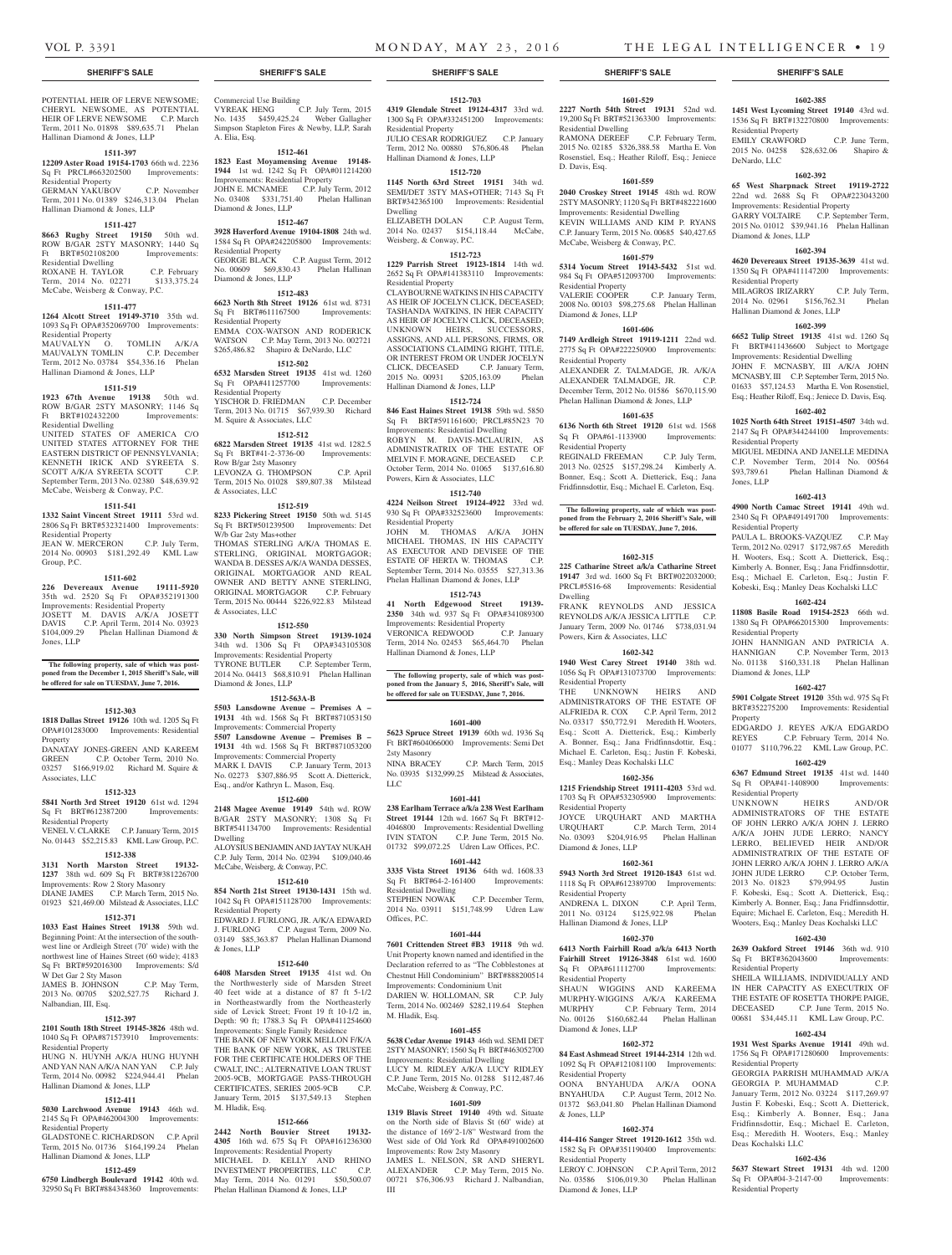UNKNOWN HEIRS AND/OR ADMINISTRATORS OF THE ESTATE OF ALETHA P. GREEN C.P. October Term, 2013 No. 01820 \$37,836.39 Iustin F. Kobeski, Esq.; Scott A. Dietterick, Esq.; Kimberly A. Bonner, Esq.; Jana Fridfinnsdottir, Esq.; Michael E. Carleton, Esq.; Meredith H. Wooters, Esq.; Manley Deas Kochalski LLC

## **1602-437**

**2315 Tasker Street 19145** 36th wd. 1170 Sq Ft OPA#364063300 Subject to Mortgage Improvements: Residential Property KELLI E. RICHARDS C.P. June Term, 2015 No. 03627 \$70,435.50 Brett A. Solomon,

Esq. Michael C. Mazack, Esq. **1602-439**

**1161 North 65th Street 19151** 34th wd. 1388.05 Sq Ft OPA#135N18 188 or 34-4- 3026-00 Subject to Mortgage Improvements: Residential Dwelling KIMBERLY WILLIAMS A/K/A KIM<br>WILLIAMS CP June Term 2015 No

C.P. June Term, 2015 No. 01426 \$82,219.61 Udren Law Offices, P.C. **1602-451**

**6507 Belfield Avenue 19119** 22nd wd. 1088 Sq Ft BRT#221250400 Improvements: Residential Real Estate

JOAN WADE C.P. July Term, 2013 No. 04709 \$28,640.06 Stern & Eisenberg P.C.

## **1602-452**

**6259 North Broad Street 19141** 49th wd. 1599.36 Sq Ft BRT#493254900 Improvements: Residential Real Estate

BARRINGTON HYLTON AND PHYLLIS F. HYLTON C.P. August Term, 2015 No. 00941 \$146,783.55 Stern & Eisenberg P.C.

## **1602-453**

**5107-09 Duffield Street 19124** 62nd wd. 1470 Sq Ft & 140 Sq Ft BRT#622246800 & 622246900 Improvements: Residential Property

YVETTE MCGARRELL C.P. October Term, 2013 No. 000727 \$141,576.43 Shapiro & DeNardo, LLC

### **1602-459**

**156 West Coulter Street 19144** 22nd wd. 3613 Sq Ft OPA#124034900 Improvements: Residential Property

DAVID J. HARTZOG AND WILLIAM J. HARTZOG C.P. August Term, 2013 No. 02933 \$147,362.21 Justin F. Kobeski, Esq.; Scott A. Dietterick, Esq.; Kimberly A. Bonner, Esq.; Jana Fridfinnsdottir, Esq.; Michael E. Carleton, Esq.; Meredith H. Wooters, Esq.; Manley Deas Kochalski LLC

## **1602-460**

**4938 Penn Street 19124** 23rd wd. 5342.73 Sq Ft BRT#234292600 Improvements: Residential Property

SCOTT-JENKINS, ADMINISTRATRIX OF THE ESTATE OF STEVEN B. JENKINS, DECEASED C.P. August Term, 2013 No. 001402 \$215,322.26 Shapiro & DeNardo, LLC

#### **1602-468**

**1244 Ellsworth Street 19147** 2nd wd. 752 Sq Ft BRT#021207100 Improvements: Residential Property

CATHERINE AVERSA C.P. April Term, 2013 No. 04227 \$469,144.78 KML Law Group, P.C.

## **1602-469**

**12039 Sewell Road 19116** 35th wd. 7500 Sq Ft BRT#58-2-587800 Improvements: Residential Dwelling NORMA J. EGENOLF AND WILLIAM E. EGENOLF C.P. May Term, 2009 No. 03805 \$155,566.17 Udren Law Offices, P.C.

## **1602-471**

**1110 West Glenwood Avenue 19133** 37th wd. 1356 Sq Ft OPA#37-2460000 Improvements: Residential Property

TAYSHAMIEA MEARES A/K/A TAYSHAMIEA HOLLY AND SHAWN HOLLY C.P. April Term, 2014 No. 01807<br>\$51,532.84 Justin F. Kobeski, Esq.: Scott Justin F. Kobeski, Esq.; Scott A. Dietterick, Esq.; Kimberly A. Bonner, Esq.; Jana Fridfinnsdottir, Esq.; Michael E. Carleton, Esq.; Meredith H. Wooters, Esq.; Manley Deas Kochalski LLC

## **1602-476**

**12202 Academy Road 19154** 66th wd. 2000 Sq Ft BRT#663345100 Improvements: Residential Property

BRENDA TORRES C.P. September Term, 2013 No. 03154 \$167,633.32 KML Law Group, P.C.

## **1602-480**

**1107 Glenview Street 19111** 53rd wd. 2766 Sq Ft BRT#532158900 Improvements: Residential Property THERESA BLACKWELL C.P. December Term, 2012 No. 01451 \$151,511.92 KML Law Group, P.C.

**1602-494 1632 Lewis Street 19124** 33rd wd. 1200 Sq Ft

BRT#332034100 Improvements: Residential Property JOHN C. CATALDI, JR. C.P. January Term, 2015 No. 00924 \$25,077.13 Shapiro & DeNardo, LLC

## **1602-501**

**4520 North Broad Street 19140-1220** 13th wd. 2808 Sq Ft OPA#132007900 Improvements: Residential Property BRIAN WISE C.P. June Term, 2014 No.<br>04125 \$128.207.87 Phelan Hallinan 04125 \$128,207.87

## Diamond & Jones, LLP

**1602-509 6042 Wissahickon Avenue 19144** 21st wd. 3600 Sq Ft BRT#213260700 Improvements:

Residential Real Estate GUMLAN DUNCAN C.P. May Term, 2013 No. 00171 \$156,560.35 Stern & Eisenberg P.C.

## **1602-514**

**6137 Jefferson Street 19151** 34th wd. 1740 Sq Ft OPA#34-2070500 Improvements: Residential Property<br>NKRUMAH GOWIF

C.P. January Term, 2015 No. 02168 \$101,245.87 Justin F. Kobeski, Esq.; Scott A. Dietterick, Esq.; Kimberly A. Bonner, Esq.; Jana Fridfinnsdottir, Esq.; Michael E. Carleton, Esq.; Meredith H. Wooters, Esq.; Manley Deas Kochalski LLC

## **1602-520**

**2807 Ryerson Place 19114** 57th wd. 1800 Sq Ft OPA#57-2094623 Improvements: Residential Property

JESSICA MURAO AND STEVEN K. MURAO C.P. June Term, 2013 No. 02114 \$204,698.72 Meredith H. Wooters, Esq.; Scott A. Dietterick, Esq.; Kimberly A. Bonner, Esq.; Jana Fridfinnsdottir, Esq.; Michael E. Carleton, Esq.; Justin F. Kobeski, Esq.; Manley Deas Kochalski LLC

## **1602-522**

**2220 Ellsworth Street 19146** 36th wd. 1376 Sq Ft BRT#361240300 Improvements: Residential Property MICHELLE RENEE CHANCE AS

EXECUTRIX OF THE ESTATE OF ELOISE N. HAINES, DECEASED C.P. April Term, 2014 No. 00711 \$135,135.88 Shapiro & DeNardo, LLC

## **1602-523**

**191 West Spencer Street 19120** 61st wd. 1140 Sq Ft OPA#139N7-186, 611220400 Improvements: Residential Property STACY SAVAGE A/K/A STACEY SAVAGE C.P. May Term, 2013 No. 02573 \$43,416.24 Meredith H. Wooters, Esq.; Scott A. Dietterick, Esq.; Kimberly A. Bonner, Esq.; Jana Fridfinnsdottir, Esq.; Michael E. Carleton, Esq.; Justin F. Kobeski, Esq.; Manley Deas Kochalski LLC

### **1602-528**

**303 East Shawmont Avenue, #2A6 a/k/a 303 Showmont Avenue, Apt F 19128** 21st wd.<br>0 Sq Ft BRT#888210585 Improvements: 0 Sq Ft BRT#888210585 Residential Dwelling

ESTATE OF ELEANOR SWEENEY A/K/A ELEANOR B. SWEENEY, C/O MICHAEL SWEENEY A/K/A MICHAEL A. SWEENEY, PERSONAL REPRESENTATIVE; REPRESENTATIVE: UNKNOWN HEIRS, SUCCESSORS, ASSIGNS, AND ALL PERSONS, FIRMS, OR ASSOCIATIONS CLAIMING RIGHT, TITLE, OR INTEREST FROM OR UNDER ELEANOR SWEENEY A/K/A ELEANOR B. SWEENEY C/O MICHAEL SWEENEY A/K/A MICHAEL A. SWEENEY, PERSONAL REPRESENTATIVE OF THE ESTATE OF ELEANOR SWEENEY A/K/A ELEANOR B. SWEENEY; THERESA M. BACH, KNOWN HEIR OF ELEANOR SWEENEY A/K/A ELEANOR B. SWEENEY; BETH ANN C. NICHOLS, KNOWN HEIR OF ELEANOR SWEENEY A/K/A ELEANOR B. SWEENEY; KATHLEEN ELLIOTT, KNOWN HEIR OF ELEANOR SWEENEY A/K/A ELEANOR B. SWEENEY C.P. March Term, 2014 No. 05269 \$66,002.51 Udren Law Offices, P.C.

## **1602-532**

**1306 West Somerset Street 19132** 37th wd. 1827 Sq Ft OPA#37-2-3361-00 Improvements: Residential Property

ABDUR-RAHIYM NEEQUAYE C.P. January Term, 2012 No. 03025 \$51,798.20 Justin F. Kobeski, Esq.; Scott A. Dietterick, Esq.; Kimberly A. Bonner, Esq.; Jana Fridfinnsdottir, Esq.; Michael E. Carleton, Esq.; Meredith H. Wooters, Esq.; Manley Deas Kochalski LLC

### **1602-541**

**2542 North Patton Street 19132** 28th wd.

836 Sq Ft OPA#282179500 Improvements:

Residential Property THE UNKNOWN HEIRS AND ADMINISTRATORS OF THE ESTATE OF CHARLES W. COOPER A/K/A CHARLIE W.<br>COOPER C.P. February Term. 2012 No. C.P. February Term, 2012 No. 02661 \$13,771.20 Meredith H. Wooters, Esq.; Scott A. Dietterick, Esq.; Kimberly A. Bonner, Esq.; Jana Fridfinnsdottir, Esq.; Michael E. Carleton, Esq.; Justin F. Kobeski, Esq.; Manley Deas Kochalski LLC

## **1602-548**

**147 West Sharpnack Street 19119** 22nd wd. Approximate size: 2688 OPA#223047000 Improvements: Residential Property

MARIA MITCHELL C.P. May Term, 2013 No. 03781 \$284,144.46 Justin F. Kobeski, Esq.; Scott A. Dietterick, Esq.; Kimberly A. Bonner, Esq.; Jana Fridfinnsdottir, Esq.; Michael E. Carleton, Esq.; Meredith H. Wooters, Esq.; Manley Deas Kochalski LLC

## **1602-550**

**2716 North 46th Street 19131** 34th wd. 1945 Sq Ft OPA#521230200 Improvements: Residential Property

LECHERYL HAWKES C.P. October Term, 2012 No. 00192 \$44,180.90 Justin F. Kobeski, Esq.; Scott A. Dietterick, Esq.; Kimberly A. Bonner, Esq.; Jana Fridfinnsdottir, Esq.; Michael E. Carleton, Esq.; Meredith H. Wooters, Esq.; Manley Deas Kochalski LLC

## **1602-553**

**2411 South Garnet Street 19145** 48th wd. 1068 Sq Ft OPA#262132200 Improvements: Residential Property MATTHEW DIVARIO AND ERICA

TUBENS C.P. July Term, 2012 No. 03913 \$118,051.26 Meredith H. Wooters, Esq.; Scott A. Dietterick, Esq.; Kimberly A. Bonner, Esq.; Jana Fridfinnsdottir, Esq.; Michael E. Carleton, Esq.; Justin F. Kobeski, Esq.; Manley Deas Kochalski LLC

### **1602-554**

**5902 Shisler Street 19149** 53rd wd. 1512  $Sq$  Ft OPA#531275200 Improvements:

Residential Property JULMICE JOSUE AND SHAMAIKA CHOIZI C.P. April Term, 2013 No. 01227 \$99,401.63 Justin F. Kobeski, Esq.; Scott A. Dietterick, Esq.; Kimberly A. Bonner, Esq.; Jana Fridfinnsdottir, Esq.; Michael E. Carleton, Esq.; Meredith H. Wooters, Esq.; Manley Deas Kochalski LLC **1602-557**

**5447 Rising Sun Avenue 19120** 42nd wd. 1800 Sq Ft OPA#421271400 Improvements: Residential Property

PEGGY STUART AND TYRONE LEGGETT C.P. February Term, 2013 No. 02807 \$82,129.96 Meredith H. Wooters, Esq.; Scott A. Dietterick, Esq.; Kimberly A. Bonner, Esq.; Jana Fridfinnsdottir, Esq.; Michael E. Carleton, Esq.; Justin F. Kobeski, Esq.; Manley Deas Kochalski LLC

#### **1602-559**

**229 North Creighton Street 19139** 44th wd. 1114 Sq Ft OPA#441121300 Improvements: Residential Property TAMICKA I. SUMMERVILLE C.P. July Term, 2013 No. 02412 \$80,777.29 Meredith H. Wooters, Esq.; Scott A. Dietterick, Esq.; Kimberly A. Bonner, Esq.; Jana Fridfinnsdottir, Esq.; Michael E. Carleton, Esq.; Justin F. Kobeski, Esq.; Manley Deas Kochalski LLC

### **1602-569**

**601 Watkins Street 19148** 1st wd. 1312 Sq Ft OPA#012122200 Improvements: Residential Property

AMERICAN HERITAGE FEDERAL CREDIT UNION C.P. August Term, 2014 No. 03494 \$90,217.09 plus interest in the amount of \$12596.43 from 8/27/14 Michael V. Phillips, Esq.

## **1602-572**

**304 East Clarkson Avenue 19120** 42nd wd. ROW 2 STY MASONRY PRCL#42-1-2306- 00 Improvements: Residential Dwelling SEAN MILLIGAN C.P. August Term, 2013 No. 02098 \$136,928.19 Hladik, Onorato & Federman, LLP

## **1602-582A-D**

**2nd wd. (1301 Federal Street – Premises A – 19147)** 18'x52' OPA#021252700 Subject to Mortgage Subject to Rent Improvements: Row Con/apt 3 Sty Mason

**23rd wd.** (**4750 Frankford Avenue – Premises B – 19124)** Approximate size: 17'x85'8" OPA#871110050 Subject to Rent

Improvements: Sty Off + Apt 3 Sty Masonry **39th wd.** (**2140 South 8th Street – Premises C – 19148)** Approximate size: 16'x65' OPA#393255200 Subject to Mortgage Improvements: Row 2 Sty Masonry

**23rd wd.** (**4655-4661 Paul Street – Premises D – 19124)** Approximate size: 61'x89' OPA#0882966800 Subject to Rent

### **SHERIFF'S SALE SHERIFF'S SALE SHERIFF'S SALE SHERIFF'S SALE SHERIFF'S SALE**

Improvements: Store 1 Sty Masonry BIK YANG LAU C.P. June Term, 2008 No. 04947 \$125,000.00 Drew Salaman, Esq.

**1602-663 2431 East Cumberland Street 19125- 3104** 31st wd. 1778 Sq Ft OPA#314039000 Improvements: Residential Property TIMOTHY R. BENSTON C.P. April Term, 2013 No. 03973 \$337,666.46 Phelan

**1602-666 5023 North 8th Street 19120-3105** 49th wd. 950 Sq Ft OPA#491257700 Improvements:

KIM S. MALONE C.P. April Term, 2012 No. 03600 \$77,131.24 Phelan Hallinan Diamond

**1602-667 4314 North 7th Street a/k/a 4314 North 07th Street 19140-2316** 43rd wd. 826 Sq Ft OPA#433317300 Improvements: Residential

NICHOLE L. JORDAN A/K/A NICHOLE JORDAN C.P. February Term, 2014 No. 00719 \$62,631.90 Phelan Hallinan Diamond

**1602-670 7626 Wyndale Avenue 19151-2707** 34th wd. 2186 Sq Ft OPA#343178100 Improvements:

CRYSTAL Y. LIGHT A/K/A CRYSTAL LIGHT C.P. October Term, 2010 No. 01104<br>\$104.366.28 Phelan Hallinan Diamond &

**1602-671 563 Parker Avenue 19128-2423** 21st wd. 4330 Sq Ft OPA#213340800 Improvements:

BRIAN ECKELMEYER C.P. July Term,<br>2014 No. 03985 \$219.607.68 Phelan 2014 No. 03985 \$219,607.68 Hallinan Diamond & Jones, LLP

**1602-674 2754 West Country Club Road 19131** 52nd wd. 1418 Sq Ft BRT#521380100; PRCL#157 N 11-75 Improvements: Residential Dwelling JAMES WILSON AND ALLYSON WILSON C.P. June Term, 2013 No. 00872 \$198,292.53

**1602-675 5444 Charles Street 19124-1405** 62nd wd. 1056 Sq Ft OPA#622284300 Improvements:

CHAD L. HARRIS AND TAHIRAH A. HARRIS C.P. April Term, 2013 No. 02452<br>\$116.028.58 Phelan Hallinan Diamond &

**1602-676 3542 Primrose Road 19114-2622** 57th wd. 1224 Sq Ft OPA#572125466 Improvements:

HARRY LEIBRECHT, JR. AND KATHLEEN LEIBRECHT C.P. April Term, 2015 No. 00304 \$155,540.23 Phelan Hallinan

**1602-678 3418 Chalfont Drive 19154-3908** 66th wd. 1449 Sq Ft OPA#662392600 Improvements:

ROBERT S. RENN AND BONNIE S. RENN C.P. February Term, 2012 No. 03447 \$211,758.81 Phelan Hallinan Diamond &

**1602-681 7805 Chelwynde Avenue 19153-1702** 40th wd. 1360 Sq Ft OPA#405811400 Improvements:

MARKEL CRUMP A/K/A MARKEL FOSTER, INDIVIDUALLY AND IN HER CAPACITY AS ADMINISTRATRIX AND HEIR OF THE ESTATE OF ALBERTA CRUMP, DECEASED; MICHAEL CRUMP, IN HIS CAPACITY AS HEIR OF THE ESTATE OF ALBERTA CRUMP, DECEASED; GERALD CRUMP, IN HIS CAPACITY AS HEIR OF THE ESTATE OF ALBERTA CRUMP, DECEASED; TROY CRUMP, IN HIS CAPACITY AS HEIR OF THE ESTATE OF ALBERTA CRUMP, DECEASED; MAURCE A. CRUMP, IN HIS CAPACITY AS HEIR OF THE ESTATE OF ALBERTA CRUMP, DECEASED; UNKNOWN HEIRS, SUCCESSORS, ASSIGNS, AND ALL PERSONS, FIRMS, OR ASSOCIATIONS CLAIMING RIGHT, TITLE, OR INTEREST FROM OR UNDER ALBERTA CRUMP, DECEASED C.P. May Term, 2014 No. 01100 \$88,374.85 Phelan Hallinan Diamond & Jones, LLP **1602-685 1201 North 65th Street 19151** 34th wd. Front: 21', Depth: 88'; Northeasterly corner of 65th St and Diamond St BRT#344302700 Improvements: Single Family Residence YAYA BAGAYOKO C.P. August Term, 2014 No. 002009 \$224,888.17 Stephen M.

Phelan Hallinan Diamond &

Powers, Kirn & Associates, LLC

Residential Property

Residential Property

Diamond & Jones, LLP

Residential Property

Residential Property

Hladik, Esq.

**1602-702 3420 Shelmire Avenue 19136-3525** 64th wd. 1432 Sq Ft OPA#642170200 Improvements:

Jones, LLP

Jones, LLP

Phelan Hallinan Diamond &

Hallinan Diamond & Jones, LLP

Residential Property

& Jones, LLP

Property

& Jones, LLP

Jones, LLP

Residential Property

Residential Property

## **1602-584**

**5908 Agusta Street 19149** 53rd wd. ROW B/GAR 2STY MASONRY; 1086 Sq Ft BRT#531248500 Improvements: Residential Dwelling IVETTE MARTELL C.P. September Term,

2014 No. 03565 \$77,271.26 McCabe, Weisberg, & Conway, P.C. **1602-596**

**406 North 53rd Street 19139** 44th wd. 1170 Sq Ft BRT#442326400 Improvements:

MAWIYAH BAWA C.P. July Term, 2014 No. 02782 \$63,544.84 KML Law Group, P.C. **1602-631 266 West Duncannon Avenue 19120-3327**  42nd wd. 1344 Sq Ft OPA#422217500 Improvements: Residential Property LUISA SOTO A/K/A LUISA SOTA C.P. March Term, 2015 No. 00476 \$62,147.08 Phelan Hallinan Diamond & Jones, LLP **1602-637 1701 South 29th Street 19145** 36th wd. ROW 2STY MASONRY; 1120 Sq Ft BRT#364399600 Improvements: Residential Dwelling ROSALIE A. MCFARLAND A/K/A ROSALIE MCFARLAND C.P. October Term, 2014 No. 02539 \$117,195.82 McCabe, Weisberg,

**1602-640 227 West Rockland Street 19120-4133**  42nd wd. 1438 Sq Ft OPA#422117700 Improvements: Residential Property RONALD D. ANDREWS C.P. May Term, 2014 No. 03544 \$79,234.50 Phelan Hallinan

**1602-643 1131 Hellerman Street 19111-5413** 53rd wd. 1260 Sq Ft OPA#531129700 Improvements:

CORNELIA GHERGA AND ADRIAN<br>GHERGA C.P. January Term, 2015 No.

**1602-647 7447 Ruskin Road 19151-2925** 34th wd. 1152 Sq Ft OPA#343166500 Improvements:

DOREEN I. FORDE A/K/A DOREEN FORDE AND STANLEY FORDE C.P. July Term, 2015 No. 00709 \$61,633.27 Phelan Hallinan

**1602-649 9123 Ryerson Road 19114-3403** 57th wd. 1404 Sq Ft OPA#572197213 Improvements:

CHARLES T. SINES AND SARAH C. SINES A/K/A SARA C. SINES C.P. April Term, 2015 No. 00303 \$50,720.46 Phelan Hallinan

**1602-650 8437 Williams Avenue 19150-1920** 50th wd. 1604 Sq Ft OPA#502275100 Improvements:

LISA WICKS C.P. May Term, 2012 No. 01444 \$176,806.07 Phelan Hallinan

**1602-652 1805 South Camac Street 19148** 1st wd. ROW 2 STY MASONRY; 840 Sq Ft BRT#394601000 Improvements: Residential Dwelling NICHOLAS MIGLINO, ADMINISTRATOR OF THE ESTATE OF DOLORES MIGLINO, DECEASED MORTGAGOR AND REAL OWNER C.P. April Term, 2014 No. 01547 \$234,750.86 McCabe, Weisberg, & Conway,

**1602-655 653 North 33rd Street 19104** 24th wd. ROW CONV/APT 3STY MASONRY; 2315 Sq Ft BRT#242143100 Improvements: Residential

SHEILA MORRISON-WESLEY C.P. May Term, 2015 No. 03030 \$230,947.12 McCabe, Weisberg, & Conway, P.C. **1602-659 1431 Hellerman Street 19149-2742** 54th wd. 1620 Sq Ft OPA#541125000 Improvements:

SHARMAINE MICKENS C.P. December Term, 2010 No. 01767 \$145,296.74 Phelan

**1602-660 2515 South Fairhill Street 19148-4626**  39th wd. 1000 Sq Ft OPA#392313300 Improvements: Residential Property MARIO VALDEZ HERNANDEZ C.P. April Term, 2015 No. 01165 \$70,670.29 Phelan

C.P. January Term, 2015 No.<br>11.916.22 Phelan Hallinan

Residential Property

& Conway, P.C.

Diamond & Jones, LLP

Residential Property

02007 \$101,916.22 Diamond & Jones, LLP

Residential Property

Diamond & Jones, LLP

Residential Property

Diamond & Jones, LLP

Residential Property

Diamond & Jones, LLP

P.C.

Dwelling

Residential Property

Hallinan Diamond & Jones, LLP

Hallinan Diamond & Jones, LLP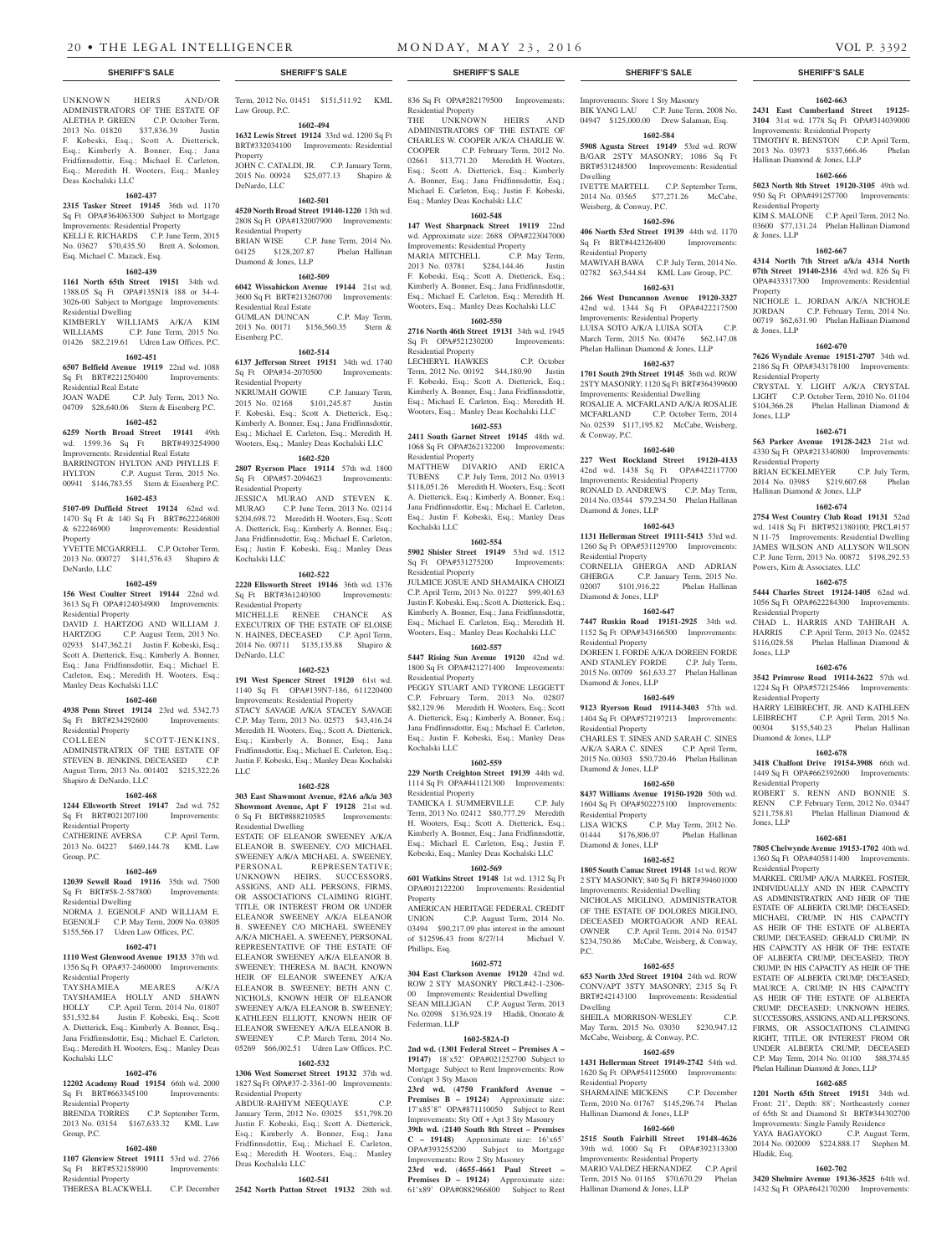Residential Property ANGELICA M. MARQUEZ C.P. December Term, 2013 No. 02406 \$134,785.85 Phelan Hallinan Diamond & Jones, LLP

## **1602-706**

**4131 Devereaux Avenue 19135** 55th wd.

1513 Sq Ft BRT#552027100 Improvements: Residential Property GREGORY G. BENNER AND MICHELLE J. BENNER C.P. December Term, 2014 No.

01300 \$35,556.78 KML Law Group, P.C. **1602-712**

**4409 Comly Street 19135-4013** 55th wd. 1080 Sq Ft OPA#552006600 Improvements: Residential Property

KATHLEEN V. ROONEY C.P. June Term, 2015 No. 03510 \$51,646.30 Phelan Hallinan Diamond & Jones, LLP

### **1602-713**

**4118 Bennington Street 19124-5217** 33rd wd. 684 Sq Ft OPA#332287500 Improvements: Residential Property

ANDREA DEMPSEY AND ROBERT DEMPSEY A/K/A ROBERT W. DEMPSEY C.P. August Term, 2012 No. 02817 \$87,983.17 Phelan Hallinan Diamond & Jones, LLP

## **1602-715**

**1708 South Front Street 19148-2023** 1st wd. 1290 Sq Ft OPA#011195700 Improvements: Residential Property ROBERT CHOLMINSKI, SR. AND ROBERT<br>CHOLMINSKI, JR. C.P. October Term, CHOLMINSKI, JR. 2014 No. 02260 \$180,509.25 Phelan

## Hallinan Diamond & Jones, LLP

## **1602-718**

**5725 Jefferson Street a/k/a 5725 West Jefferson Street 19131-3417** 4th wd. 1628 Sq Ft OPA#043249900 Improvements: Residential Property

JERRY WILLIAMS AND ROSEMARY STARKEY A/K/A ROSEMARY WILLIAMS C.P. April Term, 2013 No. 01378 \$78,090.19 Phelan Hallinan Diamond & Jones, LLP

## **1602-720**

## **3456 Amber Street 19134-2602** 45th wd. 1040 Sq Ft OPA#452241910 Improvements:

Residential Property SCOTT E. TISDALE AND KATHLEEN E. TISDALE C.P. June Term, 2015 No. 04443<br>\$35,665.44 Phelan Hallinan Diamond & Phelan Hallinan Diamond & Jones, LLP

#### **1602-722A-B**

**2452 South Lee Street – Premises A – 19148- 4106** 39th wd. 710 Sq Ft BRT#391217400

## Improvements: Residential Real Estate **2454 South Lee Street – Premises B – 19149-**

**4106** 39th wd. 764.5 Sq Ft BRT#391217500 Improvements: Residential Real Estate DEBRA O'ROURKE C.P. February Term,

2015 No. 02315 \$249,222.35 Stern & Eisenberg P.C.

## **1602-724**

**8085 Fayette Street 19150** 50th wd. 1605 Sq Ft OPA#50-1040000 Improvements: Residential Property

ANDRE L. MCMILLAN C.P. September Term, 2014 No. 03893 \$115,268.86 Kimberly A. Bonner, Esq.; Scott A. Dietterick, Esq.; Jana Fridfinnsdottir, Esq.; Michael E. Carleton, Esq.; Manley Deas Kochalski LLC

## **1602-727**

**6507 Theodore Street 19142** 40th wd. 1040 Sq Ft OPA#40-6-2377-00 Improvements:

Residential Property LORPU DENNIS C.P. January Term, 2012 No. 00701 \$58,861.10 Meredith H. Wooters, Esq.; Scott A. Dietterick, Esq.; Kimberly A. Bonner, Esq.; Jana Fridfinnsdottir, Esq.; Michael E. Carleton, Esq.; Justin F. Kobeski, Esq.; Manley Deas Kochalski LLC

## **1602-734A-E**

**25th wd.** (**2126 East Monmouth Street – Premises A – 19134)** 695.6 Sq Ft (land area); 980 Sq Ft (improvement area) BRT#252122800 Improvements: Residential Rental Building 25th wd. (1866 East Clementine Street **Premises B – 19134)** 863.84 (land area); 1300 Sq Ft (improvement area) BRT#252251000 Improvements: Residential Rental Building **25th wd.** (**2950 Weikel Street – Premises C – 19134)** 866.96 Sq Ft (land area); 1116 Sq Ft (improvement area) BRT#252392500 Improvements: Residential Rental Building **23rd wd. (1920 Berkshire Street – Premises D – 19124)** 1396 Sq Ft (land area); 980 Sq Ft (improvement area) BRT#232031800 Improvements: Residential Rental Building **23rd wd.** (**4654 Torresdale Avenue – Premises E – 19124)** 1193.55 Sq Ft (land area); 800 Sq Ft (improvement area) BRT#232378600 Improvements: Residential Rental Building MICHAEL J. SABATO C.P. August Term, 2015 No. 03586 \$206,832.71 Elliot H. Berton, Esq.

**The following property, sale of which was postponed from the March 1, 2016 Sheriff's Sale, will be offered for sale on TUESDAY, June 7, 2016.**

## **1603-308**

**5243 Westford Road 19120** 42nd wd. 1496 Sq Ft BRT#421408700 Improvements: Residential Property SADIE PEREZ C.P. August Term, 2011 No. 03915 \$101,399.76 KML Law Group, P.C.

## **1603-312**

**2544 North 11th Street 19133** 37th wd. 1032.98 BRT#371195700 Improvements: Row 2 Sty Masonry SHAWN MOORE C.P. May Term, 2014 No. 00292 \$93,613.19 Milstead & Associates, LLC

### **1603-314**

**2522 South Rosewood Street 19145-4631**  26th wd. 1044 Sq Ft OPA#261108600 Improvements: Residential Property<br>
CATHERINE M BUONFIGLIO C.P. April CATHERINE M. BUONFIGLIO Term, 2015 No. 02819 \$133,617.49 Phelan Hallinan Diamond & Jones, LLP

### **1603-344**

**2854 Sebring Road 19152-1650** 57th wd. 1164 Sq Ft OPA#571058100 Improvements: Residential Property PEEGEE D. CRUZ A/K/A PEEGEE D. PLACER AND FLORENDO A. GERMAN C.P. May Term, 2013 No. 01271 \$204,427.25 Phelan Hallinan Diamond & Jones, LLP

## **1603-346**

**5116 F Street 19124-3027** 35th wd. 1260 Sq Ft OPA#351333700 Improvements: Residential Property

SUSANA CASTRO, IN HER CAPACITY AS HEIR OF MARVIN LANDAVERRY A/K/A MARVIN L. LANDAVERRY, SR., DECEASED; FIORELA LANDAVERRY, IN HER CAPACITY AS HEIR OF MARVIN LANDAVERRY A/K/A MARVIN L. LANDAVERRY, SR., DECEASED; UNKNOWN HEIRS, SUCCESSORS, ASSIGNS, AND ALL PERSONS, FIRMS, OR ASSOCIATIONS CLAIMING RIGHT, TITLE, OR INTEREST FROM OR UNDER MARVIN LANDAVERRY A/K/A MARVIN L. LANDAVERRY, SR., DECEASED C.P. June Term, 2015 No. 04432 \$79,339.11 Phelan Hallinan Diamond & Jones, LLP

#### **1603-354**

**7252 Mansfield Avenue 19138** 10th wd. 2145.99 Sq Ft BRT#102356300 Improvements: Residential Dwelling<br>CHRISTINA J. LEE C.P. May Term, 2010 No. 03339 \$190,924.12 Powers, Kirn & Associates, LLC

## **1603-357**

**3112 Brighton Street 19149-2027** 55th wd. 1166 Sq Ft OPA#551352200 Improvements: Residential Property<br>KENNETH SARZYNSKI KENNETH SARZYNSKI C.P. February Term, 2013 No. 01601 \$156,681.36 Phelan Hallinan Diamond & Jones, LLP

#### **1603-360**

**4325 Pilling Street 19124-3945** 23rd wd. 1320 Sq Ft OPA#234242800 Improvements: Residential Property JUANITA COLON C.P. April Term, 2015 No. 01919 \$68,942.72 Phelan Hallinan Diamond & Jones, LLP

### **1603-365**

**2211 North 51st Street 19131-2309** 52nd wd. On the East side of 51st St, 80.034' Northward from the Northerly side of Gianor Road; Front: 169.059' Depth: 168.404'; 9971 Sq Ft OPA#521274000 SQ 1 CHARS21274000<br>WILLIAM LACOMCHEK C.P. November Term, 2014 No. 01445 \$217,963.86 Louis P. Vitti, Esq.

### **1603-366**

**620 Rector Street a/k/a 620 East Rector Street 19128** 21st wd. 5471.5 Sq Ft BRT#213140100 Improvements: Residential Dwelling WILLIAM D. BUCCI C.P. September Term, 2013 No. 003785 \$560,976.34 Benjamin E. Witmer, Esq.

## **1603-372**

**1630 Murdoch Road 19150** 50th wd. 1400 Sq Ft BRT#501504800 Improvements: Residential Property EUGENE ADDERLY C.P. March Term, 2015 No. 003443 \$197,112.77 Shapiro & DeNardo, LLC

## **1603-383**

**1503 North Redfield Street 19151** 34th wd. 1420 Sq Ft BRT#342165200 Improvements: Residential Property ALIYA S. SMALL C.P. December Term, 2008 No. 00510 \$51,907.45 KML Law Group, P.C.

## **1603-401**

**6 Flagstaff Place 19115** 63rd wd. 10636 Sq Ft BRT#632201400 Improvements: Residential Property

BARKAT A. KHWAJA C.P. May Term, 2015 No. 01908 \$267,891.82 KML Law Group, P.C.

## **SHERIFF'S SALE SHERIFF'S SALE SHERIFF'S SALE SHERIFF'S SALE SHERIFF'S SALE**

#### **1603-418 328 Cantrell Street 19148** 39th wd. 656 Sq Ft BRT#392083900 Improvements: Residential

Property JOHN UHL AND ROBERT JOHN UHL C.P. January Term, 2012 No. 00300 \$98,027.84 KML Law Group, P.C.

## **1603-427**

**1148 East Rittenhouse Street 19138- 1805** 59th wd. 1538 Sq Ft OPA#591119200 Improvements: Residential Property MARK MCGUIRE C.P. November Term, 2014 No. 02459 \$154,875.02 Phelan Hallinan Diamond & Jones, LLP

## **1603-430**

**5239 Pennsgrove Street 19131** 44th wd. ROW B/GAR 2STY MASONRY; 1260 Sq Ft BRT#442066900 Improvements: Residential Dwelling<br>IDA TISDALE C.P. June Term, 2015 No.

02233 \$70,851.80 McCabe, Weisberg, & Conway, P.C. **1603-431**

**3519 Englewood Street 19149-1613** 55th wd. 1292 Sq Ft OPA#551506100 Improvements: Residential Property STEPHEN LONG C.P. February Term, 2013 No. 02174 \$183,676.53 Phelan Hallinan Diamond & Jones, LLP

## **1603-436**

**3213 North 34th Street 19129** 38th wd. 1280 Sq Ft BRT#382197500 Improvements: Residential Real Estate AHISHA T. HARRISON C.P. June Term, 2014 No. 002819 \$72,601.68 Stern & Eisenberg P.C.

## **1603-442**

**6948 Keystone Street 19135** 41st wd. DET 3 STY MASONRY; 2400 Sq Ft BRT#412461100 Improvements: Residential Dwelling LISA DEMARCO, KNOWN SURVIVING HEIR OF RICHARD A. REDWANOWSKI, SR.; JANICE E. REDWANOWSKI, KNOWN SURVIVING HEIR OF RICHARD A. REDWANOWSKI, SR.; UNKNOWN SURVIVING HEIRS OF RICHARD A. REDWANOWSKI, SR.; ANN E. REDWANOWSKI, KNOWN SURVIVING HEIR OF RICHARD A. REDWANOWSKI, SR. AND RICHARD A. REDWANOWSKI, JR.; KNOWN SURVIVING HEIR OF RICHARD<br>REDWANOWSKI, SR. C.P. June Term, REDWANOWSKI, SR. C.P. June Term, 2015 No. 01187 \$167,837.42 McCabe, Weisberg, & Conway, P.C.

## **1603-455**

**3029 North 35th Street 19132** 38th wd. 1776 Sq Ft BRT#382204200 Improvements: Residential Real Estate CHERYL GRIFFIN C.P. August Term, 2011 No. 000815 \$112,504.24 Stern & Eisenberg P.C.

## **1603-473**

**6731 Leeds Street 19151-3019** 34th wd. 1440 Sq Ft OPA#344039300 Improvements: Residential Property DEBORAH M. BAKER C.P. December Term, 2011 No. 02745 \$124,972.50 Phelan Hallinan Diamond & Jones, LLP

## **1603-480**

**538 West Porter Street 19148-3946** 39th wd. 980 Sq Ft OPA#392220600 Improvements: Residential Property RUDI L. SCHREINER C.P. March Term, 2015 No. 01448 \$100,457.82 Phelan Hallinan Diamond & Jones, LLP

## **1603-484**

**1256 Gilham Street 19111-5522** 53rd wd. 1222 Sq Ft OPA#531159700 Improvements: Residential Property KERRY-ANNE PERKINS C.P. May Term, 2014 No. 03410 \$118,608.75 Phelan

## **1603-486**

Hallinan Diamond & Jones, LLP

**400 West Hortter Street 101 a/k/a 400-14 West Hortter Street Unit:101 19119-3637** 88th wd. 1050 Sq Ft OPA#888220202 Improvements:

Residential Property JUNE A. GRAHAM C.P. June Term, 2015 No. 03012 \$222,508.93 Phelan Hallinan Diamond & Jones, LLP

## **1603-488**

**1336 North 76th Street 19151-2823** 34th wd. 1120 Sq Ft PRCL#343306600 Improvements: Residential Property LEONARD B. PESKO, INDIVIDUALLY AND IN HIS CAPACITY AS ADMINISTRATOR OF THE ESTATE OF HELEN PESKO; UNKNOWN HEIRS, SUCCESSORS, ASSIGNS, AND ALL PERSONS, FIRMS, OR ASSOCIATIONS CLAIMING RIGHT, TITLE, OR INTEREST FROM OR UNDER HELEN PESKO, DECEASED C.P. March Term, 2013 No. 02742 \$79,064.95 Phelan Hallinan Diamond & Jones, LLP

#### **1603-498**

**2413 West Toronto Street 19132-1333** 38th wd. 932 Sq Ft OPA#381316000 Improvements: Residential Property JULIUS B. SMALL; MARLENE SMALL AND LORRAINE SMALL A/K/A LORRAINE

C.P. April Term, 2015 No. 01619 \$67,668.40 Phelan Hallinan Diamond & Jones, LLP **1603-499**

**1603-532 2344 West Sergeant Street 19132** 16th wd. 922 Sq Ft OPA#162308100 Improvements:

UNKNOWN HEIRS AND/OR ADMINISTRATORS OF THE ESTATE OF STEVEN R. DODSON C.P. March Term, 2013 No. 03950 \$30,277.60 Meredith H. Wooters, Esq.; Scott A. Dietterick, Esq.; Kimberly A. Bonner, Esq.; Jana Fridfinnsdottir, Esq.; Michael E. Carleton, Esq.; Justin F. Kobeski, Esq.; Manley Deas Kochalski LLC **1603-537 4030 M Street 19124** 33rd wd. 1125 Sq Ft BRT#332457700 Improvements: Residential

AGNES RAMIREZ AND JORGE RAMIREZ C.P. January Term, 2015 No. 00540 \$64,443.00

**1603-551 153 East Pleasant Street 19119** 22nd wd. 1012 Sq Ft BRT#222073200 Improvements:

DAVID WILLIAMS C.P. August Term, 2015 No. 00111 \$114,709.17 KML Law

**1603-553 68 West Gowen Avenue 19119** 22nd wd. 1768 Sq Ft BRT#092126700; PRCL#27N4-116 Improvements: Residential Dwelling MICHAEL BERNARD ROBERTS C.P. October Term, 2009 No. 01211 \$371,482.69

**1603-559 5343 North 15th Street 19141** 17th wd. 1316 Sq Ft OPA#172047400 Improvements:

UNKNOWN HEIRS AND/OR ADMINISTRATORS OF THE ESTATE OF RAYHUE BAREFIELD C.P. September Term, 2013 No. 01744 \$71,586.38 Justin F. Kobeski, Esq.; Scott A. Dietterick, Esq.; Kimberly A. Bonner, Esq.; Kimberly J. Hong, Esq.; Jana Fridfinnsdottir, Esq.; Michael E. Carleton, Esq.; Meredith H. Wooters, Esq.; Karina Velter, Esq.;

**1603-571 6916 Oakland Street 19149** 54th wd. (formerly of the 35th wd.) 1626 Sq Ft BRT#542380200 Improvements: Residential Property JOSE B. FERREIRA C.P. January Term, 2009 No. 02438 \$195,173.36 KML Law

**1603-575 202-10 West Rittenhouse Square Unit 2401 19103** 8th wd. 1639 Sq Ft OPA#888085285

CHARLOTTE MANN C.P. July Term, 2015 No. 02189 \$30,584.57 Monica M. Littman, Esq.; Fineman, Krekstein & Harris, P.C. **1603-590 2121 East Allegheny Avenue 19134** 45th wd. 4026 Sq Ft/land OPA#884843400 Subject to Mortgage Improvements: Industrial Light

ALLEGHENY REAL ESTATE ASSOCIATES, LLC C.P. July Term, 2014 No. 00905 \$1,148,101.05 Steven H. Sailer, Esq. **1603-594 213 West Chew Street 19120** 61st wd. 1563.64 Sq Ft BRT#612049000 Improvements:

WADE MUNROE, PERSONAL REPRESENTATIVE OF THE ESTATE OF DAHLIA MUNROE, DECEASED C.P. November Term, 2014 No. 00693 \$96,855.02 Law Offices of Gregory Javardian, LLC **1603-616 5917 Agusta Street 19149-3607** 53rd wd. 1126 Sq Ft OPA#531255200 Improvements:

TERESA L. BUBIER C.P. November Term, 2013 No. 00373 \$113,728.51 Phelan

**1603-618 9277 Angus Place 19114-3411** 57th wd. 1623 Sq Ft OPA#572197646 Improvements:

CLAUDIA PINTO C.P. January Term, 2014 No. 00572 \$135,162.46 Phelan Hallinan

**1603-619 1462 North Hobart Street 19131-3817** 4th wd. 802 Sq Ft OPA#043170200 Improvements:

BERTHA MAE TAYLOR C.P. September Term, 2014 No. 02172 \$39,799.96 Phelan

**1603-630 5738 Lansdowne Avenue 19131** 4th wd. 1305 Sq Ft BRT#043182000 Improvements:

THAXTER A. HICKS C.P. September Term, 2014 No. 01809 \$68,421.01 Stern &

**1603-632 877 North Lawrence Street a/k/a 875-877 North Lawrence Street: Unit 877 19123- 2124** 88th wd. 1839 Sq Ft OPA#888057944

Hallinan Diamond & Jones, LLP

Powers, Kirn & Associates, LLC

Residential Property

Manley Deas Kochalski LLC

Group, P.C.

Subject to Mortgage

Manufacturing Masonry

Residential Dwelling

Residential Property

Residential Property

Residential Property

Residential Real Estate

Eisenberg P.C.

Hallinan Diamond & Jones, LLP

Diamond & Jones, LLP

Residential Property

Property

KML Law Group, P.C.

Residential Property<br>DAVID WILLIAMS

Group, P.C.

**5456 Spring Street 19139** 4th wd. On S Side of Spring St.; 436' 1" W of 54th St.; Front: 15'4" Depth: 45' OPA#041017000 Improvements: Residential Dwelling HB HOLDING COMPANY, LLC C.P. April Term, 2015 No. 00685 \$67,288.50 plus legal interest in the amount of \$1681.12 for a subtotal of \$68,969.62 Kerry S. Schuman, Esq.

#### **1603-500**

**7221 Mansfield Avenue 19138** 10th wd. 1508 Sq Ft BRT#10-2-3586-00 Improvements: Residential Dwelling ESTATE OF KENNETH S. RYONS, DECEASED; KELLEY SMITH, KEVIN S. SMITH, WILLIAM W. SMITH, JR., HEIRS AND UNKNOWN HEIRS OF KENNETH S. RYONS, DECEASED C.P. September Term, 2014 No. 02712 \$93,605.30 Pressman & Doyle, LLC

#### **1603-505**

Residential Dwelling

P.C.

P.C.

Property

**8418 Forrest Avenue 19150** 30th wd. 2148 Sq Ft BRT#502208300 Improvements:

HAZELENE DESHIELDS AND LEONARD D. JOHNSON C.P. November Term, 2007 No. 03198 \$126,499.71 Udren Law Offices,

**1603-507 210 East Ashdale Street 19120** 42nd wd. 1340.62 Sq Ft BRT#421172000 Improvements: Residential Dwelling DEIDRA R. FELDER A/K/A DEIDRA FELDER A/KA/ DIEDRE FELDER-ROUSSAW C.P. October Term, 2015 No. 02273 \$139,093.73 Udren Law Offices,

**1603-512 7430 Sandpiper Place 19153** 40th wd. 1798 Sq Ft OPA#40-6702200 Improvements:

UNKNOWN HEIRS AND/OR ADMINISTRATORS OF THE ESTATE OF NITA CHAPEL C.P. July Term, 2013 No. 04721 \$127,281.74 Justin F. Kobeski, Esq.; Scott A. Dietterick, Esq.; Kimberly A. Bonner, Esq.; Kimberly J. Hong, Esq.; Jana Fridfinnsdottir, Esq.; Michael E. Carleton, Esq.; Meredith H. Wooters, Esq.; Karina Velter, Esq.;

**1603-513 4472 Tolbut Street 19136** 65th wd. 1536 Sq Ft OPA#652093100 Improvements: Residential

WILFREDO CRUZ AND MARIA R. CRUZ C.P. September Term, 2014 No. 03891 \$130,840.65 Meredith H. Wooters, Esq.; Scott A. Dietterick, Esq.; Kimberly A. Bonner, Esq.; Kimberly J. Hong, Esq.; Jana Fridfinnsdottir, Esq.; Michael E. Carleton, Esq.; Justin F. Kobeski, Esq.; Karina Velter, Esq.;

**1603-515 2134 Unruh Street 19149-2315** 54th wd. 2300.1 Sq Ft BRT#54-1149700; PRCL#132 N 16-190 Improvements: Residential Dwelling ILHAM SGHYAR AND TOURIA ELKAEID C.P. July Term, 2014 No. 02533 \$177,313.01

**1603-516 5855 Fernwood Street 19143-3920** 3rd wd. 1300 Sq Ft BRT#034035000 Improvements:

MARJORIE M. SPOTWOOD C.P. October Term, 2014 No. 00682 \$72,903.56 Powers,

**1603-519 4254 Bennington Street 19124-4815** 33rd wd. On the Northwesterly side of Bennington St and Southwesterly side of Bristol St; Front: 34' 2-1/2" Depth: 67' 6" OPA#332291400 Subject to Mortgage Improvements: Single

RAHMAT KHAN C.P. February Term, 2015 No. 01399 \$134,250.78 Stephen M.

**1603-524 1349 Jerome Street a/k/a 1349 West Jerome Street 19140** 43rd wd. 1272.80 Sq Ft BRT#433199100 Improvements: Residential

RAYMOND VANDEGRIFT A/K/A RAYMOND C. VANDEGRIFT C.P. September Term, 2015 No. 01021 \$66,985.22

**1603-526 3414 Salmon Street 19134** 45th wd. 697 Sq Ft BRT#451184100 Improvements: Residential

No. 01235 \$106,751.39 KML Law Group, P.C. **1603-527 4616 Magee Avenue 19125** 41st wd. 1600 Sq Ft BRT#41-1179900 Improvements:

LEN MAY A/K/A LEONARD MAY C.P. July Term, 2015 No. 00412 \$89,066.68

C.P. July Term, 2015

Residential Property<br>UNKNOWN HEIRS

Manley Deas Kochalski LLC

Manley Deas Kochalski LLC

Powers, Kirn & Associates, LLC

Residential Dwelling

Kirn & Associates, LLC

Family Residence

Hladik, Esq.

Dwelling

Udren Law Offices, P.C.

Property<br>IOSEPH HRITZ

Residential Dwelling

Udren Law Offices, P.C.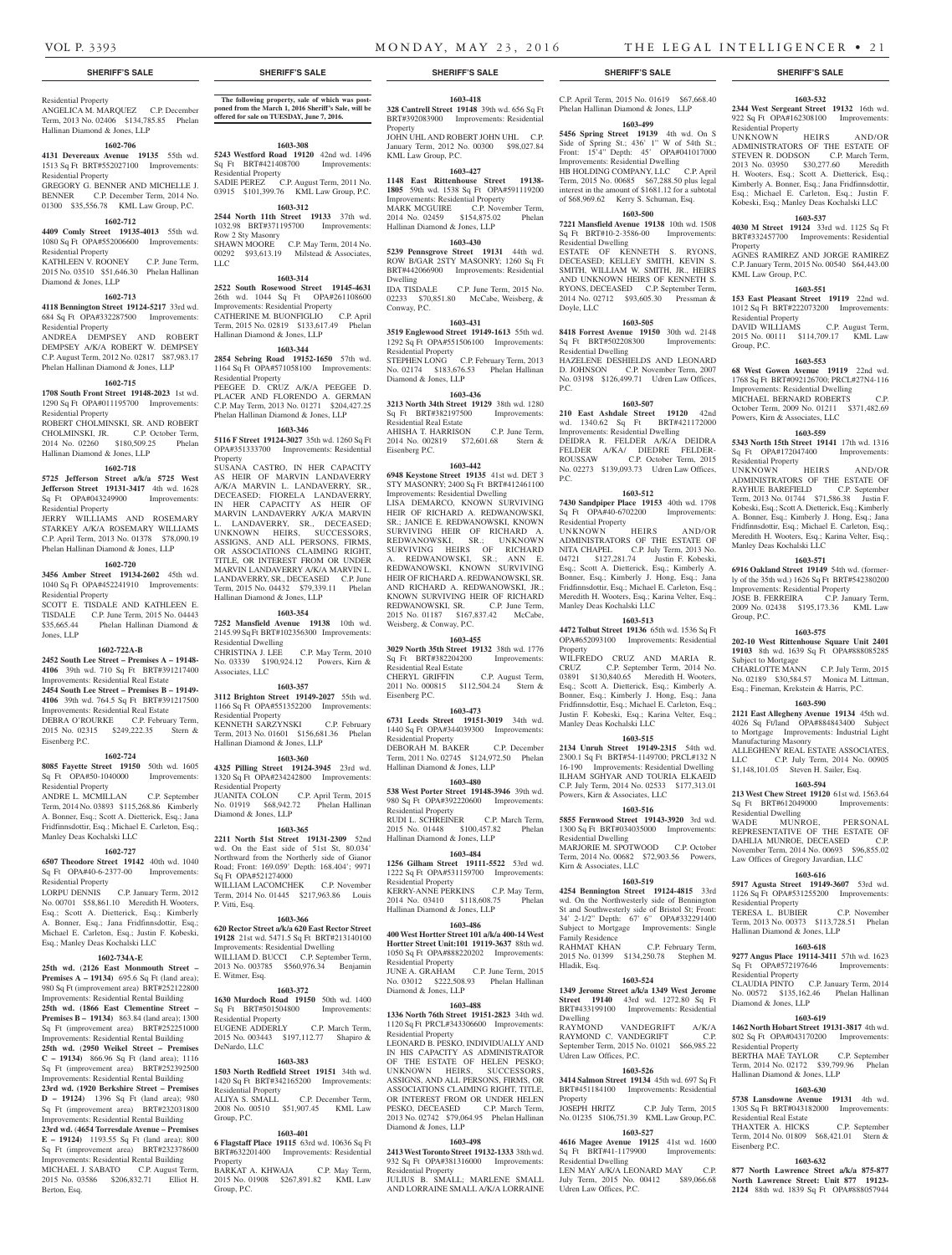Improvements: Residential Property LEE LUCKMAN C.P. June Term, 2012 No. 02223 \$431,422.44 Phelan Hallinan Diamond & Jones, LLP

## **1603-636**

Diamond & Jones, LLP

**7972 Rugby Street 19150-2512** 50th wd. 1172 Sq Ft OPA#502083400 Improvements:

Residential Property C.P. June Term, 2015 No. 03507 \$108,437.68 Phelan Hallinan

#### **1603-654**

**3591 Nottingham Lane 19114** 66th wd. 1260 Sq Ft BRT#66-1242800 Improvements: Condo W B/gar

KEVIN T. BOLLARD AND SHARI BOLLARD C.P. December Term, 2014 \$210,879.74 Richard M. Squire & Associates, LLC

#### **1603-662 2015 East Firth Street 19125-1315** 31st wd.

786 Sq Ft OPA#314058100 Improvements: Residential Property JON B. BATISTA C.P. November Term,<br>2013 No. 03079 \$137,251.48 Phelan 2013 No. 03079 Hallinan Diamond & Jones, LLP

## **1603-665**

**4436 Pennypack Street 19136** 65th wd.

1786.02 Sq Ft BRT#652074420 Improvements: Residential Real Estate LORRAINE BLUM AND HARRY S. BLUM C.P. May Term, 2014 No. 03268 \$243,647.94 Stern & Eisenberg P.C.

### **1603-672**

**1647 Widener Place 19141** 17th wd. 1146 Sq Ft BRT#171192500 Improvements: Residential Property

TASTONIA MYATT ALTMAN A/K/A TASTONIA MAYTT ALTMAN AND HASFORD THOMAS ALTMAN C.P. July Term, 2015 No. 01799 \$129,182.24 KML Law Group, P.C.

## **1603-676**

**853 North 47th Street 19139** 6th wd. 1070 Sq Ft BRT#062408500 Improvements: Row 2 Sty Condo

THE KNOWN AND UNKNOWN HEIRS OF DANIEL GRANDY, DECEASED; VIOLET GRANDY, SOLELY AS HEIR OF DANIEL GRANDY, DECEASED C.P. October Term, 2014 No. 00839 \$21,092.18 Richard M. Squire & Associates, LLC

#### **1603-682**

**1 West Upsal Street a/k/a 6500 Germantown Avenue 19119** 22nd wd. 5908.91 Sq Ft BRT#223190500 Improvements: Residential Real Estate

STEWART B. CALLOWAY A/K/A STEWART CALLOWAY AND MARY A. WILLIAMS CALLOWAY A/K/A MARY WILLIAMS-CALLOWAY C.P. August Term, 2015 No. 00442 \$445,037.36 Stern & Eisenberg P.C.

## **1603-683A-B**

**4568 Shelbourne Street – Premises A – 19124- 3831** 42nd wd. On W side of Shelbourne St 46' 8" N from N side of Annsbury St; Front: 16' 3"

Depth: 75' OPA#421620900 **1951 West Laveer Street – Premises B – 19141** 17th wd. Approximate size: 16'x87' BRT#171301100 Improvements: Residence MIGUEL SORIANO AND KIYOMI SORIANO C.P. October Term, 2015 No. 000033 \$90,464.24 John J. Kelly, Jr.

**The following property, sale of which was post-poned from the April 5, 2016 Sheriff's Sale, will be offered for sale on TUESDAY, June 7, 2016.**

## **1604-302**

**168 East Mayland Street 19144** 22nd wd. 1762 Sq Ft OPA#592126100 Improvements: Residential Property

THE UNKNOWN HEIRS AND ADMINISTRATORS OF THE ESTATE OF BARBARA E. CHAMBERLAIN C.P. February Term, 2012 No. 02855 \$78,886.55 Justin F. Kobeski, Esq.; Scott A. Dietterick, Esq.; Kimberly A. Bonner, Esq.; Kimberly J. Hong, Esq.; Jana Fridfinnsdottir, Esq.; Michael E. Carleton, Esq.; Meredith H. Wooters, Esq.; Karina Velter, Esq.; Manley Deas Kochalski LLC

## **1604-320**

**1116 East Tioga Street 19134** 33rd wd. 1440 Sq Ft BRT#331208600 Improvements: Residential Property

DAVID R. PRADO C.P. March Term, 2013 No. 02602 \$65,952.91 KML Law Residential Property

## **1604-327**

Group, P.C.

**12002 Medford Road 19154-1833** 66th wd. 1360 Sq Ft OPA#663231900 Improvements: Residential Property

DELORES PARKER, IN HER CAPACITY AS ADMINISTRATRIX CTA AND DEVISEE OF THE ESTATE OF JAMES N. DENNIS A/K/A

JAMES DENNIS C.P. January Term, 2014 No. 02800 \$79,062.10 Phelan Hallinan Diamond & Jones, LLP

## **1604-330**

**1833 North Uber Street 19121** 32nd wd. 1336 Sq Ft BRT#321271502 Improvements: Residential Property DEIDRA MEADE C.P. May Term, 2015<br>No. 00500 \$120,333.44 KML Law \$120,333.44 KML Law Group, P.C.

## **1604-332**

**1317 East Price Street 19138** 59th wd. 1764 Sq Ft BRT#591098100 Residential Property LISA CLAY C.P. July Term, 2015 No. 00624 \$127,225.44 KML Law Group, P.C.

#### **1604-335**

**722 Kingston Street 19134** 7th wd. 1058 Sq Ft BRT#073285200 Improvements: Residential Property DAVID B. STEINER A/K/A DAVID STEINER AND KAREN M. STEINER A/K/A KAREN STEINER C.P. November Term, 2014 No. 00253 \$36,283.16 KML

## **1604-339**

Law Group, P.C.

**427 East Mechanic Street 19144** 59th wd. 810 Sq Ft BRT#592025600 Improvements: Residential Property JERRILYN C. CHRISTIAN C.P. September Term, 2013 No. 01382 \$27,123.72 KML Law Group, P.C.

## **1604-340**

**9337 Treaty Road 19114** 57th wd. (formerly 35th wd.) 1820 Sq Ft BRT#57-2-2744-00 Improvements: Single Family Residential MARIAN D. JORDAN C.P. August Term, 2014 No. 000465 \$151,359.05 Craig H. Fox, Esq

### **1604-349**

**514 Poplar Street 19123** 5th wd. 1503 Sq Ft OPA#05-6161545 Improvements: Residential Property

CRYSTAL MARIE STEPHENS C.P. September Term, 2009 No. 01470 \$213,384.96 Justin F. Kobeski, Esq.; Scott A. Dietterick, Esq.; Kimberly A. Bonner, Esq.; Kimberly J. Hong, Esq.; Jana Fridfinnsdottir, Esq.; Michael E. Carleton, Esq.; Meredith H. Wooters, Esq.; Karina Velter, Esq.; Manley Deas Kochalski LLC

## **1604-352**

**3826 Lawndale Street 19124** 33rd wd. 975 Sq Ft BRT#332253000 Improvements: Residential Property TOMASA DIAZ-RUIZ AND MARIA E.

OLIVERAS C.P. June Term, 2015 No. 02311 \$94,865.13 KML Law Group, P.C.

## **1604-355**

**6032 North Broad Street 19141** 17th wd. 2221 Sq Ft OPA#172009000 Improvements: Residential Property

NICHOLSON PERICLES C.P. December Term, 2013 No. 02111 \$91,338.69 Justin F. Kobeski, Esq.; Scott A. Dietterick, Esq.; Kimberly A. Bonner, Esq.; Kimberly J. Hong, Esq.; Jana Fridfinnsdottir, Esq.; Michael E. Carleton, Esq.; Meredith H. Wooters, Esq.; Karina Velter, Esq.; Manley Deas Kochalski LLC

## **1604-357**

**4626 Greene Street 19144-6066** 12th wd. 2560 Sq Ft OPA#123157900 Improvements: Residential Property<br>KATHY C. SIBERT C.P. November Term, 2006 No. 01098 \$112,955.81 Phelan

Hallinan Diamond & Jones, LLP **1604-358**

**2027 East Monmouth Street 19134-3612**  25th wd. 1100 Sq Ft OPA#252132700 Improvements: Residential Property

JOSE VARGAS C.P. December Term, 2014 No. 00216 \$28,410.39 Phelan Hallinan Diamond & Jones, LLP

## **1604-361**

**45 East Walnut Lane 19144-2002** 59th wd. 2056 Sq Ft OPA#592069900 Improvements: Residential Property CYNTHIA WAY C.P. July Term No. 04004 \$119,827.31 Phelan Hallinan

## Diamond & Jones, LLP **1604-362**

**3037 Disston Street 19149-1902** 55th wd. 1174 Sq Ft OPA#551309100 Improvements:

MICHAEL J. HAAS AND EILEEN P. FITZPATRICK A/K/A EILEEN P. HAAS C.P. April Term, 2015 No. 01937 \$152,017.38 Phelan Hallinan Diamond & Jones, LLP

## **1604-366**

**4730 C Street 19120** 42nd wd. 1200 Sq Ft OPA#42-1355100 Improvements: Residential

Property

MAURICE L. MARSHALL C.P. December Term, 2014 No. 00169 \$196,771.54 Justin F. Kobeski, Esq.; Scott A. Dietterick, Esq.; Kimberly A. Bonner, Esq.; Kimberly J. Hong, Esq.; Jana Fridfinnsdottir, Esq.; Michael E. Carleton, Esq.; Meredith H. Wooters, Esq.; Karina Velter, Esq.; Manley Deas Kochalski LLC

Single Family Residence

Family Residence

M. Hladik, Esq.

Residential Property<br>
UNKNOWN<br>
HEIRS

Residential Property

Law Group, P.C.

Property

Dwelling

DeNardo, LLC

Associates, LLC

Associates, LLC

& Jones, LLP

Residential Property

Residential Property

Residential Property

Residential Real Estate

Eisenberg, P.C.

Dwelling

Hallinan Diamond & Jones, LLP

Hallinan Diamond & Jones, LLP

DAWN M. WEEMS C.P. May Term, 2015 No. 00268 \$175,847.97 Stephen M. Hladik, Esq. **1604-414 621 Fitzgerald Street 19148** 39th wd. On the N side of Fitzgerald St, 208 feet Eastward from the E side of Seventh St; Front 14' Depth 52' BRT#393109300 Improvements: Single

**1604-456 1014 West Olney Avenue 19141** 49th wd. 1612 Sq Ft BRT#492064200 Improvements:

ROBERT BUGGS AND CYNTHIA BUGGS C.P. January Term, 2014 No. 000560 \$27,798.27 Shapiro & DeNardo, LLC **1604-457 5959 Loretto Avenue 19149** 53rd wd. 1400 Sq Ft BRT#53-1-3197-00 Improvements:

KEITH JACKSON C.P. November Term, 2015 No. 03299 \$126,003.28 Shapiro &

**1604-458 2301 West Somerset Street 19132** 11th wd. 1904 Sq Ft (improvement area) OPA#871515210 Subject to Rent Improvements: Residential

KHFG PROPERTIES, INC. C.P. July 2014 Term, No. 002028 \$124,304.66 plus costs

**1604-459 1912 North 31st Street 19121** 32nd wd. 1743 Sq Ft (Improvement Area) OPA#871542890 Subject to Rent Improvements: Three Story

KHF PROPERTIES, LLC C.P. July Term, 2014 No. 001342 \$124,304.66 plus costs

**1604-462 9926 Haldeman Avenue 19115** 58th wd. 2000 Sq Ft OPA#888581837 Subject to Mortgage Improvements: Residential Property YURIY MAZIK, TATYANA MAZIK AND SERGEI KOCHENSKOV C.P. May Term, 2010 No. 03451 \$181,096.37 Brett A. Solomon, Esq.; Michael C. Mazack, Esq. **1604-465 5815 North 7th Street 19120** 42nd wd. 1320 Sq Ft OPA#612248200 Improvements:

HERBERT ALSTON AND MARLENE A. ALSTON A/K/A MARLENE ALSTON C.P. August Term, 2013 No. 01471 \$145,278.30 Meredith H. Wooters, Esq.; Scott A. Dietterick, Esq.; Kimberly A. Bonner, Esq.; Kimberly J. Hong, Esq.; Jana Fridfinnsdottir, Esq.; Michael E. Carleton, Esq.; Justin F. Kobeski, Esq.; Karina Velter, Esq.; Manley Deas Kochalski LLC **1604-467 6317 Callowhill Street 19151** 34th wd. 1814 Sq Ft OPA#343021700 Improvements:

ADEBAYO ADU; ABIODUN R. ADU C.P. January Term, 2014 No. 02391 \$129,601.06 Justin F. Kobeski, Esq.; Scott A. Dietterick, Esq.; Kimberly A. Bonner, Esq.; Kimberly J. Hong, Esq.; Jana Fridfinnsdottir, Esq.; Michael E. Carleton, Esq.; Meredith H. Wooters, Esq.; Karina Velter, Esq.; Manley Deas Kochalski LLC **1604-468 2614 East Ontario Street 19134** 45th wd. 1194 Sq Ft OPA#45-1037000 Improvements:

DANA J. CHRISTIAN AND BRIAN E. CLARK C.P. January Term, 2015 No. 03296 \$154,958.17 Justin F. Kobeski, Esq.; Scott A. Dietterick, Esq.; Kimberly A. Bonner, Esq.; Kimberly J. Hong, Esq.; Jana Fridfinnsdottir, Esq.; Michael E. Carleton, Esq.; Meredith H. Wooters, Esq.; Karina Velter, Esq.; Manley

**1604-473 2034 Lansing Street 19152** 56th wd. 1306 Sq Ft BRT#561472900 Improvements:

ROBIN MILLER AND DAVID J. MILLER, JR. C.P. April Term, 2012 No. 02080 \$190,250.39

**1604-474 7638 Sherwood Road 19151** 34th wd. 1120 Sq Ft BRT#343240600 Improvements:

CAMILLE D. BOUNDS AND ALTON C. STRANGE C.P. August Term, 2013 No. 02187 \$141,163.09 KML Law Group, P.C. **1604-477 2407 North 50th Street 19131-1404**  52nd wd. 4336.09 Sq Ft BRT#521251800 Improvements: Residential Dwelling VIDA B. MALLORY C.P. September Term, 2014 No. 02505 \$233,031.86 Law Offices

**1604-479 3233 North 26th Street 19129** 38th wd. 880 Sq Ft BRT#381149700 Improvements:

EVELYN HARVEY A/K/A EVELYN J. HARVEY C.P. November Term, 2015 No. 03087 \$14,170.37 Stern & Eisenberg, P.C.

Lachall, Cohen & Sagnor LLP

Lachall, Cohen & Sagnor LLP

Residential Property

Residential Property

Residential Property

Deas Kochalski LLC

Residential Property

KML Law Group, P.C.

Residential Property

of Gregory Javardian, LLC

Residential Real Estate

Residential Property

Residential Property

DeNardo, LLC

Mixed Use

Row House

CHRISTOPHER ROSATO C.P. February Term, 2009 No. 02981 \$103,646.36 Stephen

**1604-416 1322 South 15th Street 19146** 36th wd. 2352 Sq Ft OPA#365054600 Improvements:

UNKNOWN HEIRS AND/OR ADMINISTRATORS OF THE ESTATE OF VELVITA GRIMES A/K/A VELVITA SCUGGS GRIMES C.P. November Term, 2013 No. 00017 \$29,140.81 Meredith H. Wooters, Esq.; Scott A. Dietterick, Esq.; Kimberly A. Bonner, Esq.; Kimberly J. Hong, Esq.; Jana Fridfinnsdottir, Esq.; Michael E. Carleton, Esq.; Justin F. Kobeski, Esq.; Karina Velter, Esq.; Manley Deas Kochalski LLC **1604-420 8121 Crispin Street 19136** 64th wd. 1188 Sq Ft BRT#642024100 Improvements:

KATHLEEN DITOMMASO A/K/A KATHLEEN DORFMAN C.P. November Term, 2012 No. 00613 \$182,374.20 KML

**1604-422 2368 78th Avenue 19150** 50th wd. 1920 Sq Ft BRT#501436100 Improvements: Residential

JEFFREY RAGSDALE C.P. April Term, 2015 No. 03400 \$165,281.41 Shapiro &

**1604-424 613 Catharine Street, Unit B 19147** 2nd wd. BRT#888021762 Improvements: Residential

CHE GREEN C.P. June Term, 2009 No. 00489 \$1,193,732.42 Powers, Kirn &

**1604-425 9948 Woodfern Road 19115** 58th wd. B RT # 5 8 - 1 - 2 6 8 8 - 0 0 / B RT # 1 5 1 N 2 - 1 8 7 Improvements: Residential Dwelling HASSAN JADIDI C.P. March Term, 2015 No. 02046 \$169,035.22 Powers, Kirn &

**1604-431 5917 Cobbs Creek Parkway 19143- 3025** 3rd wd. 1534 Sq Ft OPA#033154300 Improvements: Residential Property LYNETTE GRIMES, IN HER CAPACITY AS EXECUTRIX AND DEVISEE OF THE ESTATE OF ETHEL WAKE A/K/A ETHEL I. WAKE C.P. December Term, 2014 No. 01370 \$45,121.46 Phelan Hallinan Diamond

**1604-434 1416 Friendship Street 19111-4208** 53rd wd. 1600 Sq Ft OPA#532300100 Improvements:

ANNE EDOUARD A/K/A ANN EDOUARD; DIMITRI JOSEPH AND GINA JOSEPH C.P. March Term, 2014 No. 01713 \$217,870.81 Phelan Hallinan Diamond & Jones, LLP **1604-440 159 West Tabor Road 19120-2938** 42nd wd. 1800 Sq Ft OPA#422288000 Improvements:

JOHN R. MCDERMOTT C.P. March Term, 2014 No. 01705 \$147,082.13 Phelan

**1604-442 2230 Hoffnagle Street 19152-2512** 56th wd. 2000 Sq Ft OPA#562110700 Improvements:

LORRAINE SQUARES C.P. May Term, 2012 No. 00268 \$184,381.08 Phelan

**1604-454 5213 Oakland Street 19124-1813** 62nd wd. BRT#621401200 Improvements: Residential

GERARD GELIN AND SUZIE JOSMA-GELIN C.P. April Term, 2014 No. 01720 \$33,688.61 Powers, Kirn & Associates, LLC **1604-455 5238 Addison Street 19143** 46th wd. 967.50 Sq Ft BRT#602144400 Improvements:

LEROY NELSON BROWN C.P. March Term, 2013 No. 03549 \$37,970.58 Stern &

## **1604-370**

**1958 Elston Street 19138-2719** 10th wd. 984 Sq Ft OPA#101330400 Improvements: Residential Property LIZZIE SHUFORD C.P. July Term, 2015 No. 02516 \$78,241.19 Phelan Hallinan

## **1604-376**

Diamond & Jones, LLP

**3365 Ridge Avenue 19132-2831** 28th wd. 1692 Sq Ft OPA#282271101 Improvements: Residential Property

WILLIAM A. CHANEY AND JANET CHANEY C.P. October Term, 2015 No. 03296 \$51,959.90 Phelan Hallinan Diamond & Jones, LLP

## **1604-382**

**6733 North 18th Street 19126** 50th wd. 1336 Sq Ft OPA#101085700 Improvements: Residential Property

CLAUDELLE V. TYLER C.P. April Term, 2014 No. 01613 \$31,015.06 Meredith H. Wooters, Esq.; Scott A. Dietterick, Esq.; Kimberly A. Bonner, Esq.; Kimberly J. Hong, Esq.; Jana Fridfinnsdottir, Esq.; Michael E. Carleton, Esq.; Justin F. Kobeski, Esq.; Karina Velter, Esq.; Manley Deas Kochalski LLC

## **1604-393**

**6634 Walker Street 19135** 55th wd. 1296 Sq Ft BRT#55-2315100 Improvements: Residential Dwelling

MOHAMMED KARIM AND SALMA KARIM A/K/A SALMA A. KARIM C.P. November Term, 2015 No. 01654 \$140,163.28 Udren Law Offices, P.C.

#### **1604-394**

**1411 East Weaver Street 19150-2223** 50th wd. 1188 Sq Ft OPA#501470300 Improvements: Residential Property JOANNA JOHNSON A/K/A JOANNA

YOUNG C.P. March Term, 2015 No. 00740<br>\$47.698.92 Phelan Hallinan Diamond & Phelan Hallinan Diamond & Jones, LLP

## **1604-395**

**1403 East Weaver Street 19150** 50th wd. 1320 Sq Ft BRT#501469900 Improvements: Residential Dwelling RAYMOND BLUE A/K/A RAYMOND F. BLUE A/K/A RAYMOND T. BLUE AND VERONICA BLUE A/K/A VERONICA I. BLUE C.P. October Term, 2013 No. 02829 \$184,731.87 Udren Law Offices, P.C.

#### **1604-399**

**2220 Cantrel Street 19145** 48th wd. 800 Sq Ft BRT#482085900 Improvements: Residential Property

PERCY A. ROLAND C.P. September Term, 2009 No. 03308 \$53,766.60 KML Law Group, P.C.

## **1604-402**

**5937 North 11th Street 19141-3210** 49th wd. 1744 Sq Ft OPA#492240500 Improvements: Residential Property

ELVERA R. HONORE C.P. May Term, 2013 No. 01895 \$155,845.09 Phelan Hallinan Diamond & Jones, LLP

#### **1604-409**

**565 1/2 Alcott Street 19120** 35th wd. 1299 Sq Ft OPA#35-2077100 Improvements: Residential Property

NIKIA SMITH C.P. January Term, 2015 No. 01410 \$75,980.68 Meredith H. Wooters, Esq.; Scott A. Dietterick, Esq.; Kimberly A. Bonner, Esq.; Kimberly J. Hong, Esq.; Jana Fridfinnsdottir, Esq.; Michael E. Carleton, Esq.; Justin F. Kobeski, Esq.; Karina Velter, Esq.; Manley Deas Kochalski LLC

## **1604-412**

**7927 Temple Road 19150** 50th wd. 1643 Sq Ft OPA#50-1093600 Improvements: Residential Property

WILLIAM MANGUM C.P. December Term, 2012 No. 01530 \$42,660.12 Meredith H. Wooters, Esq.; Scott A. Dietterick, Esq.; Kimberly A. Bonner, Esq.; Kimberly J. Hong, Esq.; Jana Fridfinnsdottir, Esq.; Michael E. Carleton, Esq.; Justin F. Kobeski, Esq.; Karina Velter, Esq.; Manley Deas Kochalski LLC

## **1604-413 3809 Cresson Street 19127** 21st wd. Irregular;

Situated on the Northeasterly side of Cresson St (38 feet wide) at the distance of 71' 1/8" Northwesterly from the Northwesterly side of Salaignac St BRT#211214400 Improvements: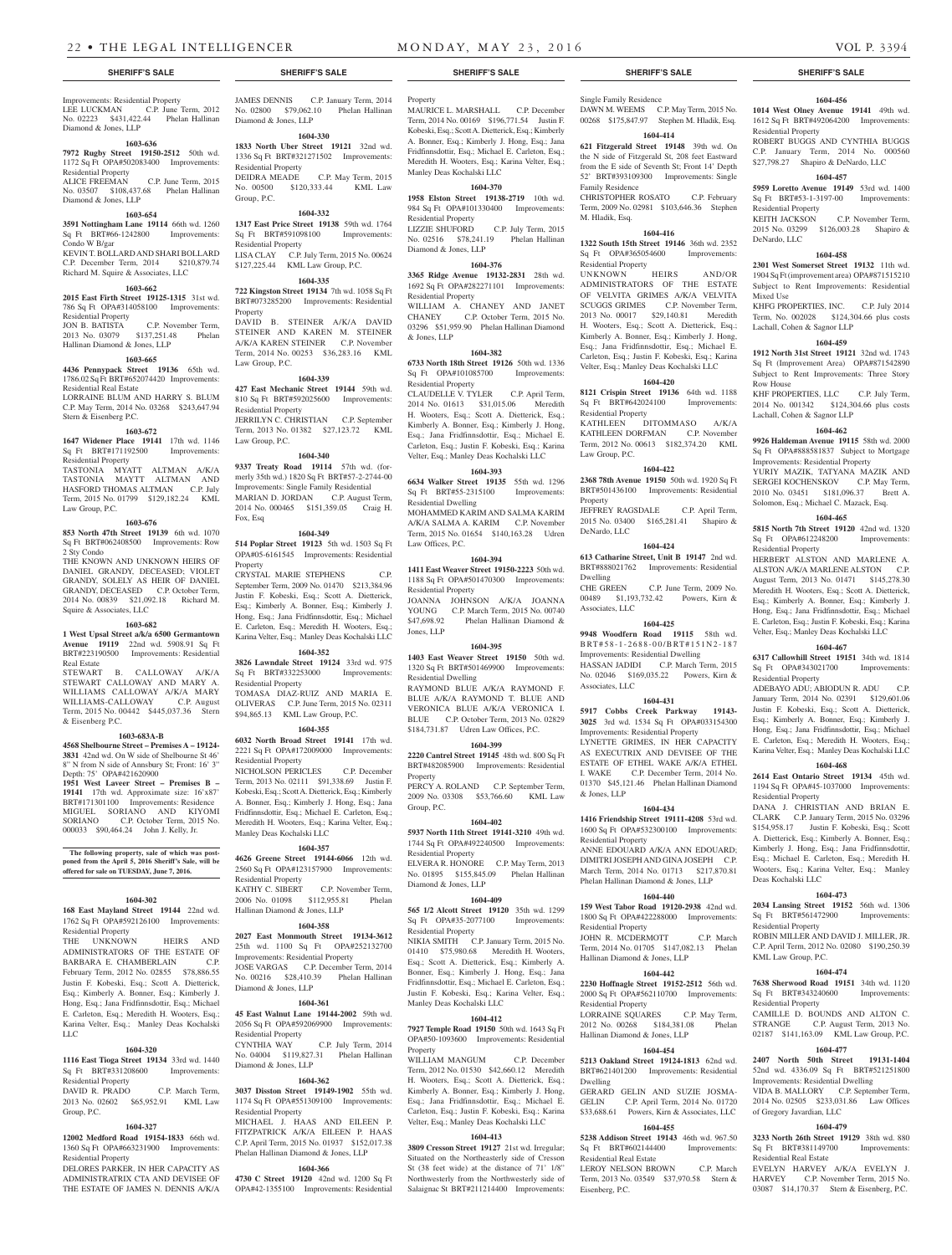Residential Property

Residential Property

DeNardo, LLC

& DeNardo, LLC

Associates, LLC

Conway, P.C.

P.C.

Dwelling

Dwelling

Conway, P.C.

& Conway, P.C.

Deas Kochalski LLC

Weisberg, & Conway, P.C.

Dwelling

Property

Dwelling

**1604-485 2639 South 10th Street 19148** 39th wd. 1110 Sq Ft BRT#39-3-4956-00 Improvements:

JAMES GALLO AND DANIELLE GALLO C.P. November Term, 2015 No. 02059 \$112,348.50 Shapiro & DeNardo, LLC **1604-486 1221 Gilham Street 19111** 53rd wd. 1222 Sq Ft BRT#531170100 Improvements:

ALLA V. KHEYFETS C.P. April Term, 2015 No. 01901 \$75,909.10 Shapiro &

**1604-488 523 Parlin Street 19116** 58th wd. 3521 Sq Ft BRT#582058600 Improvements: Residential

HASI DIO MUNDOE A/K/A HASI D. MUNDOE AND MAI MONICA MUNDOE A/K/A MAI MONICA MUNDOE C.P. May Term, 2015 No. 00547 \$105,024.16 Shapiro

**1604-493 4704 St. Denis Drive 19114-2126**  BRT#652461552 Improvements: Residential

STEPHEN E. JAUREGUI AND KATHERINE H. TOMLINSON C.P. October Term, 2014 No. 02190 \$237,737.54 Powers, Kirn &

**1604-497 1838 Webster Street 19146** 30th wd. ROW 2STY MASONRY; 730 Sq Ft BRT#301161900 Improvements: Residential Dwelling ATA ZANDIEH C.P. April Term, 2012 No. 01448 \$209,842.51 McCabe, Weisberg, &

**1604-498 3206 Ancona Road 19154** 66th wd. 2640 Sq Ft BRT#157N24-0201; OPA#663075500 Improvements: Residential Dwelling KRISTY MCNAMEE AND MARK MCNAMEE C.P. October Term, 2007 No. 02046 \$164,437.55 Udren Law Offices,

**1604-499 2946 North Taney Street 19132** 38th wd. ROW 2STY MASONRY; 900 Sq Ft BRT#381197900 Subject to Mortgage Improvements: Residential

GARVESTER MCNAIR, THE UNKNOWN SURVIVING HEIRS OF GARVESTER MCNAIR AND ALL UNKNOWN HEIRS OF ALBERTA E. HARMON, DECEASED MORTGAGOR AND REAL OWNER C.P. November Term, 2011 No. 02239 \$49,848.17 McCabe, Weisberg, & Conway, P.C. **1604-504 906 Griffith Street 19111** 63rd wd. DET 1.5 STY MASONRY + OTHER; 1140 Sq Ft BRT#631263700 Improvements: Residential

SHIRLEY T. CASTILLO AND WILLIAM D. CASTILLO C.P. August Term, 2015 No. 03938 \$229,578.76 McCabe, Weisberg, &

**1604-505 5024 Keyser Street 19144** 12th wd. SEMI/DET 2STY MASONRY; 1188 Sq Ft BRT#123200700 Improvements: Residential Dwelling DONNA BAILEY C.P. August Term, 2015 No. 01651 \$119,681.54 McCabe, Weisberg,

**1604-506 336 West Mount Pleasant Avenue 19119**  22nd wd. 1800 Sq Ft OPA#22-3185800 Improvements: Residential Property BRADFORD W. GALLAGHER AND LUCIA ZAPATERO C.P. May Term, 2012 No. 02226 \$165,741.98 Justin F. Kobeski, Esq.; Scott A. Dietterick, Esq.; Kimberly A. Bonner, Esq.; Kimberly J. Hong, Esq.; Jana Fridfinnsdottir, Esq.; Michael E. Carleton, Esq.; Meredith H. Wooters, Esq.; Karina Velter, Esq.; Manley

**1604-508 7005-7007 McCallum Street 19119** 22nd wd. (formerly part of the 32nd wd.) APT 2-4 UNITS 2 STY STONE; 5352 Sq Ft BRT#223231400 Improvements: Residential Dwelling RHONDA ALEXANDER C.P. May Term, 2013 No. 00233 \$372,321.37 McCabe,

**1604-509 3541 Tudor Street 19136** 64th wd. ROW B/GAR 2STY MASONRY; 1600 Sq Ft BRT#642137900 Improvements: Residential

JOSEPH D. BARCLAY AND KIMBERLY A. BARCLAY C.P. January Term, 2015 No.

### **SHERIFF'S SALE SHERIFF'S SALE SHERIFF'S SALE SHERIFF'S SALE SHERIFF'S SALE**

## 01966 \$158,352.51 McCabe, Weisberg, & Fridfinnsdottir, Esq.; Michael E. Carleton, Esq.; Conway, P.C.

## **1604-511**

**603 North 52nd Street 19131** 44th wd. ROW 3 STY MASONRY; 2641 Sq Ft BRT#442274000 Improvements: Residential Dwelling RICHARD MARTIN AND JUANITA MARTIN C.P. August Term, 2018 No. 04447 \$105,375.38 McCabe, Weisberg, & Conway, P.C.

## **1604-513**

**1025 Tyson Avenue 19111** 53rd wd. 1506.83 Sq Ft OPA#532235600 Improvements: Residential Dwelling PAMELA FRENCH AND BETH FRENCH C.P. October Term, 2012 No. 03451 \$67,616.03 Joseph R. Loverdi, Esq.

## **1604-516**

**3122 Hellerman Street 19149** 35th wd. 1964 Sq Ft OPA#551041800 Improvements: Residential Property MICHAEL A. LOMBO A/K/A MICHAEL LOMBO AND SHIRLEY A. LOMBO A/K/A SHIRLEY LOMBO C.P. January Term, 2012 No. 03033 \$146,840.55 Justin F. Kobeski, Esq.; Scott A. Dietterick, Esq.; Kimberly A. Bonner, Esq.; Kimberly J. Hong, Esq.; Jana Fridfinnsdottir, Esq.; Michael E. Carleton, Esq.; Meredith H. Wooters, Esq.; Karina Velter, Esq.; Manley Deas Kochalski LLC

## **1604-518**

**7822 Cottage Street 19136** 65th wd. 1528 Sq Ft OPA#65-1241900 Improvements: Residential Property

JAMES G. COSTELLO C.P. December Term, 2013 No. 00527 \$103,393.30 Justin F. Kobeski, Esq.; Scott A. Dietterick, Esq.; Kimberly A. Bonner, Esq.; Kimberly J. Hong, Esq.; Jana Fridfinnsdottir, Esq.; Michael E. Carleton, Esq.; Meredith H. Wooters, Esq.; Karina Velter, Esq.; Manley Deas Kochalski LLC

#### **1604-519**

**4514 Aldine Street 19136** 41st wd. 1453 Sq Ft OPA#41-2117600 Improvements: Residential Property

UNKNOWN HEIRS AND/OR ADMINISTRATORS OF THE ESTATE OF KATHLEEN HOLLINGSWORTH A/K/A KATHLEEN M. HOLLINGSWORTH; KEVIN K. HOLLINGSWORTH, BELIEVED HEIR AND/OR ADMINISTRATOR OF THE ESTATE OF KATHLEEN HOLLINGSWORTH A/K/A KATHLEEN M. HOLLINGSWORTH C.P. January Term, 2015 No. 03573 \$129,604.09 Justin F. Kobeski, Esq.; Scott A. Dietterick, Esq.; Kimberly A. Bonner, Esq.; Kimberly J. Hong, Esq.; Jana Fridfinnsdottir, Esq.; Michael E. Carleton, Esq.; Meredith H. Wooters, Esq.; Karina Velter, Esq.; Manley Deas Kochalski LLC

## **1604-522**

**5504 Greene Street 19144** 12th wd. 3163 Sq Ft OPA#124107400 Improvements: Residential Property

FRANCIS KILSON C.P. March Term, 2012 No. 02579 \$194,394.74 Meredith H. Wooters, Esq.; Scott A. Dietterick, Esq.; Kimberly A. Bonner, Esq.; Kimberly J. Hong, Esq.; Jana Fridfinnsdottir, Esq.; Michael E. Carleton, Esq.; Justin F. Kobeski, Esq.; Karina Velter, Esq.; Manley Deas Kochalski LLC

## **1604-523**

**2331 North 19th Street 19132** 16th wd. 1634 Sq Ft OPA#162074500 Improvements: Residential Property

TANYA KOSH C.P. January Term, 2012 No. 00689 \$43,513.11 Justin F. Kobeski, Esq.; Scott A. Dietterick, Esq.; Kimberly A. Bonner, Esq.; Kimberly J. Hong, Esq.; Jana Fridfinnsdottir, Esq.; Michael E. Carleton, Esq.; Meredith H. Wooters, Esq.; Karina Velter, Esq.; Manley Deas Kochalski LLC

#### **1604-530**

**6350 Cherokee Street 19144** 59th wd. 1409 Sq Ft OPA#593139200 Improvements: Residential Property

DEBRA TILLMAN A/K/A DEBRA Y. TILLMAN C.P. July Term, 2014 No. 01668 \$59,488.23 Justin F. Kobeski, Esq.; Scott A. Dietterick, Esq.; Kimberly A. Bonner, Esq.; Kimberly J. Hong, Esq.; Jana Fridfinnsdottir, Esq.; Michael E. Carleton, Esq.; Meredith H. Wooters, Esq.; Karina Velter, Esq.; Manley Deas Kochalski LLC

### **1604-531**

**6032 North 12th Street 19141** 49th wd. 1688 Sq Ft OPA#49-3148700 Improvements: Residential Property

KENNETH STANLEY AND BARBARA TUCKER C.P. August Term, 2013 No. 03191 \$141,171.18 Meredith H. Wooters, Esq.; Scott A. Dietterick, Esq.; Kimberly A. Bonner, Esq.; Kimberly J. Hong, Esq.; Jana

Justin F. Kobeski, Esq.; Karina Velter, Esq.; Manley Deas Kochalski LLC

## **1604-534**

**5711 Whitby Avenue 19143-4512** 51st wd. On the Northwesterly side of Whitby Ave 118' 9" Southwestward from the Southwesterly side of 57th St; Front: 23'9" Depth: 122' OPA#513123900 Improvements: Single Family Residence

JANET COLLINS RIDLEY, SOLELY IN HER CAPACITY AS SURVIVING HEIRS OF HARRISON A. RIDLEY, JR. A/K/A HARRISON RIDLEY, JR., DECEASED; JADE WIDEMAN-RIDLEY, SOLELY IN HER CAPACITY AS SURVIVING HEIR OF HARRISON A. RIDLEY, JR. A/K/A HARRISON RIDLEY, JR., DECEASED; UNKNOWN HEIRS OF HARRISON A. RIDLEY, JR. A/K/A HARRISON RIDLEY, JR., DECEASED C.P. December Term, 2012 No. 01547 \$34,525.71 Stephen M. Hladik, Esq.

#### **1604-535**

**6429 Paschall Avenue 19142** 40th wd. 1920 Sq Ft OPA#401354300 Improvements: Residential Property

TAMIKA ROYSTER C.P. February Term, 2013 No. 01281 \$131,382.61 Justin F. Kobeski, Esq.; Scott A. Dietterick, Esq.; Kimberly A. Bonner, Esq.; Kimberly J. Hong, Esq.; Jana Fridfinnsdottir, Esq.; Michael E. Carleton, Esq.; Meredith H. Wooters, Esq.; Karina Velter, Esq.; Manley Deas Kochalski LLC

## **1604-537**

**4404 Hurley Street 19120** 42nd wd. 1122 Sq Ft OPA#42-1-4308-00 Improvements: Residential Property

SHAFIQUAL ISLAM A/K/A SHAFIQUL ISLAM C.P. June Term, 2015 No. 02531 \$43,496.79 Justin F. Kobeski, Esq.; Scott A. Dietterick, Esq.; Kimberly A. Bonner, Esq.; Kimberly J. Hong, Esq.; Jana Fridfinnsdottir, Esq.; Michael E. Carleton, Esq.; Meredith H. Wooters, Esq.; Karina Velter, Esq.; Manley Deas Kochalski LLC

#### **1604-539**

**4215 Roosevelt Boulevard 19124** 23rd wd. 1728 Sq Ft OPA#233018800 Improvements: Residential Property

JULIE VARGHESE AND VARGHESE JOHN C.P. May Term, 2014 No. 02373 \$71,332.68 Meredith H. Wooters, Esq.; Scott A. Dietterick, Esq.; Kimberly A. Bonner, Esq.; Kimberly J. Hong, Esq.; Jana Fridfinnsdottir, Esq.; Michael E. Carleton, Esq.; Justin F. Kobeski, Esq.; Karina Velter, Esq.; Manley Deas Kochalski LLC

#### **1604-541**

**2413 North 50th Street 19131** 52nd wd. 3713 Sq Ft OPA#52-1252100 Improvements: Residential Property

ANDRES D. ETHRIDGE C.P. October Term, 2014 No. 03321 \$147,066.31 Meredith H. Wooters, Esq.; Scott A. Dietterick, Esq.; Kimberly A. Bonner, Esq.; Kimberly J. Hong, Esq.; Jana Fridfinnsdottir, Esq.; Michael E. Carleton, Esq.; Justin F. Kobeski, Esq.; Karina Velter, Esq.; Manley Deas Kochalski LLC

## **1604-543**

**1425 South Patton Street 19146** 38th wd. 1088 Sq Ft OPA#364448400 Improvements: Residential Property

UNKNOWN HEIRS AND/OR ADMINISTRATORS OF THE ESTATE OF WILLIAM L. SCOTT, SR. C.P. February Term, 2014 No. 02711 \$12,733.30 Justin F. Kobeski, Esq.; Scott A. Dietterick, Esq.; Kimberly A. Bonner, Esq.; Kimberly J. Hong, Esq.; Jana Fridfinnsdottir, Esq.; Michael E. Carleton, Esq.; Meredith H. Wooters, Esq.; Karina Velter, Esq.; Manley Deas Kochalski LLC

## **1604-544**

**5612 Arbor Street 19120-2502** 61st wd. On the Westerly side of Arbor St 119'11" Northwardly from the Northly side of Olney Ave; Front: 17'11" Depth: 72' OPA#612523700 Improvements: Single Family Residence MILCA BEAUVIL C.P. May Term, 2012 No. 00652 \$161,612.04 Stephen M. Hladik, Esq.

## **1604-547**

**2025 North Woodstock Street 19121-1422**  32nd wd. Situated on the E side of Woodstock St at the distance of 222 feet 6 1/4 inches Northward from the N side of Norris St; Front: 15' Depth: 56' OPA#322012600 Improvements: Single Family Residence

ANGELA M. WALLER C.P. February Term, 2015 No. 03228 \$101,872.54 Stephen M. Hladik, Esq.

## **1604-551**

**1541 Morris Street 19145-1533** 36th wd. 1923 Sq Ft OPA#365387100 Improvements: Residential Property LAGRACIA JONES A/K/A LAGRACIA GARCIA JONES A/K/A LAGRACIA H. JONES A/K/A LAGRACIA D. JONES C.P. April Term, 2007 No. 02722 \$134,028.53 Phelan Hallinan Diamond & Jones, LLP

#### **1604-554**

**1816 Dickinson Street 19146-4660** 36th wd. 976 Sq Ft BRT#363048600 Improvements:

Residential Dwelling SOPHIA BRODSKY C.P. July Term, 2013 No. 02138 \$139,606.54 Powers, Kirn & Associates, LLC

## **1604-557**

**4322 Wayne Avenue 19140-1746** 13th wd. On SW side of Wayne Ave 31' 3/4" SE from the SE side of Rowan St; Front: 15' Depth: 67' OPA#13-1-4065-00 MARGARET ELLISON C.P. April Term, 2013 No. 02734 \$53,318.54 Louis P. Vitti, Esq.

## **1604-566**

**5333 Vine Street 19139** 44th wd. 2974 Sq Ft BRT#441041700 Improvements: Residential Property<br>PETER A. CAMPS

C.P. December Term, 2014 No. 01556 \$142,273.77 KML Law Group, P.C.

## **1604-567**

**7404 Georgian Road 19138** 10th wd. 1240 Sq Ft BRT#101134300 Improvements: Residential Property JOHNEISE WALKER C.P. November Term,

2014 No. 02234 \$121,289.81 KML Law Group, P.C. **1604-568**

## **1228 East Mount Airy Avenue 19150** 50th wd.

1159 Sq Ft BRT#502484800 Improvements: Residential Property ANNA L. TOWNSVILLE C.P. April Term, 2012 No. 01039 \$50,000.00 KML Law Group, P.C.

#### **1604-571**

**1304 Faulkrod Street 19124** 23rd wd. 2640 Sq Ft OPA#23-4095800 Improvements: Residential Property

MICHAEL D. BENNETT, HEIR AND ADMINISTRATOR OF THE ESTATE OF TYRONE CRAIG; ALEXANDER RUIZ AND LISANDRA LIZ VILLAFANE C.P. July Term, 2014 No. 01001 \$127,842.59 Meredith H. Wooters, Esq.; Scott A. Dietterick, Esq.; Kimberly A. Bonner, Esq.; Kimberly J. Hong, Esq.; Jana Fridfinnsdottir, Esq.; Michael E. Carleton, Esq.; Justin F. Kobeski, Esq.; Karina Velter, Esq.; Manley Deas Kochalski LLC

#### **1604-572**

**1381 Dyre Street 19124** 62nd wd. 1344 Sq Ft BRT#621009500 Improvements: Residential Property

ERIN KEITH ENGLISH AND SEAN NYLE ENGLISH C.P. May Term, 2014 No. 01906 \$62,709.20 KML Law Group, P.C. **1604-573**

## **2647 South Warnock Street 19148** 39th wd.

1070 Sq Ft OPA#394154600 Improvements: Residential Property ANTHONY SCUDERI A/K/A ANTHONY SCUDERI, JR. C.P. October Term, 2014 No. 00312 \$90,280.62 Meredith H. Wooters, Esq.; Scott A. Dietterick, Esq.; Kimberly A. Bonner, Esq.; Kimberly J. Hong, Esq.; Jana Fridfinnsdottir, Esq.; Michael E. Carleton, Esq.; Justin F. Kobeski, Esq.; Karina Velter, Esq.; Manley Deas Kochalski LLC

## **1604-575**

**8915 Rising Sun Avenue 19115-4509** 57th wd. On the SE side of Rising Sun Ave; Irregular OPA#632296000 Subject to Mortgage Improvements: Single Family Residence GARY DRUMHEISER C.P. March Term, 2015 No. 02325 \$419,978.90 Stephen M. Hladik, Esq.

## **1604-581**

**2721 Meyer Place 19114-3408** 57th wd. 6000 Sq Ft BRT#57-1-1586-10 Improvements: Residential Dwelling

NATHAN HARRIS C.P. June Term, 2010 No. 00086 \$448,145.21 Powers, Kirn & Associates, LLC

## **1604-583**

**4020 Mitchell Street 19128** 21st wd. 1400 Sq Ft BRT#212191100 Improvements: Residential Property DAVID PELTZMAN A/K/A DAVID J. PELTZMAN C.P. August Term, 2015 No. 02195 \$145,127.25 Shapiro & DeNardo, LLC

## **1604-584**

**1212 East Mount Airy Avenue 19150** 50th wd. 1898 Sq Ft BRT#502484000 Improvements: Residential Property JOSEPHINE REID AND ANTHONY REID C.P. December Term, 2014 No. 001305 \$164,105.40 Shapiro & DeNardo, LLC

## **1604-585**

**314 Gates Street 19128-4617** 21st wd. 4000 Sq Ft BRT#21-1-4464-00; BRT#93 N 13-26 Improvements: Residential Dwelling

JONATHAN BARKAT AND REBECCA BRAME BARKAT C.P. January Term, 2015 No. 02779 \$192,765.69 Powers, Kirn & Associates, LLC

## **1604-586**

**5638 Wyndale Avenue 19131** 52nd wd. 2458 Sq Ft BRT#522127700 Improvements: Residential Property

DONNA M. PALMER C.P. July Term, 2013 No. 03508 \$80,078.84 Shapiro & DeNardo, LLC

## **1604-589**

**4703 North 3rd Street 19120** 42nd wd. 689 Sq Ft BRT#42-2-4291-00 Improvements: Residential Dwelling CARMEN SIERRA C.P. October Term, 2015 No. 02271 \$42,433.31 Udren Law

Offices, P.C. **1604-590**

**7223 Cottage Street 19135** 41st wd. Land Area: 1653.3 Sq Ft; Improvement Area: 1320 Sq Ft BRT#412294900 Improvements: Row B/gar 2sty Masonry ABDELAZIZ MOHAMED C.P. December

Term, 2013 No. 01068 \$158,572.25 Richard M. Squire & Associates, LLC

## **1604-591**

Law Group, P.C.

Residential Property

Law Group, P.C.

Residential Property

Manley Deas Kochalski LLC

Residential Dwelling

Residential Dwelling

Residential Dwelling

Vacant Land Indust Acre+

Gadon & Rosen, P.C.

Offices, P.C.

P.C.

Property

P.C.

**4122 East Howell Street 19135** 62nd wd. 1280 Sq Ft BRT#622174000 Improvements: Residential Property SHAREEMA PETERKIN C.P. February Term, 2013 No. 01673 \$127,424.19 KML

**1604-592 4041 North Marshall Street 19140** 43rd wd. 1050 Sq Ft BRT#433080300 Improvements:

CRYSTAL A. GRAHAM C.P. January Term, 2015 No. 01994 \$69,437.07 KML

**1604-593 6512 Mascher Street a/k/a 6512 North Mascher Street 19120** 61st wd. 1120 Sq Ft BRT#611025900 Improvements: Residential

ALTHEA E. LUCAS C.P. May Term, 2015 No. 01959 \$59,344.22 KML Law Group,

**1604-598 5829 Warrington Avenue 19143** 3rd wd. 1500 Sq Ft OPA#034077900 Improvements:

DARIUS GERALD C.P. January Term, 2012 No. 02388 \$55,034.12 Meredith H. Wooters, Esq.; Scott A. Dietterick, Esq.; Kimberly A. Bonner, Esq.; Kimberly J. Hong, Esq.; Jana Fridfinnsdottir, Esq.; Michael E. Carleton, Esq.; Justin F. Kobeski, Esq.; Karina Velter, Esq.;

**1604-600 4316 Marple Street 19136** 65th wd. 1154 Sq Ft BRT#65-1-0913-00 Improvements:

ELIZABETH A. LOWRY AND MICHAEL<br>METUSEC C.P. November Term. 2015

No. 01264 \$157,261.44 Udren Law

**1604-601 856 South Front Street 19147** 2nd wd. 720 Sq Ft BRT#02-2-120300 Improvements:

DAVID D. MORGAN AND GINA D. MORGAN C.P. October Term, 2013 No. 03612 \$161,062.47 Udren Law Offices,

**1604-603 1416 North Felton Street 19151** 34th wd. 810 Sq Ft BRT#34-2343000 Improvements:

SHATEE COOKS A/K/A SHALEE COOKS C.P. November Term, 2015 No. 02046 \$55,623.03 Udren Law Offices, P.C. **1604-613 3501-49 Richmond Street 19134** 45th wd. 82321 Sq Ft OPA#884841100 Improvements:

GRYPHIN COATINGS, INC. C.P. September Term, 2006 No. 2667 \$649,816.97 plus interest David M. Giles, Esq.; Spector,

C.P. November Term, 2015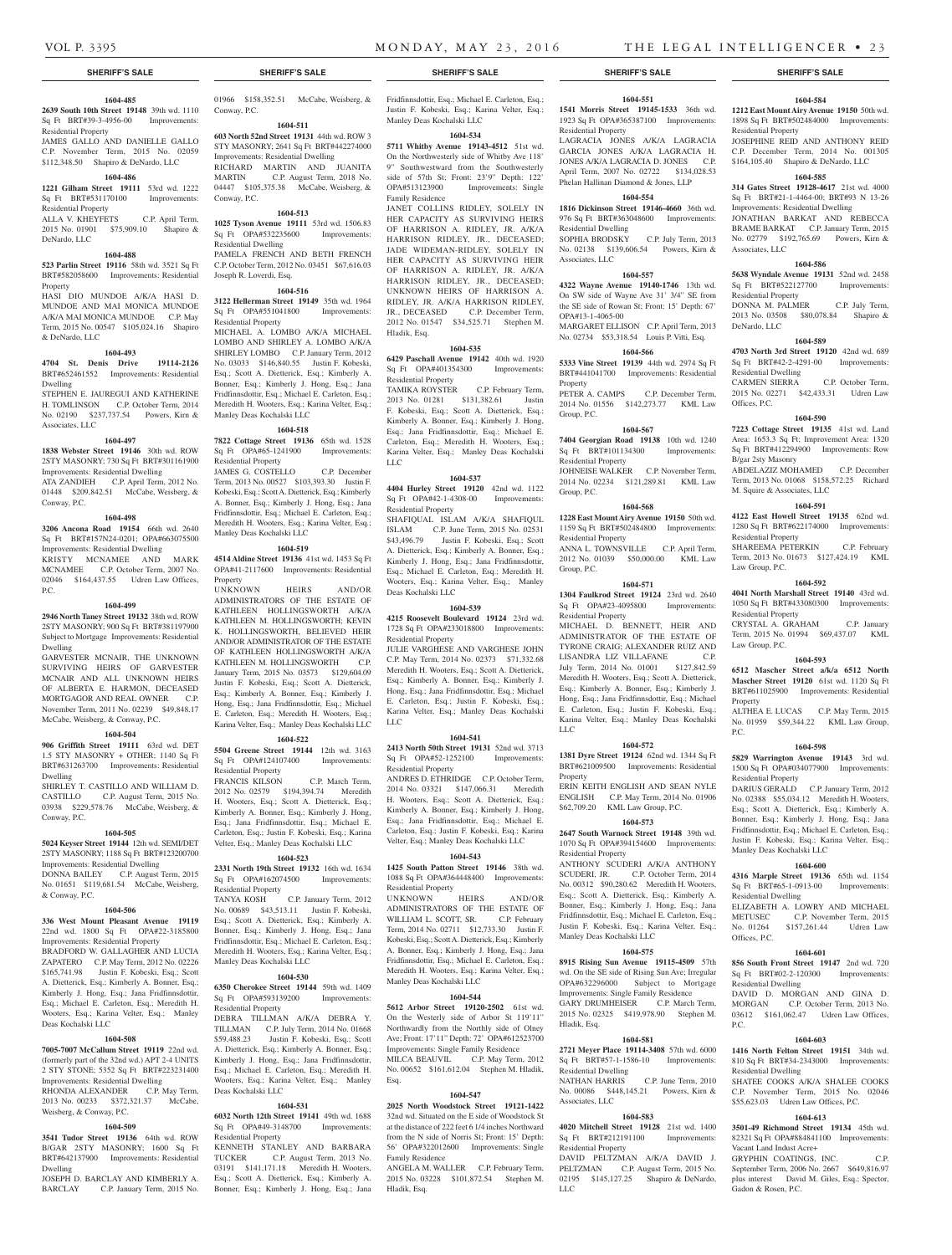## **1604-614**

**212 to 224 South 24th Street, Units R-218 and P-44 19103** 8th wd. Irregular PRCL#888085577 Subject to Mortgage Improvements: Single Family Residence<br>JOHN C. LANING

C.P. February Term, 2009 No. 02981 \$103,646.36 Stephen M. Hladik, Esq.

#### **1604-615**

**65 East Herman Street a/k/a 65 Herman Street 19144** 59th wd. 1911 Sq Ft BRT#592087000 Improvements: Residential Property DERRICK D. OUTTERBRIDGE C.P. April Term, 2015 No. 02420 \$128,849.78 KML Law Group, P.C.

## **1604-617**

**5027 North Warnock Street 19141** 49th wd. 1561 Sq Ft OPA#491373900 Improvements: Residential Property

UNKNOWN HEIRS AND/OR ADMINISTRATORS OF THE ESTATE OF FAYE PENN C.P. February Term, 2014 No. 01367 \$60,375.37 Meredith H. Wooters, Esq.; Scott A. Dietterick, Esq.; Kimberly A. Bonner, Esq.; Kimberly J. Hong, Esq.; Jana Fridfinnsdottir, Esq.; Michael E. Carleton, Esq.; Justin F. Kobeski, Esq.; Karina Velter, Esq.; Manley Deas Kochalski LLC

#### **1604-621**

**2433 North College Avenue 19121** 29th wd. 1200 Sq Ft BRT#291032200 Improvements: Residential Real Estate

CALVIN MILLS C.P. October Term, 2015 No. 01040 \$38,149.91 Stern & Eisenberg, P.C.

#### **1604-626**

**13675 Philmont Avenue, Unit 20 19116** 58th wd. BRT#888583318 Improvements: Residential Dwelling

SVETLANA KUTOVOY C.P. October Term, 2015 No. 00278 \$314,296.57 Udren Law Offices, P.C.

#### **1604-632**

**320 Delphine Street 19120** 42nd wd. 840 Sq Ft OPA#422264600 Improvements: Residential Property

DARNELL B. HURLEY, AKA DARNELL HURLEY C.P. June Term, 2013 No. 00331 \$53,193.33 Justin F. Kobeski, Esq.; Scott A. Dietterick, Esq.; Kimberly A. Bonner, Esq.; Kimberly J. Hong, Esq.; Jana Fridfinnsdottir, Esq.; Michael E. Carleton, Esq.; Meredith H. Wooters, Esq.; Karina Velter, Esq.; Manley Deas Kochalski LLC

## **1604-633A-B**

**104 North 2nd Street, Unit 101 – Premises A – 19106-1902** 5th wd. 2600 Sq Ft BRT#888049222 Improvements: One Story Commercial Condominium

**104 North 2nd Street, Unit 102 – Premises B – 19106-1902** 5th wd. 2600 Sq Ft BRT#888049223 Improvements: One Story Commercial Condominium

KEBLE ASSOCIATES REAL ESTATE, LP C.P. July Term, 2014 No. 03783 \$500,225.85 Bernstein-Burkley, PC

#### **1604-634**

**2865 Norcum Road 19154** 69th wd. 1200 Sq Ft OPA#662539400 Improvements: Single Family Home

TAMIKA ROWLAND A/K/A TAMIKA ROWLAND SALAT; TERRY SALAT, SOLELY AS HEIR TO SYLVIA PINTER, DECEASED; THE KNOWN AND UNKNOWN HEIRS OF SYLVIA PINTER, DECEASED; WAYNE H. SALAT C.P. March Term, 2015 No. 01133 \$334,900.44 Richard M. Squire & Associates, LLC

## **1604-635**

**400-14 West Hortter Street, Unit 703 19119- 3645** 22nd wd. 1848 Sq Ft OPA#50-N-15-184 Subject to Mortgage Improvements: Residential Dwelling

MICHELLE JONES C.P. June Term, 2012 No. 01593 \$24,743.99 Hal A. Barrow, Esq.

## **The following property, sale of which was post-poned from the May 3, 2016 Sheriff's Sale, will be offered for sale on TUESDAY, June 7, 2016.**

### **1605-303**

**1419 North 61st Street 19151** 34th wd. 1800 Sq Ft OPA#342241000 Subject to Mortgage Improvements: 2 Story Masonry Residential Dwelling

ALLSTAR REMODELING, LLC C.P. May Term, 2015 No. 1967 \$106,258.03 Kenneth D. Berman, Esq.

### **1605-318**

**12240 Sweet Briar Road 19154** 66th wd. BRT#66-3-1774-00 Improvements: Residential Dwelling

M. MALCOLM; KRISTY MALCOLM A/K/A KRISTY B. MALCOLM C.P. August Term, 2015 No. 02607 \$188,907.05 Udren Law

**1605-323 4234-42 Macalester Street 19124** 42nd wd. 11287 Sq Ft BRT#884348640 Improvements:

GLORIMAR DEJESUS AND ANGEL LUIS PADRO C.P. August Term, 2015 No. 4814 \$174,470.04 Weber Gallagher Simpson Stapleton Fires & Newby, LLP, Sarah A. Elia, Esq. **1605-334 3943 North 7th Street 19140** 43rd wd. 1140 Sq Ft BRT#433090000 Improvements:

JESUS M. DIAZ C.P. March Term, 2012 No. 03491 \$32,281.43 KML Law Group, P.C. **1605-335 5108-10 East Roosevelt Boulevard 19124**  35th wd. 6500 Sq Ft BRT#35-1028400 Improvements: Residential Dwelling WILTON J. FRANCOIS A/K/A WILTON JEAN FRANCOIS C.P. March Term, 2015 No. 02427 \$459,148.00 Udren Law Offices, P.C. **1605-347 7324 Drexel Road 19151** 34th wd. 1120 Sq Ft BRT#344143900 Improvements: Residential

BARBARA J. JONES C.P. September Term, 2014 No. 00725 \$122,102.44 KML Law

**1605-354 6425 Drexel Road 19151** 34th wd. 10500 Sq Ft BRT#34-4-147300 Improvements:

ALFRED J. SANFORD; PAT ALEXANDER SANFORD C.P. November Term, 2011 No. 01646 \$200,055.40 Udren Law Offices, P.C. **1605-359 444 Fern Street 19120** 61st wd. ROW B/GAR 2STY MASONRY; 1158 Sq Ft BRT#612194200 Improvements: Residential Dwelling LIVIJA ZIVAN C.P. May Term, 2015 No. 03119 \$86,967.70 McCabe, Weisberg, &

**1605-361 1908 Alter Street 19146** 36th wd. ROW 2 STY MASONRY; 840 Sq Ft BRT#361002200 Improvements: Residential Dwelling ADAM SMOLANOWICZ C.P. June Term, 2013 No. 03841 \$188,626.19 McCabe,

**1605-364 1376 Pennington Road 19151-2838** 34th wd. 1610 Sq Ft; on the SW side of Pennington Rd; Front: 16.1' Depth: 15' PRCL#343328500 Improvements: Single Family Residence SABRINA FISHER C.P. December Term, 2013 No. 02832 \$135,954.12 Stephen M.

**1605-366 2933 North Bonsall Street 19132-2008** 11th wd. 630 Sq Ft; on the E side of Bonsall St at the distance of 226ft Northward from the North side of Cambria St; Front 14' Depth 45'<br>PRCL#111390400 Improvements: Single

MARQUITTE CONSTANCE COLE A/K/A MARQUIITE COLE, ADMINISTRATRIX OF THE ESTATE OF JOSEPH SWEET, DECEASED C.P. November Term, 2014 No. 01303 \$27,463.01 Stephen M. Hladik, Esq. **1605-368 7926 Provident Street 19150** 50th wd. 1604.70 Sq Ft; on the Southwesterly side of Provident St at the distance of 242 ft, 2 inches Northwestwardly from the Northwesterly side of Phil-Ellena St; Front: 17' 10" Depth: 90' BRT#501169800 Improvements: Single

DARRYL W. CRAWFORD, IN HIS CAPACITY AS HEIR OF RONALD M. CRAWFORD A/K/A RONALD MILTON CRAWFORD A/K/A RONALD JAMES MILTON CRAWFORD A/K/A RONALD J. CRAWFORD, DECEASED UNKNOWN HEIRS OF RONALD M. CRAWFORD A/K/A RONALD MILTON CRAWFORD A/K/A RONALD JAMES MILTON CRAWFORD A/K/A RONALD J. CRAWFORD, DECEASED BYRON S. CRAWFORD, SR., IN HIS CAPACITY AS HEIR OF RONALD M. CRAWFORD A/K/A RONALD MILTON CRAWFORD A/K/A RONALD JAMES MILTON CRAWFORD A/K/A RONALD J. CRAWFORD, DECEASED C.P. December Term, 2014 No. 03921 \$156,941.25 Stephen M. Hladik, Esq. **1605-372 4527 Knorr Street 19135-2239** 41st wd.

Improvements: Single

Offices, P.C.

Residential Dwelling

Residential Property

Property

Group, P.C.

Residential Dwelling

Conway, P.C.

Hladik, Esq.

Family Residence

Family Residence

Weisberg, & Conway, P.C.

816.50 Sq Ft; on the Northeasterly side of Knorr St 81 ft 10 in Northwest from the Northwesterly side of Ditman St; Front: 16 ft 4 in, Depth: 47 ft BRT#412018600 Improvements: Single Family Residence

MELISSA BALLARD A/K/A MELISSA A. BALLARD AND JOHN RITCHIE A/K/A JOHN JOSEPH RITCHIE, IV C.P. August Term, 2014 No. 001098 \$105,625.22 Stephen M. Hladik, Esq.

## **1605-377**

**7819 Temple Road 19150** 50th wd. (Formerly 42nd wd.) ROW B/GAR 2STY MASONRY; 990 Sq Ft BRT#501090400 Improvements: Residential Dwelling

CHEREEN BLOUNT, EXECUTRIX OF THE ESTATE OF JAMES WHITE, DECEASED MORTGAGOR AND REAL OWNER C.P. March Term, 2014 No. 05434 \$89,036.46 McCabe, Weisberg, & Conway, P.C.

## **1605-382**

**5134 North 15th Street 19141-1623**  17th wd. (formerly 42nd wd.) 1806 Sq Ft BRT#172059000 Improvements: Residential Dwelling

JOY CANERY C.P. October Term, 2014 No. 02461 \$69,608.41 Powers, Kirn & Associates, LLC

## **1605-392**

**9461 Ashton Road 19114** 57th wd. 3727 Sq Ft BRT#572195726 Improvements: Residential Real Estate

JEFFREY I. ROSENTHAL A/K/A JEFFREY ROSENTHAL AND ELLIOTT GROSS, SOLELY AS ATTORNEY IN-FACT FOR JEFFREY I. ROSENTHAL A/K/A JEFFREY ROSENTHAL C.P. December Term, 2015 No. 02176 \$145,015.47 Stern & Eisenberg, P.C.

## **1605-393**

**35 West Duval Street 19144 59th wd. 2354**<br>Sq Ft BRT#593113200 **Improvements:** Sq Ft BRT#593113200 Residential Real Estate KAREN WOODLAND C.P. December

Term, 2015 No. 02176 \$83,550.23 Stern & Eisenberg, P.C.

## **1605-399**

**3736 Academy Road 19154-2035** 58th wd. On the Southwesterly side of Academy Rd; Front: 17'11" Depth: 105' PRCL#663356700 Improvements: Single Family Residence WILLIAM DAVIS A/K/A WILLIAM J. DAVIS AND PAULINE DAVIS C.P. December Term, 2012 No. 03217 \$198,136.31 Stephen M. Hladik, Esq

### **1605-404**

**1312 Pennington Road 19151-2838** 34th wd. 1120 Sq Ft OPA#343325300 Improvements: Residential Property

BETTY F. DEGREE-NEWBERRY A/K/A BETTY F. DEGREE-NEWBERY; LEON NEWBERRY C.P. February Term, 2015 No. 01270 \$139,698.85 Phelan Hallinan Diamond & Jones, LLP

#### **1605-407**

**335 East Sheldon Street 19120-3519** 42nd wd. 1212 Sq Ft OPA#421171100 Improvements: Residential Property

KIERA HOOKS AND ABNER ROBERTS A/K/A ABNER C. ROBERTS C.P. September Term, 2015 No. 02536 \$168,001.57 Phelan Hallinan Diamond & Jones, LLP

### **1605-412**

**822 South 5th Street 19147** 2nd wd. ROW 3 STY MASONRY; 1326 Sq Ft BRT#022158205 Improvements: Residential Dwelling DOROTHY HARTMAN C.P. February Term

2012 No. 02759 \$331,999.95 McCabe, Weisberg, & Conway, P.C.

## **1605-413**

**1309 West 65th Avenue 19126** 49th wd. SEMI/DET 3 STY MASONRY; 2475 Sq Ft BRT#493063500 Improvements: Residential Dwelling

HOSEA P. SPREWELL C.P. June Term, 2014 No. 04104 \$197,697.00 McCabe, Weisberg, & Conway, P.C.

### **1605-416**

**2821 Gaul Street 19134** 25th wd. 1200 Sq Ft (land area); 1050 Sq Ft (improvement area) BRT#251375000 Subject to Mortgage Improvements: Row 2 Sty Masonry CARLA R. MUTO C.P. August Term, 2015 No. 03089 \$188,095.17 Keri P. Ebeck, Esq.

## **1605-417**

**106 South Alden Street 19139-3226** 60th wd. 1038 Sq Ft OPA#604263500 Improvements: Residential Property

SHELIA D. WEST C.P. August Term, 2015 No. 04141 \$58,595.61 Phelan Hallinan Diamond & Jones, LLP

### **1605-418**

**2092 Bridge Street 19124** 1198 Sq Ft OPA#622105600 Subject to Mortgage Improvements: Residential Property RICHARD FOSTER A/K/A RICHARD D. FOSTER C.P. June Term, 2015 No. 01569<br>\$44,456.93 Brett A. Solomon, Esq.; Michael Brett A. Solomon, Esq.; Michael C. Mazack, Esq.

## **1605-420**

**5739 North 12th Street 19141** 49th wd. Land Area: 1470 Sq Ft; Improvement Area: 1408 Sq Ft BRT#493122900 ANDRE MYERS C.P. August Term, 2015 No. 01009 \$71,890.28 David Banks, Esq.,

## **1605-424**

Banks & Banks

**11742 Academy Place 19154** 66th wd. 2646 Sq Ft OPA#66-2043200 Improvements: Residential Property

SAMUEL SLEWION C.P. October Term, 2012 No. 00263 \$175,557.39 Meredith H. Wooters, Esq.; Scott A. Dietterick, Esq.; Kimberly A. Bonner, Esq.; Kimberly J. Hong, Esq.; Jana Fridfinnsdottir, Esq.; Michael E. Carleton, Esq.; Justin F. Kobeski, Esq.; Karina Velter, Esq.; Manley Deas Kochalski LLC

## **1605-429**

**2628 South 2nd Street 19148** 39th wd. ROW 2 STY MASONRY; 951 Sq Ft BRT#391291700 Improvements: Residential Dwelling

CHARLES F. SUMMERS C.P. June Term, 2015 No. 02823 \$112,537.97 McCabe, Weisberg, & Conway, P.C.

## **1605-434**

**8760 Glenloch Street 19136** 65th wd. 1520 Sq Ft OPA#65-2270800 Improvements: Residential Property

DUO LING GUAN AND WEN GUANG LIANG A/K/A WEN G. LIANG C.P. February Term, 2015 No. 02198 \$80,468.34 Justin F. Kobeski, Esq.; Scott A. Dietterick, Esq.; Kimberly A. Bonner, Esq.; Kimberly J. Hong, Esq.; Jana Fridfinnsdottir, Esq.; Michael E. Carleton, Esq.; Meredith H. Wooters, Esq.; Karina Velter, Esq.; Manley Deas Kochalski LLC

## **1605-436**

**190 West Lehigh Avenue 19133** 19th wd. 1350 Sq Ft OPA#871102250 Subject to Mortgage Improvements: Str/off+apt 3 Sty Masonry LOVELL A. BRONSON-DAVIS, III C.P. November Term, 2015 No. 004142 \$282,065.34 Jennifer D. Gould, Esq.; Stark & Stark, PC

## **1605-437**

**5475 Quentin Street 19128-2818** 21st wd. 3726.8 Sq Ft BRT#213221570 Improvements: Residential Dwelling TAWFIK F. NAKISHBENDI, ADMINISTRATOR OF THE ESTATE OF MARY A. NAKISHBENDI C.P. August Term, 2014 No. 00990 \$161,892.07 Powers,

## **1605-441**

Kirn & Associates, LLC

**636 North 37th Street 19104-1950** 24th wd. 2004 Sq Ft BRT#242181300 Improvements: Residential Dwelling DALE GARBUTT LOWRY A/K/A DALE GARBUTT-LOWRY C.P. May Term, 2014

No. 03691 \$66,713.01 Powers, Kirn & Associates, LLC **1605-443**

**5127 Walnut Street 19139** 60th wd. ROW W/OFF STR 2 STY MASON; 1650 Sq Ft BRT#602046200 Improvements: Residential Dwelling VICTOR B. KIAHOUR A/K/A FEDERICK S. GIBSON AND CLEMENTINE O. KIAHOUR A/K/A CLEMENTINE ZADI C.P. August

Term, 2013 No. 02431 \$63,800.39 McCabe, Weisberg, & Conway, P.C.

## **1605-456**

**339 West Porter Street 19148** 39th wd. ROW 2 STY MASONRY; 1204 Sq Ft BRT#392213200 Improvements: Residential Dwelling DOMENIC VENEZIANO, KNOWN SURVIVING HEIR OF THERESA FAULDS, DECEASED MORTGAGOR AND REAL OWNER; UNKNOWN SURVIVING HEIRS OF THERESA FAULDS, DECEASED MORTGAGOR AND REAL OWNER; ROSEMARIE FAULDS, KNOWN SURVIVING HEIRS OF THERESA FAULDS, DECEASED MORTGAGOR AND REAL OWNER; ROBIN LAVERY, KNOWN SURVIVING HEIR OF THERESA FAULDS, DECEASED MORTGAGOR AND REAL OWNER; ANTOINETTE FROMM, KNOWN SURVIVING HEIR OF THERESA FAULDS, DECEASED MORTGAGOR AND REAL OWNER C.P. March Term, 2015 No. 02825 \$116,226.02 McCabe, Weisberg, & Conway, P.C.

## **1605-458 4820 North Hutchinson Street 19141** 49th

wd. ROW B/GAR 2 STY MASONRY; 1212 Sq Ft BRT#491321400 Improvements: Residential Dwelling

RAMON BROOKS, KNOWN SURVIVING HEIR OF ROBERT W. BROOKS, DECEASED MORTGAGOR AND REAL OWNER; UNKNOWN SURVIVING HEIRS OF ROBERT W. BROOKS, DECEASED MORTGAGOR AND REAL OWNER; RICHARD BROOKS, KNOWN SURVIVING HEIR OF ROBERT W. BROOKS, DECEASED MORTGAGOR AND REAL OWNER; EMMA TURNER, KNOWN SURVIVING HEIR OF ROBERT W. BROOKS, DECEASED MORTGAGOR AND REAL OWNER; MARCUS A. TURNER, KNOWN SURVIVING HEIR OF ROBERT W. BROOKS, DECEASED MORTGAGOR AND REAL OWNER; ANDRE TURNER, KNOWN SURVIVING HEIR OF ROBERT W. BROOKS, DECEASED MORTGAGOR AND REAL OWNER; ROBERT BROOKS, KNOWN SURVIVING HEIR OF ROBERT W. BROOKS, DECEASED MORTGAGOR AND REAL OWNER C.P. September Term, 2014 No. 01525 \$66,965.69 McCabe, Weisberg,

## **1605-460 2705 McKean Street 19145-2513** 48th wd.

1100 Sq Ft OPA#482057900 Improvements:

ERICA CECCHINI, IN HER CAPACITY AS HEIR OF LORETTA CECCHINI, DECEASED; UNKNOWN HEIRS, SUCCESSORS, ASSIGNS, AND ALL PERSONS, FIRMS, OR ASSOCIATIONS CLAIMING RIGHT, TITLE, OR INTEREST FROM OR UNDER LORETTA CECCHINI, DECEASED C.P. July Term, 2014 No. 00978 \$141,023.50 Phelan

**1605-462 4830 A Street 19120** 42nd wd. 1669 Sq Ft BRT#4212926002 Improvements: Residential

WESLEY THOMAS, PERSONAL REPRESENTATIVE OF THE ESTATE OF DAISY HALL; UNKNOWN HEIRS, SUCCESSORS, ASSIGNS, AND ALL PERSONS, FIRMS, OR ASSOCIATIONS CLAIMING RIGHT, TITLE, OR INTEREST FROM OR UNDER DAISY HALL, DECEASED; REGINA PATRICIA HALL, KNOWN HEIR OF DAISY HALL; FATIMA CHARMAINE HALL, KNOWN HEIR OF DAISY HALL; LAKITA MONIQUE HALL, KNOWN HEIR OF DAISY HALL; ESTATE OF DAISY HALL C/O WESLEY THOMAS, PERSONAL REPRESENTATIVE C.P. March Term, 2013 No. 03529 \$37,930.07

**1605-476 6518 Guyer Avenue 19142** 40th wd. 1102 Sq Ft OPA#406320900 Improvements:

CHARLOTTE CLYDE A/K/A CHARLOTTE L. CLYDE C.P. August Term, 2015 No. 01707 \$92,919.79 KML Law Group, P.C. **1605-478 1920 Wharton Avenue 19146** 36th wd.

RONALD EDWARD NEELY, JR. (DECEASED) C.P. July Term, 2013 No. 01921 \$192,778.23

**1605-480 2615 South Percy Street 19148** ROW (3 OR MORE) 2STY MASONRY BRT#39-3449200 Improvements: Residential Property HECTOR M. ROSA AND HEATHER ROSA A/K/A HEATHER A. D'ORAZIO C.P. June Term, 2015 No. 03511 \$118,604.10 Alicia

**1605-486 2615 Elbridge Street 19149-2910** 62nd wd. 1933 Sq Ft BRT#621300100 Improvements:

ELAINE B. GREEN C.P. January Term, 2015 No. 01440 \$136,743.20 Powers, Kirn

**1605-489A-B 6633 Ditman Street – Premises A – 19135** 41st wd. 1539 Sq Ft OPA#411244000 Improvements: Residential Property **6637 Ditman Street – Premises B – 19135** 41st wd. 1539 Sq Ft OPA#411244100 Improvements: Residential Property SUE ANN HOSGOOD AND JAMES R. HOSGOOD A/K/A JAMES HOSGOOD C.P. July Term, 2012 No. 02120 \$40,386.42 KML

**1605-508 4713 A Street 19120-4401** 42nd wd. 1590 Sq Ft OPA#421297000 Improvements:

MOHAMED SALAH SALEH A/K/A

& Conway, P.C.

Residential Property

Dwelling

Udren Law Offices, P.C.

Residential Property

BRT#361116900

M. Sandoval, Esq.

Residential Dwelling

& Associates, LLC

Law Group, P.C.

Residential Property

Emmanuel J. Argentieri, Esq.

Hallinan Diamond & Jones, LLP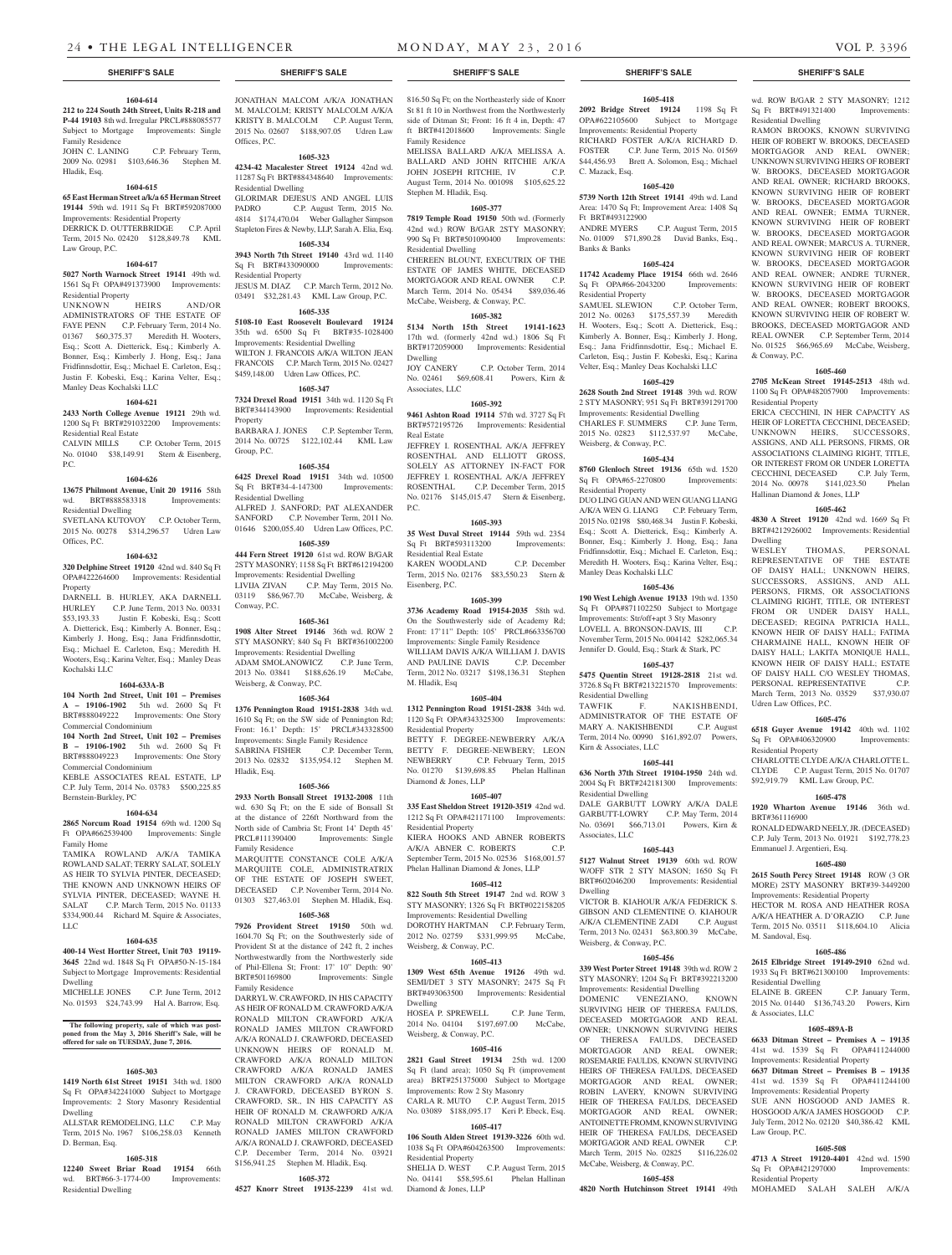$PC$ .

Group, P.C.

YIFEI R. LIU C.P. February Term, 2016 No. 1583 \$5,707.34 Sirlin, Lesser & Benson,

**1606-328 1336 Kimberly Drive 19151** 34th wd. 1120<br>Sq Ft OPA#343296900 Improvements:

TIGIST GUEBREYES C.P. July Term, 2014 No. 03984 \$135,001.75 KML Law

**1606-329 2543 East Norris Street 19125-3530** 31st wd. 1411 Sq Ft BRT#313009800 Improvements:

HOLLY BITTNER AND MICAH KLEIT A/K/A MICAH B. KLEIT C.P. November Term, 2015 No. 04118 \$266,411.89 Stern

**1606-330 5932 A Street a/k/a 5932 North A Street 19120** 61st wd. 1104 Sq Ft OPA#612493100 Improvements: Residential Property DAVID C. SMITH AND CAROLYN S. SMITH C.P. April Term, 2015 No. 03707 \$38,790.49

**1606-331 7744 Ferndale Street 19111-3139** 35th wd. 3677 Sq Ft BRT#63-1-1269-00 Improvements:

NORMA M. ALICEA AND TEDDY ALICEA C.P. August Term, 2014 No. 02877 \$337,790.99

**1606-332 7210 Glenloch Street 19135** 41st wd. 1440 Sq Ft BRT#412333100 Improvements:

SIN CHUI CHIU A/K/A SIN C. CHIU; YIN YIN CHIU A/K/A YIN Y. CHIU C.P. January Term, 2016 No. 01124 \$86,008.43 Udren

**1606-333 515 North 64th Street 19151** 34th wd. 1092 Sq Ft OPA#343075500 Improvements:

JASMINE SHAW, SOLELY IN HER CAPACITY AS HEIR OF THERESA SHAW, DECEASED C.P. February Term, 2015 No. 01797 \$50,424.49 KML Law Group, P.C. **1606-334 1314 South 18th Street 19146** 36th wd. 1573 Sq Ft OPA#361144900 Improvements:

RUDOLPHO RUFUS SUTTON, AS ADMINISTRATRIX OF THE ESTATE OF VIOLET SUTTON, DECEASED; RUDOLPH SUTTON, SOLELY IN HIS CAPACITY AS HEIR OF VIOLET SUTTON, DECEASED; VELVETTE SUTTON, SOLELY IN HER CAPACITY AS HEIR OF VIOLET SUTTON, DECEASED; VIOLET LAWSON-SUTTON, SOLELY IN HER CAPACITY AS HEIR OF VIOLET SUTTON, DECEASED C.P. April Term, 2014 No. 00597 \$136,096.01 KML

**1606-335 624 Fanshawe Street 19111** 35th wd. 1196 Sq Ft OPA#353114100 Improvements:

STEPHANIE FRED-TORRES AND ALEXIS RIOS, JR. C.P. June Term, 2015 No. 01325 \$129,362.40 KML Law Group, P.C. **1606-336 5029 Ditman Street 19124-2230** 62nd wd. Beginning Point: Situate on the Southerly side of Ditman Street at the distance of 80 feet Eastwardly from the east side of Washington St Improvements: Semi/det 2 Sty Masonry IOSLAV STARIKOV AND SVETLANA STARIKOVA C.P. May Term, 2015 No. 00488 \$78,919.24 Richard J. Nalbandian, III **1606-337 3542 Aldine Street 19136-3806** 64th wd. 1504 Sq Ft OPA#642113700 Improvements:

STEVEN R. BANAVICH C.P. September Term, 2014 No. 00968 \$140,038.93 Phelan

**1606-338 4645 North 13th Street 19140-1229** 49th wd. 1360 Sq Ft OPA#491500100 Improvements:

02151 \$89,491.15 Phelan Hallinan Diamond

**1606-339 4466 Tolbut Street 19136-1416** 65th wd. Beginning Point: Situate on the Southwesterly side of Tolbut Street (50' wide) which point is measured North 39 degrees, 44 minutes, 5 seconds West 502'4-3/4" from a point; which point is measured on the arc of a circle curving to the right having a radius of 550 feet, the arc distance

C.P. March Term, 2010 No.

Sq Ft OPA#343296900 Residential Property

Residential Real Estate

KML Law Group, P.C.

S/d W/b Gar 1 Sty Masonry

Milstead & Associates, LLC

Residential Dwelling

Law Offices, P.C.

Residential Property

Residential Property

Law Group, P.C.

Residential Property

Residential Property

Residential Property<br>RIFKA HERZ (

& Jones, LLP

Hallinan Diamond & Jones, LLP

& Eisenberg, P.C.

MOHAMED SALEH C.P. November Term, 01965 \$139,045.34 KML Law Group, P.C. 2015 No. 02721 \$88,040.03 Phelan Hallinan Diamond & Jones, LLP

## **1605-517**

**5848 Montrose Street 19143-3020** 46th wd. 952.50 Sq Ft BRT#033077100 Improvements: Row 2 Sty Masonry

JOSIE JOHNSON AND GLORIA HAWKS C.P. February Term, 2008 No. 03922 \$51,319.15 Milstead & Associates, LLC

## **1605-519**

## **3558 Witte Street 19134-2721** 45th wd. 1800

Sq Ft BRT#45-1-453100 Improvements: Row 2 Story Masonry RYAN GRACE C.P. February Term,

2014 No. 02472 \$76,031.25 Milstead & Associates, LLC

#### **1605-524**

**2320 South Carlisle Street 19145** 26th wd. 1068 Sq Ft OPA#26-1131600 Improvements: Residential Property

CARLO GALLELLI; ERICA GALLELLI C.P. February Term, 2014 No. 02262 \$68,504.04 Meredith H. Wooters, Esq.; Scott A. Dietterick, Esq.; Kimberly A. Bonner, Esq.; Kimberly J. Hong, Esq.; Jana Fridfinnsdottir, Esq.; Michael E. Carleton, Esq.; Justin F. Kobeski, Esq.; Manley Deas Kochalski LLC

#### **1605-531**

**2630 South Mole Street 19145-4608** 26th wd. 672 Sq Ft BRT#26-1-2268-00 Improvements: Residential Dwelling

ROBERT M. MATTICKS AND RITA A. MATTICKS C.P. May Term, 2013 No. 01498 \$179,133.03 Powers, Kirn &

Associates, LLC

## **1605-536**

**2734 North 23rd Street 19132-3218** 11th wd. 878.99 Sq Ft BRT#111371100 Improvements: Residential Dwelling DONNA ROUNDTREE, PERSONAL REPRESENTATIVE OF THE ESTATE OF RONALD WILLIAMS, DECEASED C.P. May Term, 2013 No. 01327 \$56,634.80 Powers, Kirn & Associates, LLC

#### **1605-540**

**3909 Howland Street 19124-5511** 33rd wd. 1173 Sq Ft BRT#33-2-3715-00 Improvements: Residential Dwelling<br>LAWRENCE OBIDIYI C.P. June Term, LAWRENCE OBIDIYI 2013 No. 01769 \$69,608.00 Powers, Kirn & Associates, LLC

#### **1605-543**

**6514 Souder Street 19149-2814** 54th wd. 1961.99 Sq Ft BRT#541212200 Improvements: Residential Dwelling ROBERTA LUCAS F/K/A ROBERTA MARTELLO C.P. December Term, 2014 No. 01796 \$168,288.97 Powers, Kirn & Associates, LLC

#### **1605-544**

**1912 Reilly Road 19115** 58th wd. 8400 Sq Ft OPA#58-1091205 Improvements: Residential Property

LENA PANICH C.P. December Term, 2014 No. 00302 \$405,793.69 Meredith H. Wooters, Esq.; Scott A. Dietterick, Esq.; Kimberly A. Bonner, Esq.; Kimberly J. Hong, Esq.; Jana Fridfinnsdottir, Esq.; Michael E. Carleton, Esq.; Justin F. Kobeski, Esq.; Manley Deas Kochalski LLC

#### **1605-546**

**6231 Ludlow Street 19139** 3rd wd. 1164 Sq Ft OPA#03-1012600 Improvements: Residential Property

ISAAC P. IVERY AND DORIS ANN IVERY C.P. July Term, 2013 No. 02704 \$53,575.60 Kimberly A. Bonner, Esq.; Scott A. Dietterick, Esq.; Jana Fridfinnsdottir, Esq.; Michael E. Carleton, Esq.; Manley Deas Kochalski LLC

### **1605-549**

**6621 Tackawanna Street 19135** 55th wd. 1088 Sq Ft BRT#552254000 Improvements: Residential Property

DAVID SASSE, JR. AND LAURA SASSE C.P. March Term, 2015 No. 01057 \$113,939.99 KML Law Group, P.C.

#### **1605-556**

**2219 Fuller Street 19152** 56th wd. 1344 Sq Ft OPA#562027600 Improvements: Residential Property

BETH ANN SOBON AND MATTHEW M. SOBON, JR. A/K/A MATTHEW M. SOBON A/K/A MATTHEW SOBON C.P. February Term, 2015 No. 01957 \$200,378.70 KML Law Group, P.C.

#### **1605-560 2303 South Front Street 19148** 39th wd.

1066 Sq Ft OPA#391224500 Improvements: Residential Property

GINA GAUTIERI C.P. May Term, 2015 No.

# **1605-562**

**5434 Euclid Street 19131** 52nd wd. 1096 Sq Ft OPA#522031800 Improvements: Residential Property JOHN R. FINCH C.P. August Term, 2015 No.

04834 \$77,310.91 KML Law Group, P.C. **1605-582**

## **5115 Harlan Street 19131-4415** 44th wd. 1402 Sq Ft BRT#442173200 Improvements:

Residential Dwelling MILLICENT S. WILLIAMS A/K/A MILLICENT WILLAIMS AND MAURICE P. CAUSEY C.P. October Term, 2014 No. 02922 \$34,242.53 Law Offices of Gregory Javardian, LLC

## **1605-588**

**1731 North Aberdeen Street 19131** 52nd wd. Land Area: 880 Sq Ft; Improvement Area: 1138 Sq Ft BRT#521323700 DEBORAH WILLIAMS C.P. December

Term, 2015 No. 1564 \$49,743.63 Kevin S. Frankel, Esq.; Banks & Banks **1605-590**

**5216 Heston Street 19131** 52nd wd. (formerly part of the 34th wd.) 1155 Sq Ft BRT#521036700 Improvements: Residential Real Estate MOSES O. AJAYI C.P. August Term, 2015 No. 002334 \$61,036.60 Stern & Eisenberg, P.C.

#### **1605-594**

**8832 Blue Grass Road 19152** 57th wd. 3363 Sq Ft BRT#571194600 Improvements: Residential Real Estate THE UNKNOWN HEIRS, EXECUTORS AND DEVISEES OF THE ESTATE OF BOBBIE R. LEWIN C.P. July Term, 2015 No. 02095 \$117,682.07 Stern & Eisenberg, P.C.

## **1605-603**

**2032 Loney Street 19152-3205** 56th wd. 1226 Sq Ft OPA#561554401 Improvements: Residential Property REGINALD K. HARRIS AND CHERESSE T. HARRIS C.P. October Term, 2014 No. 01862<br>\$291.049.93 Phelan Hallinan Diamond & **Phelan Hallinan Diamond &** Jones, LLP

## **1605-643**

**1506 West Nedro Avenue 19141** 17th wd. 1583 Sq Ft BRT#17-1153300 Improvements: Residential Dwelling JOHN JAMES C.P. October Term, 2015 No. 01800 \$106,290.84 Udren Law Offices, P.C.

## **1605-649**

**6115 West Thompson Street 19151-4438**  34th wd. 1884 Sq Ft BRT#34-2-0149-00 Improvements: Residential Dwelling GLORIA J. TANNER C.P. May Term, 2013 No. 02274 \$37,122.92 Barbara A. Fein, Esq.

#### **1605-652**

**6316 Everett Avenue a/k/a 6316 Everett Street 19149-2822** 54th wd. 1296 Sq Ft PRCL#541225140 Improvements: Residential Property

MELISSA AVILES, IN HER CAPACITY AS HEIR OF ANGELO L. AVILES, DECEASED; UNKNOWN HEIRS, SUCCESSORS, ASSIGNS, AND ALL PERSONS, FIRMS, OR ASSOCIATIONS CLAIMING RIGHT, TITLE OR INTEREST FROM OR UNDER ANGELO L. AVILES, DECEASED; DANIEL AVILES, IN HIS CAPACITY AS HEIR OF ANGELO L. AVILES, DECEASED; SELENA AVILES, IN HER CAPACITY AS HEIR OF ANGELO L. AVILES, DECEASED; SAMANTHA AVILES, IN HER CAPACITY AS HEIR OF ANGELO L. AVILES, DECEASED; DIANNA AVILES, IN HER CAPACITY AS HEIR OF ANGELO L. AVILES, DECEASED; JONATHAN AVILES, IN HIS CAPACITY AS HEIR OF ANGELO L. AVILES, DECEASED; MELISSA AVILES, IN HER CAPACITY AS HEIR OF ANGELO L. AVILES, DECEASED C.P. April Term, 2010 No. 01937 \$113,483.69 Phelan Hallinan Diamond & Jones, LLP

## **1605-655**

**6764 Emlen Street, Unit 17 19119** 22nd wd. 1224 Sq Ft BRT#888220175 Improvements: Residential Property

## DENISE A. MCFADDEN C.P. May Term, 2015 No. 02588 \$127,007.32 Shapiro & DeNardo, LLC

## **SHERIFF'S SALE OF TUESDAY, JUNE 7, 2016**

## **1606-301**

**4047 Maywood Street 19124** 33rd wd. 900 Sq Ft BRT#33-2-4848-00 Improvements:

## **SHERIFF'S SALE SHERIFF'S SALE SHERIFF'S SALE SHERIFF'S SALE SHERIFF'S SALE**

Residential Dwelling OLGA HENRY SATURNE C.P. January Term, 2015 No. 02661 \$64,760.36 Martha E. Von Rosenstiel, Esq.

Residential Property

Residential Property

Residential Property

Sq Ft OPA#482354200 Residential Property

Group, P.C.

Group, P.C.

Group, P.C.

Group, P.C.

Residential Dwelling

E. Von Rosenstiel, Esq.

J. Nalbandian, III

Eisenberg, P.C.

Associates, LLC

Residential Property

Law Group, P.C.

Agrawal, Esq.

Residential Property

Residential Property

Nalbandian, III

Residential Real Estate

507 Sq Ft BRT#057200500

HERBERT FRAYER C.P. February Term, 2010 No. 02163 \$165,811.04 KML Law

**1606-315 1100 East Barringer Street 19119** 22nd wd. 1706 Sq Ft OPA#221020700 Improvements:

FRANKLIN SPENCER C.P. May Term, 2014 No. 03531 \$125,134.06 KML Law

**1606-316 6740 Kindred Street 19149** 54th wd. 1184 Sq Ft OPA#542257800 Improvements:

BARBARA J. TAYLOR C.P. April Term, 2013 No. 03616 \$57,978.65 KML Law

**1606-317 2020 South 28th Street 19145** 48th wd. 1024

EFFENDI PRIATNA C.P. March Term, 2015 No. 00233 \$152,613.94 KML Law

**1606-318 37 West Sharpnack Street 19119** 22nd wd. 1315 Sq Ft BRT#223041800 Improvements:

SCOTT A. BURKHART C.P. December Term, 2015 No. 03013 \$48,950.40 Martha

**1606-319 2439 North 16th Street 19132-4439** 16th wd. Beginning Point: Situate on the East side of 16th St at the distance of 188'1-1/2" Southward from the South side of Cumberland St Improvements: Row 2 Sty Masonry DAMON T. WALKER, SR. C.P. September Term, 2014 No. 02484 \$101,195.59 Richard

**1606-320 6309 Marsden Street 19135-3208** 41st wd. 1104 Sq Ft BRT#411267100 Improvements:

BRIAN CHAMBERS C.P. November Term, 2011 No. 00612 \$170,675.26 Stern &

**1606-321 419 West George Street 19123-1433** 65th wd.

LUCIANO ROMAN C.P. August Term, 2012 No. 04350 \$261,632.35 Milstead &

**1606-322 6321 North 13th Street 19141** 49th wd. 1794 Sq Ft OPA#493208500 Improvements:

AMIRATARIQA WILLIAMS C.P. March Term, 2015 No. 02115 \$153,771.17 KML

**1606-323 3541 Germantown Avenue 19140** 43rd wd. 1620 Sq Ft OPA#87-1-5669-60; PRCL#43-2- 1812-00 Improvements: Store 2 Sty Masonry YOUSSOU DIAGNE C.P. December Term, 2010 No. 01149 \$164,021.49 Amar A.

**1606-324 8244 Williams Avenue 19150** 50th wd. 1479 Sq Ft OPA#502246800 Improvements:

THE UNKNOWN HEIRS OF SHIRLEY J. WYATT, DECEASED; JASON WYATT, SOLELY IN HIS CAPACITY AS HEIR OF SHIRLEY J. WYATT, DECEASED; WALTER WYATT, JR., SOLELY IN HIS CAPACITY AS HEIR OF SHIRLEY J. WYATT, DECEASED; KELLI WYATT, SOLELY IN HER CAPACITY AS HEIR OF SHIRLEY J. WYATT, DECEASED C.P. February Term, 2015 No. 03198 \$133,750.28 KML Law Group, P.C. **1606-325 133 Gladstone Street 19148** 39th wd. 872 Sq Ft OPA#391134700 Improvements:

KATHLEEN WRIGHT AND JOHN J. WRIGHT, JR. C.P. June Term, 2015 No. 01350 \$108,100.93 KML Law Group, P.C. **1606-326 5307 Haverford Avenue 19139-1408** 44th wd. Beginning Point: Situate on the North side of Haverford Ave (80' wide) at the distance of 84' Westward from the West side 53rd St (60' wide)

Improvements: Row 3 Sty Masonry WILLIAM M. COBB C.P. November Term, 2014 No. 01911 \$215,576.15 Richard J.

**1606-327 444 North 4th Street, Unit 519 19104** 873 Sq Ft BRT#888093370 Subject to Mortgage Improvements: Residential Condominium

## **1606-302**

**227 South 53rd Street 19139-4009** 60th wd. 1284 Sq Ft BRT#60-2-1928-00 Improvements: Residential Dwelling ELIZABETH SHABAZZ C.P. March Term,

2015 No. 02741 \$64,192.30 Pressman & Doyle, LLC

## **1606-303**

**1318 West Bristol Street 19140** 43rd wd. 1591 Sq Ft BRT#433207500 Improvements: Residential Dwelling CAROLIN BRELAND C.P. September

Term, 2015 No. 03298 \$52,090.11 Udren Law Offices, P.C. **1606-304**

**134 Roselyn Street 19120** 61st wd. 1020 Sq Ft OPA#612181000 Improvements: Residential Property

JERMAINE DAVIS C.P. November Term, 2015 No. 04133 \$41,570.26 KML Law Group, P.C.

## **1606-305**

**1751 North 21st Street 19121** 47th wd. 1293 Sq Ft BRT#47-2-157000 Improvements: Residential Dwelling UNKNOWN HEIRS, SUCCESSORS ASSIGNS, AND ALL PERSONS, FIRMS, OR ASSOCIATIONS CLAIMING RIGHT, TITLE OR INTEREST FROM OR UNDER LOUISE MILLER A/K/A LOUISE MCBETH C.P. August Term, 2015 No. 01561 \$121,282.90 Udren Law Offices, P.C.

## **1606-306**

**7838 Rugby Street 19150** 50th wd. 1992 Sq Ft BRT#50-2079400 Improvements: Residential Dwelling

CHARLES BLACKMAN A/K/A CHARLES C. BLACKMAN, II C.P. September Term, 2015 No. 02054 \$61,807.93 Udren Law Offices, P.C.

## **1606-307**

**3447 Wellington Street 19149-1630** 55th wd. 1424 Sq Ft BRT#551478700 Improvements: Residential Dwelling STEPHANIE MASSEY A/K/A STEPHANIE SIMMONS C.P. August Term, 2015 No. 01499 \$113,287.58 Law Office of Gregory Javardian, LLC

#### **1606-308**

**4431 East Allen Street 19137-2012** 45th wd. 1120 Sq Ft BRT#453345900 Improvements: Residential Dwelling

THERESA ENOCH, PERSONAL REPRESENTATIVE OF THE ESTATE OF MICHAEL B. DUFFY A/K/A MICHAEL BERNARD DUFFY A/K/A MICHAEL DUFFY, DECEASED C.P. October Term, 2015 No. 03499 \$102,044.20 Law Office of Gregory Javardian, LLC

#### **1606-309**

**4964 North 7th Street 19120-3708** 49th wd. BRT#115N24-249 Improvements: Residential

Dwelling GUILLERMO A. CARRUCINI C.P. July Term, 2015 No. 01517 \$71,878.15 Powers, Kirn & Associates, LLC

## **1606-310**

**660 Hendrix Street 19116** 58th wd. 1105 Sq Ft OPA#582328900 Improvements: Residential Property KATHLEEN KRAEMER C.P. September

Term, 2015 No. 01137 \$162,552.40 KML Law Group, P.C.

## **1606-311**

**1100 South Broad Street #717C & #352P 19146** 36th wd. 599 Sq Ft and 134 Sq Ft OPA#888113986 and OPA#888114358 Improvements: Residential Property ELIZABETH M. BUCKLEY C.P. December Term, 2013 No. 01781 \$277,092.99 KML Law Group, P.C.

## **1606-312**

**537 West Roosevelt Boulevard 19120- 3703** 49th wd. 1328 Sq Ft BRT#491080400 Improvements: Residential Dwelling RAFAEL A. MULERO A/K/A RAFAEL A. MULERO, III C.P. December Term, 2013 No. 01133 \$110,653.78 Law Office of Gregory Javardian, LLC

## **1606-313**

**5139 Locust Street 19139** 60th wd. (formerly part of the 46th wd.) 1800 Sq Ft BRT#602076400 Improvements: Residential Real Estate JAMES TYSON C.P. January Term, 2015 No. 00162 \$125,026.54 Stern & Eisenberg, P.C.

**1606-314 166 Covington Road 19120** 61st wd. 1328 Sq Ft OPA#611442800 Improvements: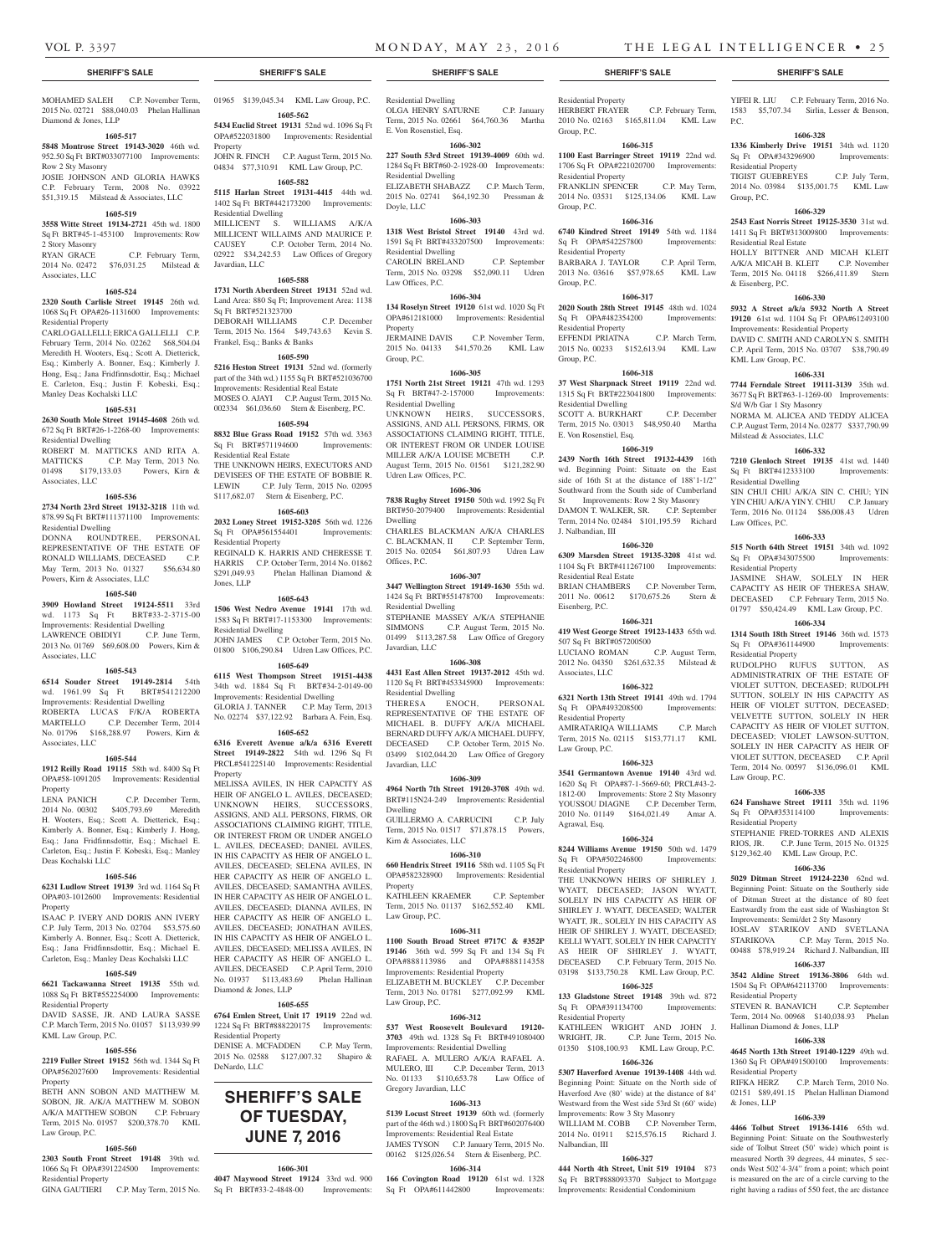**1606-340 6126 Ross Street 19144** 59th wd. 1528 Sq Ft OPA#592267500 Improvements: Residential

OF THE ESTATE OF VENNEL JONES, DECEASED C.P. July Term, 2014 No. 01800 \$52,944.79 KML Law Group, P.C. **1606-341 2821 West Somerset Street 19132-2541** 38th wd. 1470 Sq Ft OPA#38-1-2958-00 Improvements: Residential Property ROBERT GLOVER, IN HIS CAPACITY AS ADMINISTRATOR AND HEIR OF THE ESTATE OF THELMA GLOVER; DENISE HARRINGTON C.P. July Term, 2015 No. 00879 \$77,011.98 Phelan Hallinan Diamond

**1606-343 3121 Longshore Avenue 19149** 55th wd. 1402 Sq Ft OPA#551277000 Improvements:

PETER J. MCDERMOTT C.P. June Term, 2015 No. 01401 \$129,541.70 KML Law

**1606-344 6103 West Columbia Avenue 19151** 34th wd. 3500 Sq Ft BRT#342114900 Improvements:

UNKNOWN HEIRS, SUCCESSORS, ASSIGNS, AND ALL PERSONS, FIRMS, OR ASSOCIATIONS CLAIMING RIGHT, TITLE, OR INTEREST FROM OR UNDER JOAN SMITH: ESTATE OF JOAN SMITH C.P. November Term, 2015 No. 04222 \$83,063.01

**1606-346 1206 East Stafford Street 19138-1931** 59th wd. 950 Sq Ft OPA#591038400 Improvements:

KIMBERLY LEWIS C.P. August Term, 2015 No. 02455 \$85,198.84 Phelan Hallinan

**1606-347 2635 South 68th Street 19142-2724** 40th wd. 1056 Sq Ft OPA#406093300 Improvements:

ANTHONY R. WILLIAMS C.P. December Term, 2011 No. 02954 \$86,488.11 Phelan

**1606-348 3232 Emerald Street 19134** 45th wd. 1984 Sq Ft OPA#452333600 Improvements:

PENNINGTON 189 MANAGEMENT, LLC C.P. August Term, 2012 No. 03282 \$83,877.24

**1606-349 6212 Ellsworth Street 19143-2913** 3rd wd. 2028 Sq Ft OPA#033149600 Improvements:

NATALIE DAILEY C.P. July Term, 2015 No. 00881 \$120,171.10 Phelan Hallinan

**1606-350 2651 South Carroll Street 19142** 40th wd. 960 Sq Ft BRT#406106000 Improvements:

LAWRENCE S. TAYLOR C.P. March Term, 2013 No. 01685 \$33,562.74 KML Law

**1606-351 629 Elkins Avenue 19120-2213** 61st wd. 1380<br>Sq Ft OPA#612029300 Improvements:

STEVEN C. SMITH, IN HIS CAPACITY AS CO-ADMINISTRATOR AND HEIR OF THE ESTATE OF ELEANOR W. SMITH; CHRISTOPHER G. SMITH, IN HIS CAPACITY AS CO-ADMINISTRATOR AND HEIR OF THE ESTATE OF ELEANOR W. SMITH C.P. October Term, 2015 No. 01801<br>
\$38.887.41 Phelan Hallinan Diamond &

**1606-352 4610 Wayne Avenue 19144-3624** 13th wd. 3139 Sq Ft OPA#133090600 Improvements:

MARK A. WILSON, JR. C.P. September Term, 2015 No. 00523 \$142,790.16 Phelan

**1606-353 4322 Chippendale Avenue 19136** 65th wd. 1200 Sq Ft OPA#651121500 Improvements:

ADAM S. COHEN C.P. January Term, 2015 No. 03408 \$145,783.76 KML Law

Phelan Hallinan Diamond &

Improvements: Row 2 Sty Masonry

Property

& Jones, LLP

Group, P.C.

Residential Property

Residential Dwelling

Udren Law Offices, P.C.

Residential Property

Diamond & Jones, LLP

Residential Property

Residential Property

KML Law Group, P.C.

Residential Property

Diamond & Jones, LLP

Residential Property

Sq Ft OPA#612029300 Residential Property

Group, P.C.

Jones, LLP

Residential Property

Residential Property

Group, P.C.

Hallinan Diamond & Jones, LLP

Hallinan Diamond & Jones, LLP

of 150'3-1/2" from a point OPA#652092800 VITO BENDZIUS C.P. May Term, 2015 No. 00351 \$164,582.47 Richard J. Nalbandian, III **1606-354 3620 Weikel Street 19134-2719** 45th wd. 900 Sq Ft OPA#45-1-4433-00 Improvements: Residential Property

LEONARDO MELENDEZ, JR. C.P. September Term, 2015 No. 00201 \$65,440.27 Phelan Hallinan Diamond & Jones, LLP

## **1606-355**

RAYMOND T. JONES, AS ADMINISTRATOR **2555 South Dewey Street 19142-3517** 40th wd. 960 Sq Ft OPA#402074000 Improvements: Residential Property

ARNELL J. MAXWELL C.P. February Term, 2006 No. 00244 \$87,707.85 Phelan Hallinan Diamond & Jones, LLP **1606-356**

**6652 North Opal Street 19138** 10th wd. 1152<br>
Sq Ft OPA#102048200 Improvements: Sq Ft OPA#102048200 Residential Property<br>DREW S. BROWN C.P. November Term, 2014 No. 01332 \$113,060.18 KML Law Group, P.C.

## **1606-357**

**1728 Wagner Avenue 19141** 17th wd. 1002 Sq Ft OPA#171029100 Improvements: Residential Property THE UNKNOWN HEIRS OF BESSIE JONES, DECEASED; ZINA JONES, SOLELY IN HER CAPACITY AS HEIR OF BESSIE JONES, DECEASED C.P. May Term, 2015 No. 00258 \$45,771.00 KML Law Group, P.C.

**1606-358 517 North 52nd Street 19131** 44th wd. 1320 Sq Ft OPA#442272600 Improvements: Residential Property VALERIE JACKSON A/K/A VALERIE J.<br>JACKSON C.P. February Term. 2015 No. C.P. February Term, 2015 No. 01268 \$77,232.58 KML Law Group, P.C.

#### **1606-359**

**5545 Wheeler Street 19143** 40th wd. 660 Sq Ft OPA#402165100 Improvements: Residential Property MUTREL STUCKEY C.P. June Term, 2015 No. 00998 \$61,602.91 KML Law Group, P.C.

#### **1606-360**

**1842 West Thompson Street 19121** 47th wd. 1400 Sq Ft OPA#471066200 Improvements: Residential Property ALICE SMITH C.P. August Term, 2014 No. 02127 \$240,292.99 KML Law Group, P.C.

**1606-361 6635 North Gratz Street 19126** 10th wd.

1502 Sq Ft OPA#101099600 Improvements: Residential Property JOSEPH W. ASKEW, SR. AND TAMARA WASHINGTON-ASKEW C.P. January Term, 2015 No. 02778 \$144,380.61 KML

Law Group, P.C. **1606-362**

## **441 Tomlinson Road, Apt H2 19116-3300**

58th wd. BRT#888582968 Improvements: Residential Dwelling YELENA SABIROVA C.P. September Term, 2015 No. 01583 \$167,720.65 Law Office of

Gregory Javardian, LLC **1606-363**

**2502 North 29th Street 19132** 28th wd. 1344 Sq Ft OPA#282008000 Improvements: Residential Property TROY CHARVES-PEARSALL AND YVETTE L. PEARSALL C.P. April Term, 2014 No.

01606 \$5,616.21 KML Law Group, P.C. **1606-364**

**1536 West Shunk Street 19145-4652** 26th wd. 960 Sq Ft BRT#261053300 Improvements: Residential Real Estate WILLIAM ROSETTI AND JOANN M.

ROSETTI C.P. May Term, 2015 No. 01759 \$298,226.84 Stern & Eisenberg, P.C. **1606-365**

**5616 Windsor Street 19143-4727** 51st wd. Beginning Point: Situate on the southeasterly side Windsor Street at the distance of 384 feet northeastwardly from the northeasterly side of 57th Street OPA#514082900 Improvements: Row 2 Sty Masonry CHARLES F. KAIJANATE C.P. March Term, 2015 No. 02819 \$60,112.27 Richard

#### **1606-366**

J. Nalbandian, III

**3144 West Clifford Street 19121** 32nd wd. Lot Size: 1454 acres; Square Footage: 2100 Sq Ft BRT#324063300 Improvements: Residential

JUDYTH SLOAN AND THOMAS E. SLOAN C.P. April Term, 2015 No. 00402 \$125,214.57 Richard M. Squire & Associates, LLC

## **1606-367**

**5536 Matthews Street 19138** 12th wd. Condo: 1056 acres; Lot Size: 800 Sq Ft BRT#122288400 Improvements: Residential

THE KNOWN AND UNKNOWN HEIRS OF

## **SHERIFF'S SALE SHERIFF'S SALE SHERIFF'S SALE SHERIFF'S SALE SHERIFF'S SALE**

ANNA JORDAN, DECEASED C.P. September Term, 2014 No. 00204 \$42,183.31 Richard M. Squire & Associates, LLC **1606-368**

**246 West Clapier Street 19144** 13th wd. 1302 Sq Ft BRT#133054500 Improvements: Residential Real Estate GERALDINE WRIGHT C.P. January

Term, 2016 No. 00186 \$75,825.58 Stern & Eisenberg, P.C.

## **1606-369**

**1410 South 52nd Street 19143** 51st wd. 1811 Sq Ft OPA#512009000 Improvements: Residential Property ZAHAVA FISCH C.P. December Term, 2011 No. 02447 \$73,043.23 Manley Deas

## Kochalski, LLC

**1606-370 9605 Dedaker Street 19115** 58th wd. 7980 Sq Ft BRT#58-1-3277-00 Improvements: Residential Dwelling MARC A. SMITH C.P. September Term, 2015 No. 01634 \$246,177.37 Martha E. Von Rosenstiel, Esq.

## **1606-371**

**914 Clinton Street 19107** 5th wd. 1920 Sq Ft BRT#053011120 Improvements: Residential Dwelling MICHAEL T. CONNOR C.P. February Term,

2013 No. 01666 \$959,607.68 Martha E. Von Rosenstiel, Esq.

## **1606-372**

**1121 Bridge Street 19124-1819** 62nd wd. 1248 Sq Ft OPA#621027900 Improvements: Residential Property PATRICK GYIMAH AND FLORA DAVIS C.P. August Term, 2015 No. 01993 \$119,947.87 Phelan Hallinan Diamond & Jones, LLP

## **1606-373**

**169 West Albanus Street 19120** 42nd wd. 1200 Sq Ft OPA#422141500 Improvements: Residential Property ALVIN COOKE C.P. August Term, 2015 No. 03506 \$59,380.33 KML Law Group, P.C.

## **1606-374**

**5000 McKean Avenue 19144** 13th wd. 22500 Sq Ft OPA#133149800 Improvements: Residential Property

KIMBERLY D. BLOCKETT A/K/A KIMBERLY BLOCKETT C.P. June Term, 2014 No. 03436 \$193,666.57 KML Law Group, P.C.

## **1606-375**

**840 Kenmore Road 19151** 34th wd. 1062 Sq Ft OPA#344350000 Improvements: Residential Property ANGEL GRANBY A/K/A ANGEL LIVINGSTON C.P. May Term, 2014 No. 03535 \$65,803.54 KML Law Group, P.C.

**1606-376 5529 Webster Street 19143** 44th wd. 1650 Sq Ft BRT#463115900 Improvements:

Residential Dwelling TYRONE O. MARKS II A/K/A TYRONE O. MARKS AND MELODY MARKS C.P. December Term, 2015 No. 02084 \$38,726.02 Martha E. Von Rosenstiel, Esq.

## **1606-377**

**3215 Almond Street 19134** 45th wd. 1010 Sq Ft OPA#451278100 Improvements: Residential Property EWA GLAZEWSKA C.P. September Term, 2015 No. 02057 \$132,177.92 Phelan

Hallinan Diamond & Jones, LLP

**1606-378 2902 Passmore Street 19149** 55th wd. 896 Sq Ft OPA#551028900 Improvements: Residential Property

MICHAEL A. SHERIDAN, INDIVIDUALLY AND SOLELY IN HIS CAPACITY AS HEIR OF JOHN SHERIDAN, DECEASED; CATHLEEN MULLANE, ADMINISTRATRIX OF THE ESTATE OF JOHN SHERIDAN,<br>DECEASED C.P. September Term. 2015 C.P. September Term, 2015 No. 03634 \$89,238.30 KML Law Group, P.C.

## **1606-379**

**8728 Ditman Street 19136-2104** 65th wd. 1152 Sq Ft OPA#652289000 Improvements: Residential Property

IHSAN U. DIN C.P. December Term, 2015 No. 01856 \$128,696.57 Phelan Hallinan Diamond & Jones, LLP

## **1606-380**

**1220 Knorr Street 19111-4932** 53rd wd. 1393 Sq Ft OPA#532122100 Improvements:

Residential Property DAVID ELHYANI, IN HIS CAPACITY AS HEIR OF NORMA ELHYANI, DECEASED; ALAN ELHYANI, IN HIS CAPACITY AS HEIR OF NORMA ELHYANI, DECEASED; DANIEL ELHYANI, IN HIS CAPACITY AS

HEIR OF NORMA ELHYANI, DECEASED; UNKNOWN HEIRS, SUCCESSORS, ASSIGNS, AND ALL PERSONS, FIRMS, OR ASSOCIATIONS CLAIMING RIGHT, TITLE OR INTEREST FROM OR UNDER NORMA ELHYANI, DECEASED C.P. September Term, 2014 No. 03281 \$84,364.33 Phelan Hallinan Diamond & Jones, LLP

## **1606-381**

**1643 North 55th Street 19131** 4th wd. 2065 Sq Ft OPA#041308900 Improvements: Residential Property DEMARCUS WAITES C.P. February Term, 2015 No. 00449 \$100,054.95 KML Law

Group, P.C. **1606-382**

#### **4839 Rorer Street 19120-4304** 42nd wd.

1200 Sq Ft OPA#421536800 Improvements: Residential Property JORGE FAGUNDES C.P. October Term, 2014 No. 02905 \$81,285.95 Phelan Hallinan

Diamond & Jones, LLP **1606-383**

**12628 Medford Road 19154-1448** 66th wd. Land Area: 2000 BRT#66-3-2441-00 Improvements: Row B/gar 2 Sty Masonry ANDREW CLARK C.P. September Term, 2012 No. 01032 \$232,104.55 Milstead & Associates, LLC

#### **1606-384 2020 East Clearfield Street 19134-3729** 25th

wd. 1232 Sq Ft BRT#25-2229500 GREGORY STANISLAUS AND UNITED STATES OF AMERICA C.P. November Term, 2013 No. 01145 \$70,757.39 Milstead & Associates, LLC

#### **1606-385 1616 Catharine Street 19146-2021** 30th wd.

Land Area: 902 BRT#301132200 ASTRID BEFUMO C.P. October Term, 2014 No. 00679 \$330,693.24 Milstead & Associates, LLC

## **1606-386**

**5849 Ludlow Street 19139-3112** 60th wd. 1120 Sq Ft OPA#604146900 Improvements: Residential Property UNKNOWN HEIRS, SUCCESSORS, ASSIGNS, AND ALL PERSONS, FIRMS, OR ASSOCIATIONS CLAIMING RIGHT, TITLE, OR INTEREST FROM OR UNDER ERIC SETH, DECEASED C.P. August Term, 2014 No. 00547 \$51,246.40 Phelan Hallinan Diamond & Jones, LLP

## **1606-387 3511 Decatur Street 19136** 64th wd. 1056

Sq Ft OPA#642296700 Improvements: Residential Property CHERYL FILLION AND MICHAEL C.

FILLION C.P. June Term, 2015 No. 02534 \$62,090.95 KML Law Group, P.C.

## **1606-388**

**2510 South 67th Street 19142-2704** BRT#4- 06-0594-00 Improvements: Residential Dwelling

THELMYNA W. GRAVES A/K/A THELMYNA GRAVES C.P. March Term, 2015 No. 01555 \$97,637.27 Powers, Kirn & Associates, LLC **1606-389**

## **7929 Thouron Avenue 19150-2520** 50th wd.

1224 Sq Ft OPA#502169300 Improvements: Residential Property

KERRY GREEN, IN HIS CAPACITY AS ADMINISTRATOR AND HEIR OF THE ESTATE OF CHERYL GREEN; UNKNOWN HEIRS, SUCCESSORS, ASSIGNS, AND ALL PERSONS, FIRMS, OR ASSOCIATIONS CLAIMING RIGHT, TITLE, OR INTEREST FROM OR UNDER CHERYL GREEN, DECEASED; UNKNOWN HEIRS, SUCCESSORS, ASSIGNS, AND ALL PERSONS, FIRMS, OR ASSOCIATIONS CLAIMING RIGHT, TITLE, OR INTEREST FROM OR UNDER THOMAS PAYNE. DECEASED C.P. July Term, 2015 No. 01456 \$89,559.98 Phelan Hallinan Diamond & Jones, LLP

## **1606-390**

**1502 Cardeza Street 19150-3306** 10th wd. 4258.85 Sq Ft BRT#102317000 Improvements: Residential Dwelling VALERIE M. FRUGE AND JUSTIN J. FRUGE C.P. August Term, 2012 No. 00847<br>\$127,733.58 Powers, Kirn & Associates, Powers, Kirn & Associates, LLC

#### **1606-391**

**3549 Bleigh Avenue 19136** 64th wd. 1536 Sq Ft OPA#642151900 Improvements: Residential Property

DAVID W. DAEHLING AND TERENCE L. GARDNER A/K/A TERRENCE L. GARDNER C.P. June Term, 2015 No. 01890 \$94,191.96 KML Law Group, P.C.

## **1606-392 309 Manton Street 19147-5212** 2nd wd. 768 Sq Ft BRT#021278700 Improvements:

GEORGE W. BAILEY A/K/A GEORGE E. BAILEY C.P. September Term, 2014 No. 02501 \$160,386.92 Powers, Kirn & Associates, LLC **1606-393 3415 Wallace Street 19104-1918** 24th wd. 2074 Sq Ft OPA#242094000 Improvements:

MAURICE L. WHITFIELD A/K/A MAURICE WHITFIELD C.P. August Term, 2015<br>No. 04241 \$126,879.37 Phelan Hallinan

**1606-394 2546 North Marston Street 19132-3536** 28th wd. 1260 Sq Ft OPA#281090800 **Improvements: Residential Property<br>CHARLENE BLAGMON** CP February

Term, 2015 No. 00989 \$43,157.09 Phelan

**1606-395 5312 North Carlisle Street 19141-1610** 17th wd. 1692 Sq Ft OPA#172038500 Improvements: Residential Property ANGELA WARD C.P. May Term, 2015 No. 01532 \$22,490.75 Phelan Hallinan Diamond

**1606-396 3566 Cresson Street 19129-1648** 38th wd. 1168 Sq Ft BRT#383123200 Improvements:

EVELYN M. DAVIS AND SHARON E. DAVIS A/K/A SHARON DAVIS C.P. August Term, 2014 No. 02075 \$84,657.89 Powers, Kirn &

**1606-397 7464 Rhoads Street 19151-2922** 34th wd. 1446 Sq Ft OPA#343156200 Improvements:

CARLA WATTS C.P. January Term, 2011 No. 02976 \$147,558.29 Phelan Hallinan

**1606-398 424 West Queen Lane 19144** 12th wd. 1602 Sq Ft OPA#123122005 Improvements:

THE UNKNOWN HEIRS OF CHRISTOPHER COPELAND, DECEASED; AISHA A/K/A IASHA COPELAND, SOLELY IN HER CAPACITY AS HEIR OF CHRISTOPHER COPELAND, DECEASED; OMAR A/K/A RASHEEM COPELAND, SOLELY IN HIS CAPACITY AS HEIR OF CHRISTOPHER COPELAND, DECEASED; CHRISTOPHER COPELAND, JR., SOLELY IN HIS CAPACITY AS HEIR OF CHRISTOPHER COPELAND, DECEASED C.P. June Term, 2015 No. 00029 \$133,167.03 KML Law Group, P.C. **1606-400 10202 East Keswick Road 19114** 66th wd. 810 Sq Ft OPA#661058800 Improvements:

ANTHONY COVELLO, JR. C.P. October Term, 2015 No. 00974 \$152,255.27 KML

**1606-401 4244 Ormond Street 19124-4926** 33rd wd. 1200 Sq Ft OPA#332536000 Improvements:

FADEL KANAN AND KEFAH HASAN C.P. December Term, 2015 No. 01133 \$100,453.88 Phelan Hallinan Diamond & Jones, LLP **1606-402 324 East Elwood Street 19144** 12th wd. 1525

No. 00531 \$98,345.29 KML Law Group,

**1606-403 3044 Longshore Avenue 19149-1905** 55th wd. 1224 Sq Ft OPA#551259000 Improvements:

MARIO SANCHEZ AND TANESA SANCHEZ C.P. April Term, 2013 No. 04961 \$185,612.21 Phelan Hallinan Diamond & Jones, LLP **1606-404 1221 Dufor Street 19148-3513** 39th wd. 784 Sq Ft OPA#394302800 Improvements:

CHARLES M. CAPRA C.P. May Term, 2015 No. 01529 \$116,862.26 Phelan Hallinan

**1606-405 1117 West Dauphin Street 19133** 37th wd. 1583 Sq Ft OPA#371336000 Improvements:

CAROL E. DEMELLO AND CHRISTOPHER J. DEMELLO C.P. September Term, 2015 No. 03358 \$140,926.45 KML Law Group, P.C.

C.P. June Term, 2014

Residential Dwelling

Residential Property

No. 04241 \$126,879.37 Diamond & Jones, LLP

CHARLENE BLAGMON

& Jones, LLP

Residential Dwelling

Associates, LLC

Residential Property

Diamond & Jones, LLP

Residential Property

Residential Property

Law Group, P.C.

Residential Property

Sq Ft OPA#121008700 Residential Property<br>SHANTA FELDER

Residential Property

Residential Property

Residential Property

Diamond & Jones, LLP

P.C.

Hallinan Diamond & Jones, LLP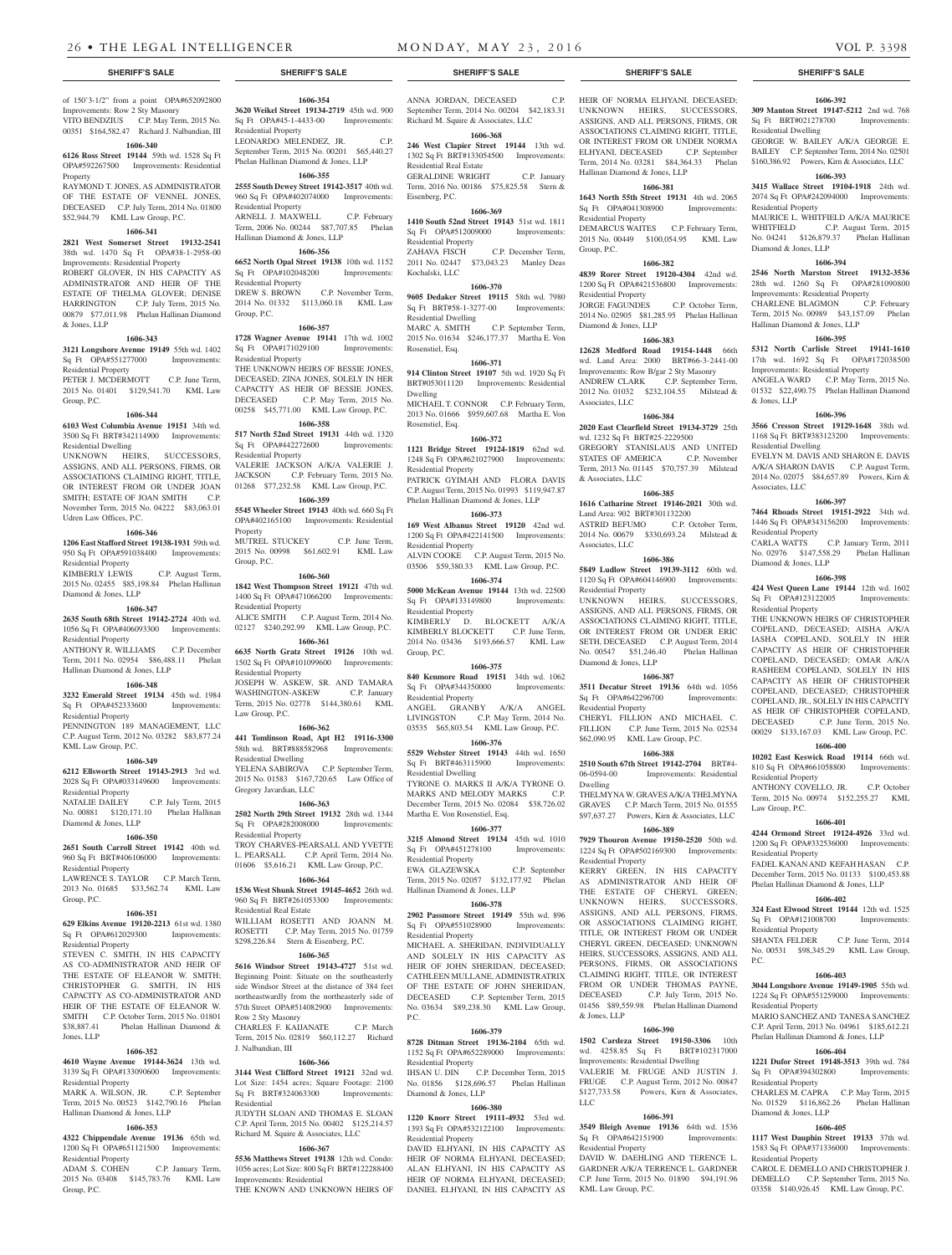OR INTEREST FROM OR UNDER JOAN A. PIETRAK, DECEASED C.P. November Term, 2014 No. 01753 \$132,027.07 Phelan

**1606-453 3447 Keim Street 19134-1226** 33rd wd. 952 Sq Ft OPA#331281700 Improvements:

TISHA KINSEY C.P. December Term, 2015 No. 00599 \$27,122.79 Phelan Hallinan

**1606-454 6650 Tulip Street 19135-2806** 41st wd. 1225 Sq Ft OPA#411436500 Improvements:

REGINA R. MCINNIS C.P. November Term, 2015 No. 00771 \$158,525.39 Phelan

**1606-455 817 Wynnewood Road 19151-3415** 34th wd. 2710 Sq Ft OPA#344211700 Improvements:

2008 No. 04614 \$242,457.34 Phelan

**1606-456 4028 Powelton Avenue 19104-2260** 6th wd. 1740 Sq Ft OPA#061011400 Improvements:

ANEESHA E. SHABAZZ C.P. August Term, 2011 No. 01209 \$201,847.15 Phelan

**1606-457 2309 East Dauphin Street 19125-2503** 31st wd. 834 Sq Ft OPA#313088700 Improvements:

FEARGUS MCCAUGHY A/K/A FEARGUS E. MCCAUGHY AND MARY KATE RALSTON C.P. March Term, 2015 No. 02511 \$136,625.96 Phelan Hallinan Diamond & Jones, LLP **1606-458 6510 Keystone Street 19135** 41st wd. 648 Sq Ft OPA#411464000 Improvements:

FRANCES CRIST C.P. February Term, 2015 No. 00592 \$74,983.16 Phelan Hallinan

**1606-459 4315 Benner Street 19135-3511** 55th wd. 1200 Sq Ft OPA#552016600 Improvements:

ROBERT A. TAVAREZ C.P. March Term, 2010 No. 04348 \$100,692.76 Phelan

**1606-460 7302 Meadowlark Place 19153** 40th wd. 1796 Sq Ft BRT#406674400 Improvements:

MASAI Q. SKIEF C.P. March Term, 2015 No. 001896 \$211,034.28 Shapiro &

**1606-461 5932 Lawndale Street 19120-1210** 35th wd. 1272 Sq Ft OPA#352316500 Improvements:

NYDIA ROMAN, IN HER CAPACITY AS ADMINISTRATOR OF THE ESTATE OF IVONNE MOLINA; JOSE VELES, IN HIS CAPACITY AS HEIR OF THE ESTATE OF IVONNE MOLINA; LUIS VELES, IN HIS CAPACITY AS HEIR OF THE ESTATE OF IVONNE MOLINA; MADELINE VELES, IN HER CAPACITY AS HEIR OF THE ESTATE OF IVONNE MOLINA; DANIEL FONTANEZ, IN HIS CAPACITY AS HEIR OF THE ESTATE OF IVONNE MOLINA, UNKNOWN HEIRS, SUCCESSORS, ASSIGNS, AND ALL PERSONS, FIRMS, OR ASSOCIATIONS CLAIMING RIGHT, TITLE, OR INTEREST FROM OR UNDER IVONNE MOLINA, DECEASED C.P. September Term, 2014 No. 02652 \$77,304.80 Phelan Hallinan

**1606-462 4567 G Street 19120-4633** 42nd wd. 1500 Sq Ft OPA#421606000 Improvements:

TYRONE THOMAS AND GLORIA THOMAS C.P. March Term, 2012 No. 03868 \$121,440.64 Phelan Hallinan Diamond & Jones, LLP **1606-463 3421 F Street 19134** 33rd wd. 1200 Sq Ft BRT#331294000 Improvements: Residential

DAWN PATTERSON, WILLIAM PATTERSON AND SUSAN PATTERSON C.P. August Term, 2015 No. 03738 \$31,771.05 Shapiro

**1606-464 436 East Tulpehocken Street 19144-1634** 59th wd. 2700 Sq Ft OPA#592108600

C.P. December Term,

Hallinan Diamond & Jones, LLP

Residential Property

Diamond & Jones, LLP

Residential Property

Residential Property<br>LEON WOOLFORD

Residential Property

Residential Property

Residential Property

Diamond & Jones, LLP

Residential Property

Residential Property

Residential Property

Diamond & Jones, LLP

Residential Property

Property

& DeNardo, LLC

DeNardo, LLC

Hallinan Diamond & Jones, LLP

Hallinan Diamond & Jones, LLP

Hallinan Diamond & Jones, LLP

Hallinan Diamond & Jones, LLP

## **1606-406**

**522 South 57th Street 19143-1948** 46th wd. 1424 Sq Ft OPA#463243600 Improvements: Residential Property

## UKNOWN SUCCESSOR ADMINISTRATOR OF THE ESTATE OF GLADYS THORNTON; UNKNOWN HEIRS, SUCCESSORS, ASSIGNS, AND ALL PERSONS, FIRMS, OR ASSOCIATIONS CLAIMING RIGHT, TITLE, OR INTEREST FROM OR UNDER GLADYS D. THORNTON, DECEASED C.P. April Term, 2015 No. 01167 \$68,543.25 Phelan Hallinan Diamond & Jones, LLP

## **1606-407**

**704 Kenilworth Avenue 19126-3715** 49th wd. 3590 Sq Ft OPA#492075900 Improvements:

## Residential Property BARBARA GREGG AND SHALEEM GILL C.P. August Term, 2014 No. 00559 \$40,504.83

## Phelan Hallinan Diamond & Jones, LLP **1606-408**

**2 Leverington Avenue Unit 25 19127** 88th wd. 1339 Sq Ft OPA#888211210 Improvements:

Condominium ALBERT M. GREENFIELD, III A/K/A ALBERT GREENFIELD, III C.P. October Term, 2015 No. 00155 \$226,713.61 Phelan Hallinan Diamond & Jones, LLP

#### **1606-409**

**5816 Ellsworth Street 19143-3016** 3rd wd. 1022 Sq Ft OPA#033142100 Improvements: Residential Property

NAOMI MORRIS; RONALD BROOKS; JEANETTE SANDERS, IN HER CAPACITY AS ADMINISTRATRIX OF THE ESTATE OF DAVID MERRILL; DAVID MERRILL, JR., IN HIS CAPACITY AS HEIR OF THE ESTATE OF DAVID MERRILL; UNKNOWN HEIRS, SUCCESSORS, ASSIGNS, AND ALL PERSONS, FIRMS, OR ASSOCIATIONS CLAIMING RIGHT, TITLE, OR INTEREST FROM OR UNDER DAVID MERRILL, DECEASED C.P. May Term, 2015 No. 00720 \$20,643.22 Phelan Hallinan Diamond & Jones, LLP

### **1606-410**

**2019 Anchor Street 19124-1528** 41st wd. 1196 Sq Ft BRT#411061100 Improvements: Residential Dwelling

KEHAR S. BASSI AND AMANDEEP K. BASSI C.P. September Term, 2014 No. 02023 \$101,040.88 Law Office of Gregory Javardian, LLC

#### **1606-411**

**2612 South Hutchinson Street 19146-4323** 39th wd. 686 Sq Ft BRT#393479500 Subject to Mortgage Improvements: Residential Dwelling CHRISTOPHER HAMBROSE AND CARMELLA HAMBROSE C.P. April Term, 2015 No. 00884 \$117,343.05 Law Office of Gregory Javardian, LLC

## **1606-412**

**5431 Whitby Avenue 19143-4156** 51st wd. 1216 Sq Ft OPA#513117800 Improvements: Residential Property

ETHELBERT M. WHITTINGTON C.P. July Term, 2015 No. 01575 \$63,990.63 Phelan Hallinan Diamond & Jones, LLP

## **1606-413**

**1712 Wolf Street 19145-4326** 26th wd. 1734 Sq Ft OPA#262246900 Improvements: Residential Property

LIDIA RICCOBENE, IN HER CAPACITY AS CO-ADMINISTRATOR DBN OF THE ESTATE OF ROCCO A. MANISCALCO; NADINE M. RICCOBENE, IN HER CAPACITY AS CO-ADMINISTRATOR DBN OF THE ESTATE OF ROCCO A. MANISCALCO; JENNA SKY MANISCALCO IN HER CAPACITY AS HEIR OF THE ESTATE OF ROCCO A. MANISCALCO; GIANNA STAR MANISCALCO IN HER CAPACITY AS HEIR OF THE ESTATE OF ROCCO A. MANISCALCO; ROCCO ANTHONY MANISCALCO, III IN HIS CAPACITY AS HEIR OF THE ESTATE OF ROCCO A. MANISCALCO; DANIELLE ROMANOFF, IN HER CAPACITY AS HEIR OF ROCCO A. MANISCALCO, DECEASED;KRISTA MANISCALCO IN HER CAPACITY AS HEIR OF ROCCO A. MANISCALCO, DECEASED; UNKNOWN HEIRS, SUCCESSORS, ASSIGNS, AND ALL PERSONS, FIRMS, OR ASSOCIATIONS CLAIMING RIGHT. TITLE OR INTEREST FROM OR UNDER ROCCO A. MANISCALCO, DECEASED C.P. May Term, 2014 No. 01324 \$149,787.87 Phelan Hallinan Diamond & Jones, LLP

## **1606-414**

**1534 West 68th Avenue N a/k/a 1534 68th Avenue 19126** 10th wd. 2453 Sq Ft BRT#101249100 Improvements: Residential Dwelling CHRISTOPHER ATKINSON, PERSONAL REPRESENTATIVE OF THE ESTATE OF ISADORA C. ATKINSON A/K/A ISADORA Diamond & Jones, LLP C. WAYSOM ATKINSON A/K/A ISADORA ATKINSON, DECEASED C.P. July Term, 2014 No. 00932 \$54,989.23 Law Office of Gregory Javardian, LLC

## **1606-415**

**1415 North Peach Street 19131-4004** 44th wd. 1805 Sq Ft BRT#442342000 Improvements: Residential Dwelling ALVAIR DESOUSA C.P. April Term,

2015 No. 02103 \$49,007.99 Law Office of Gregory Javardian, LLC **1606-416**

**1181 East Phil Ellena Street 19150** 50th wd. 2015 Sq Ft BRT#50-2363900 Improvements: Residential Dwelling DAWN ERVIN A/K/A DAWN E. ERVIN C.P. February Term, 2015 No. 02646 \$163,281.54 Udren Law Offices, P.C.

## **1606-417**

**2804 Fuller Street 19152** 64th wd. 2891 Sq Ft BRT#64-1-2282-00 Improvements: Residential Dwelling JOHN SULLICK A/K/A JOHN S. SULLICK

C.P. June Term, 2014 No. 04320 \$133,031.95 Udren Law Offices, P.C.

**1606-418 1325 South Paxon Street 19143** 27th wd. 855 Sq Ft BRT#27-3101500 Improvements: Residential Dwelling

UNKNOWN HEIRS, SUCCESSORS, ASSIGNS, AND ALL PERSONS, FIRMS, OR ASSOCIATIONS CLAIMING RIGHT. TITLE, OR INTEREST FROM OR UNDER LOUISE SIMMONS A/K/A LOUISE AGIE PINDER SIMMONS; JEROME PINDER, KNOWN HEIR OF LOUISE SIMMONS A/K/A LOUISE AGIE PINDER SIMMONS; MARION BOLDEN, KNOWN HEIR OF LOUISE SIMMONS A/K/A LOUISE AGIE PINDER SIMMONS; HAROLD SIMMONS, KNOWN HEIR OF LOUISE SIMMONS A/K/A LOUISE AGIE PINDER SIMMONS; ALAN W. SIMMONS, KNOWN HEIR OF LOUISE SIMMONS A/K/A LOUISE AGIE PINDER SIMMONS; ROBIN HOLTS JAMES, KNOWN HEIR OF LOUISE SIMMONS A/K/A LOUISE AGIE PINDER SIMMONS C.P. November Term, 2015 No. 02302 \$32,178.55 Udren Law Offices, P.C.

## **1606-419**

**854 Rittenhouse Street 19138** 22nd wd. 3200 Sq Ft BRT#59-1112100 Subject to Mortgage Improvements: Residential Dwelling

PAMELA R. PITTS C.P. October Term, 2010 No. 03836 \$163,509.81 Udren Law Offices, P.C.

## **1606-420**

**5946 Belden Street 19149** 53rd wd. 1652 Sq Ft BRT#53-1294100 Improvements: Residential Dwelling ADRIAN JACKSON A/K/A ADRIAN L.

JACKSON AND CHRYSTAL A. JACKSON C.P. August Term, 2015 No. 02154 \$176,908.52 Udren Law Offices, P.C.

## **1606-421**

**1912 South 5th Street 19148** 39th wd. 1108 Sq Ft BRT#39-2284600 Improvements: Residential Dwelling VANCE COOPER C.P. November Term, 2015 No. 01804 \$107,296.97 Udren Law

Offices, P.C. **1606-422**

## **1204 South Edgewood Street 19143** 46th wd.

960 Sq Ft BRT#033217600 Improvements: Residential Dwelling UNKNOWN HEIRS, SUCCESSORS,

ASSIGNS, AND ALL PERSONS, FIRMS, OR ASSOCIATIONS CLAIMING RIGHT, TITLE, OR INTEREST FROM OR UNDER MABEL HOLLOWAY A/K/A MABLE HOLLOWAY C.P. September Term, 2015 No. 00734 \$41,031.78 Udren Law Offices, P.C.

## **1606-423**

**3311 Ashville Street 19136** 69th wd. 1824 Sq Ft BRT#64-2278600 Improvements: Residential Dwelling

UNKNOWN HEIRS, SUCCESSORS, ASSIGNS, AND ALL PERSONS, FIRMS, OR ASSOCIATIONS CLAIMING RIGHT, TITLE, OR INTEREST FROM OR UNDER ELAINE R. MCGINNESS; RICHARD BUPP, KNOWN HEIR OF ELAINE R. MCGINNESS; JENNIFER BUPP, KNOWN HEIR OF ELAINE R. MCGINNESS C.P. August Term, 2015 No. 04540 \$91,760.96 Udren Law Offices, P.C.

## **1606-424**

**5623 Gainor Road 19131-1330** 52nd wd. 1368 Sq Ft OPA#522108500 Improvements: Residential Property PASHEN SOLOMON C.P. July Term, 2012

## **1606-425 208 Mountain Street 19148-1320** 1st wd.

817 Sq Ft OPA#011103300 Improvements: Residential Property KELLY A. QUINN C.P. December Term, 2015 No. 02294 \$128,145.42 Phelan Hallinan Diamond & Jones, LLP

## **1606-426**

**3937 Elsinore Street 19124** 33rd wd. 1024 Sq Ft OPA#332218100 Improvements: Residential Property RONYELL GINDRAW C.P. December Term, 2007 No. 00334 \$168,408.39 Phelan Hallinan Diamond & Jones, LLP

### **1606-427**

**1728 Napfle Avenue 19111** 56th wd. 3026 Sq Ft BRT#561449100 Improvements: Residential Dwelling GEORGIA KONSTANTINIDIS C.P. January Term, 2016 No. 02713 \$209,724.93 Udren Law Offices, P.C.

## **1606-428**

**1346 Sellers Street 19124-3644** 23rd wd. 1353 Sq Ft OPA#234046000 Improvements: Residential Property SHAKEMIA CLARK C.P. June Term, 2015 No. 01471 \$63,851.68 Phelan Hallinan

Diamond & Jones, LLP

## **1606-429 2559 Memhis Street a/k/a 2559 Memphis Street 19125-2232** 31st wd. 924 Sq Ft OPA#312026300 Improvements: Residential Property ROBERT ANDERSON C.P. September

Term, 2015 No. 02526 \$75,385.24 Phelan Hallinan Diamond & Jones, LLP

## **1606-430**

**2812 South 64th Street 19142** 4th wd. BRT#406001207 Improvements: Residential Dwelling DENISE R. HAWKINS C.P. May Term,

2015 No. 00127 \$78,148.13 Udren Law Offices, P.C. **1606-431**

**1616 Nedro Avenue a/k/a 1616 West Nedro Avenue 19141** 17th wd. 1600 Sq Ft BRT#17- 1155800 Improvements: Residential Dwelling DEBORAH POWELL C.P. August Term,

2015 No. 01276 \$142,291.72 Udren Law Offices, P.C.

## **1606-432**

**614 West Naomi Street 19144-3711** 21st wd. 1200 Sq Ft OPA#213090300 Improvements: Residential Property PATRICIA REEVES-KENNEDY C.P.

## August Term, 2015 No. 02614 \$232,386.15 Phelan Hallinan Diamond & Jones, LLP

**1606-433**

**6721 Roosevelt Boulevard a/k/a 6721 East Roosevelt Boulevard 19149-2425** 55th wd. 1368 Sq Ft OPA#551523500 Improvements: Residential Property STEPHANIE MCCLOUD A/K/A STEPHANIE MC CLOUD C.P. September Term, 2013 No. 03569 \$107,716.30 Phelan Hallinan

Diamond & Jones, LLP **1606-434**

### **2208 Catharine Street 19146-1704** 30th wd. 1284 Sq Ft OPA#302093800 Improvements: Residential Property ANDREA WOODY C.P. November Term, 2015 No. 02917 \$178,987.30 Phelan

Hallinan Diamond & Jones, LLP **1606-435**

**7314 Montour Street 19111-3608** 56th wd. 1320 Sq Ft OPA#561052100 Improvements: Residential Property JOHN P. KERR C.P. September Term, 2015

No. 02066 \$142,889.27 Phelan Hallinan Diamond & Jones, LLP

## **1606-436**

**3601 Welsh Road 19136-2329** 64th wd. 4023 Sq Ft BRT#642312300 Improvements: Residential Real Estate

## DAWN KUDGIS C.P. October Term, 2015 No. 02308 \$145,713.11 Stern & Eisenberg, P.C.

**1606-437 5215 Horrocks Street 19124** 62nd wd. 1733 Sq Ft BRT#621346300 Improvements: Residential Real Estate

JONATHAN SINGLETON C.P. October Term, 2015 No. 01745 \$127,337.62 Stern & Eisenberg, P.C.

## **1606-438**

**2803 Magee Avenue 19149-2529** 18th wd. 1555.12 Sq Ft BRT#551092500 Improvements: Residential Dwelling

## **SHERIFF'S SALE SHERIFF'S SALE SHERIFF'S SALE SHERIFF'S SALE SHERIFF'S SALE**

No. 01474 \$95,575.12 Phelan Hallinan TARA O'HARE C.P. November Term, 2014 ASSOCIATIONS CLAIMING RIGHT, TITLE, No. 00368 \$89,917.38 Powers, Kirn & Associates, LLC

## **1606-439**

**211 East Shedaker Street 19144-1810** 12th wd. 1699 Sq Ft BRT#12-1016800 Improvements: Residential Dwelling BENJAMIN F. SAUNDERS C.P. February Term, 2015 No. 01956 \$58,405.44 Powers, Kirn & Associates, LLC

## **1606-440**

**5942 Palmetto Street 19120** 35th wd. 960 Sq Ft OPA#352288600 Improvements: Residential Dwelling MEGAN FRIEDMAN C.P. November Term, 2015 No. 02719 \$81,292.16 Joseph R. Loverdi, Esq.

## **1606-441**

Property

**5311 Large Street 19124-1120** 62nd wd. 1368 Sq Ft OPA#621336700 Improvements: Residential Property TIMIKA N. RUCKER A/K/A TIMIKA RUCKER C.P. June Term, 2014 No. 01811 \$59,579.18 Phelan Hallinan Diamond & Jones, LLP **1606-442**

**5550 Belmar Terrace a/k/a 5550 Belmar Street 19143-4702** 51st wd. 1062 Sq Ft OPA#514104100 Improvements: Residential

ANGELA MURPHY C.P. September Term, 2010 No. 03392 \$132,427.77 Phelan

**1606-443 8502 Lyons Place 19153-1912** 40th wd. 1440 Sq Ft OPA#405181421 Improvements:

FRED L. EDWARDS C.P. May Term, 2013 No. 03040 \$107,841.71 Phelan Hallinan

**1606-445 47 East Durham Street 19119-1821** 22nd wd. 1144 Sq Ft OPA#222160900 Improvements:

No. 04074 \$137,498.92 Phelan Hallinan

**1606-446 103 Linton Street 19120-1931** 61st wd. 1050 Sq Ft OPA#612147400 Improvements:

TI-JUINE WATERS C.P. June Term, 2012 No. 02356 \$140,514.00 Phelan Hallinan

**1606-447 833 North 4th Street 19123-2242** 5th wd. 1120 Sq Ft OPA#056191415 Improvements:

SEAN P. DUNLEAVY C.P. July Term, 2015 No. 01430 \$312,223.75 Phelan Hallinan

**1606-448 5928 Locust Street 19139-3830** 3rd wd. 1260 Sq Ft OPA#031091700 Improvements:

ARCHIE T. ADAMS A/K/A ARCHIE T. ADAMS, SR. AND LOIS N. ADAMS C.P. October Term, 2015 No. 00469 \$42,781.12 Phelan Hallinan Diamond & Jones, LLP **1606-449 4147 North 9th Street 19140-2203** 43rd wd. 1044 Sq Ft OPA#433389200 Improvements:

GLORIA E. CUEBAS, IN HER CAPACITY AS HEIR OF MILAGROS C. MORALES,<br>DECEASED; UNKNOWN HEIRS, UNKNOWN SUCCESSORS, ASSIGNS, AND ALL PERSONS, FIRMS, OR ASSOCIATIONS CLAIMING RIGHT, TITLE, OR INTEREST FROM OR UNDER MILAGROS C. MORALES, DECEASED C.P. May Term, 2015 No. 00871 \$49,522.40 Phelan Hallinan

**1606-450 1627 South 8th Street 19148-1214** 1st wd. 2415 Sq Ft OPA#012189600 Improvements:

TONU VUONG C.P. September Term, 2015 No. 03417 \$350,133.27 Phelan Hallinan

**1606-451 6004 Lansdowne Avenue 19151-4228** 87th wd. 2494 Sq Ft OPA#871153900 Improvements:

SOPHIA PARKS C.P. December Term, 2015 No. 00594 \$88,425.49 Phelan Hallinan

**1606-452 3036 Brighton Street 19149-1924** 55th wd. 1105 Sq Ft OPA#551350500 Improvements:

UNKNOWN HEIRS, SUCCESSORS, ASSIGNS, AND ALL PERSONS, FIRMS, OR

C.P. August Term, 2015

Hallinan Diamond & Jones, LLP

Residential Property

Diamond & Jones, LLP

Residential Property<br>ALTON KENAN

Diamond & Jones, LLP

Residential Property

Diamond & Jones, LLP

Residential Property

Residential Property

Residential Property

Diamond & Jones, LLP

Residential Property

Diamond & Jones, LLP

Residential Property

Diamond & Jones, LLP

Residential Property

Diamond & Jones, LLP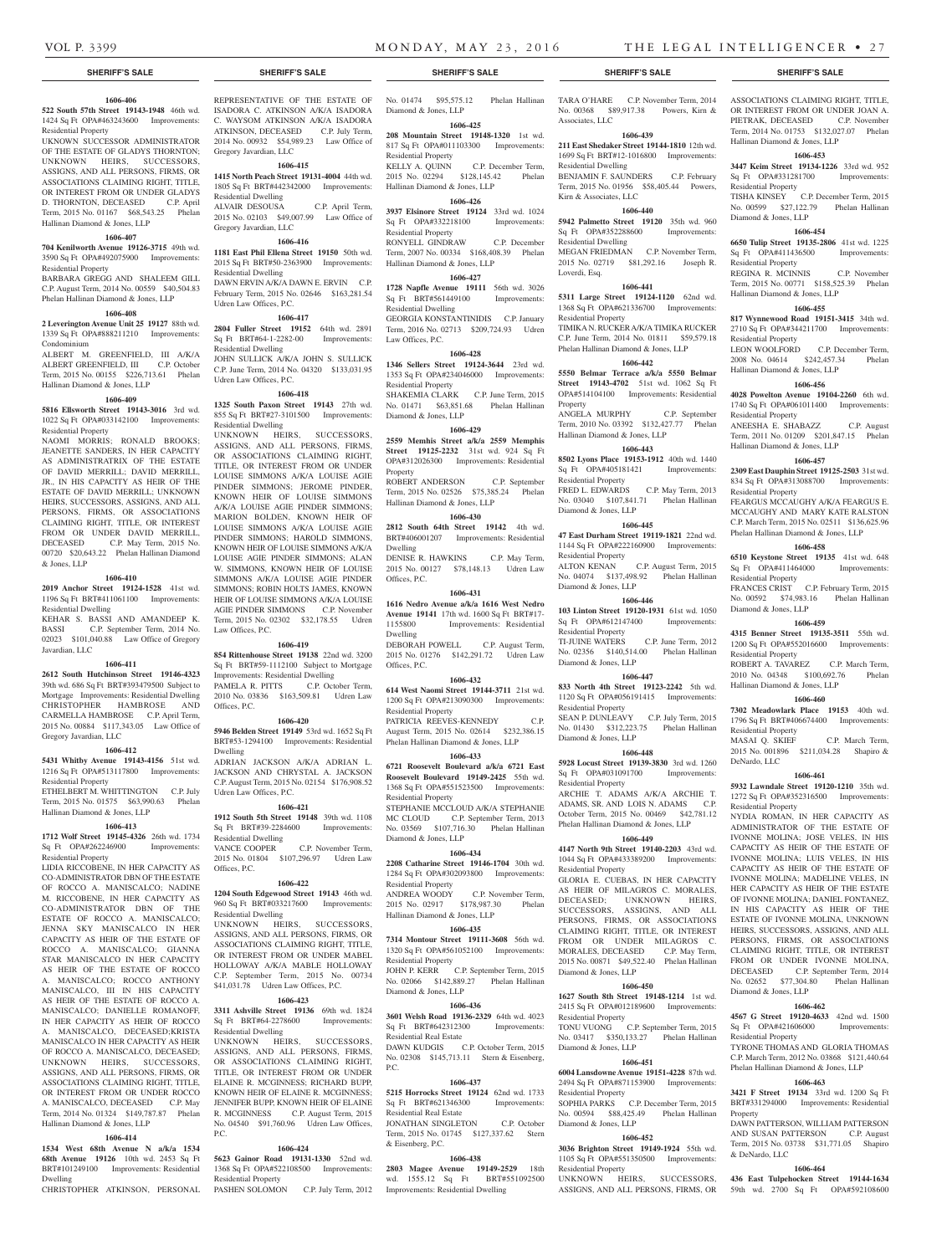## Improvements: Residential Property SYLVIA WATTS, IN HER CAPACITY AS ADMINISTRATRIX AND HEIR OF THE ESTATE OF JOSEPH LEAPHART; UNKNOWN HEIRS, SUCCESSORS, ASSIGNS, AND ALL PERSONS, FIRMS, OR ASSOCIATIONS CLAIMING RIGHT, TITLE, OR INTEREST FROM OR UNDER JOSEPH LEAPHART, DECEASED C.P. March Term, 2015 No. 01563 \$64,059.03 Phelan Hallinan Diamond & Jones, LLP

## **1606-465**

**5445 Quentin Street 19128** 21st wd. 4254 Sq Ft BRT#213221540 Improvements: Residential Property

SANDY V. HENLEY AND REBECCA THOMAS-HENLEY C.P. March Term, 2012 No. 3940 \$138,424.19 Shapiro & DeNardo, LLC

## **1606-466**

**5323 Catharine Street 19143-2605** 46th wd. 2352 Sq Ft OPA#462097800 Improvements: Residential Property DANTE R. BRACAMONTE A/K/A DANTE BRACAMONTE C.P. September Term, 2015 No. 01015 \$67,003.03 Phelan Hallinan Diamond & Jones, LLP

## **1606-467**

**7756 Woodbine Avenue 19151-2723** 34th wd. 1120 Sq Ft OPA#343205600 Improvements: Residential Property THERESA R. SCOTT C.P. March Term,

## 2015 No. 02366 \$125,158.70 Phelan Hallinan Diamond & Jones, LLP

## **1606-468**

**8230 Mansfield Avenue 19150-3425** 50th wd. 1320 Sq Ft OPA#502014200 Improvements: Residential Property

# ARETHA M. MARELL C.P. July Term,

2015 No. 02859 \$137,534.86 Phelan Hallinan Diamond & Jones, LLP

#### **1606-469**

**2808 Island Avenue 19153** 40th wd. 3166 Sq Ft BRT#405754000 Improvements: Residential Property

ELVIS L. WHITE AND CAROLYN T. WHITE C.P. August Term, 2014 No. 001409 \$102,975.88 Shapiro & DeNardo, LLC

### **1606-470**

**8052 Temple Road 19150-1225** 50th wd. 1156 Sq Ft OPA#501068900 Improvements: Residential Property ROSE MARY SZAPECS SEABRON A/K/A

ROSE MARY SEABRON, DECEASED C.P. September Term, 2014 No. 03302 \$110,044.69 Phelan Hallinan Diamond & Jones, LLP

## **1606-471**

**15 North Hirst Street 19139-2225** 34th wd. 970 Sq Ft OPA#341233200 Improvements: Residential Property CHRIS GIULIANO AND JAMES

MCCLELLAND C.P. May Term, 2015 No. 00708 \$52,918.09 Phelan Hallinan Diamond & Jones, LLP

### **1606-472**

**1681 Dyre Street 19124-1369** 62nd wd. 1722 Sq Ft OPA#622044100 Improvements: Residential Property LASHAUN D. WEBB A/K/A LASHAUN WEBB C.P. April Term, 2014 No. 02664 \$114,943.17 Phelan Hallinan Diamond & Jones, LLP

## **1606-473**

**732 Marlyn Road 19151-3825** 34th wd. 1162 Sq Ft OPA#344279800 Improvements: Residential Property

## GLORIA P. JOHNSON C.P. July Term, 2015

No. 03750 \$50,929.22 Phelan Hallinan Diamond & Jones, LLP

## **1606-474**

**1003 66th Avenue 19126** 50th wd. 2640 Sq Ft BRT#611414400 Improvements: Residential Property

## MELVA SPRINGER AND JASON L. SPRINGER C.P. October Term, 2015 No. 02932 \$211,600.37 Shapiro & DeNardo, LLC

## **1606-475**

**1825 Strahle Street 19152-2322** 56th wd. 1210 Sq Ft OPA#562167100 Improvements: Residential Property

AMBER-MARI ANDERSON C.P. May Term, 2013 No. 00519 \$255,865.18 Phelan Hallinan Diamond & Jones, LLP

## **1606-476**

**6954 East Wister Street 19138** 10th wd. 1463 Sq Ft BRT#102128000 Improvements: Residential Property WILLIAM JOHNSON C.P. July Term,

2013 No. 000562 \$161,489.81 Shapiro & DeNardo, LLC

## **1606-477**

**5705 North 6th Street 19120-2201** 61st wd. 1310 Sq Ft OPA#612283000 Improvements: Residential Property TROY FARLOW C.P. June Term, 2014 No. 02066 \$137,638.93 Phelan Hallinan Diamond & Jones, LLP

#### **1606-478**

**6015 Hazelhurst Street 19151-3533** 34th wd. 1450 Sq Ft BRT#34-2-1248-00 Subject to Mortgage Improvements: Residential Dwelling GREGORY L. CRAWFORD, KNOWN HEIR OF BARBARA L. CRAWFORD A/K/A BARBARA LORRAINE CRAWFORD; UNKNOWN HEIRS, SUCCESSORS, ASSIGNS, AND ALL PERSONS, FIRMS, OR ASSOCIATIONS CLAIMING RIGHT, TITLE, OR INTEREST FROM OR UNDER BARBARA L. CRAWFORD A/K/A BARBARA LORRAINE CRAWFORD, LAST RECORD OWNER C.P. March Term, 2013 No. 01633 \$71,737.39 Udren Law Offices, P.C.

## **1606-479**

**549 North Allison Street 19131** 4th wd. 949 Sq Ft BRT#04-1-197200 Improvements: Residential Dwelling

CHANNA JENNINGS C.P. February Term, 2015 No. 02316 \$66,243.80 Udren Law Offices, P.C.

## **1606-480**

**5427 Sansom Street 19139** 60th wd. 2016 Sq Ft OPA#603018800 Improvements: Residential Property VALERIE GIBBS-CUMMINGS AND BASIL GIBBS C.P. April Term, 2014 No. 03474 \$91,822.42 Manley Deas Kochalski, LLC

#### **1606-481**

**525 Burgess Street 19116** 58th wd. 46Wx56W OPA#582242900 Subject to Mortgage Improvements: Single Family Dwelling ROBERT ERVIN C.P. June Term, 2015 No. 01190 \$70,040.96 Michael F. Schleigh, Esq. **1606-482**

**3825 Arendell Avenue 19114** 57th wd. 3796 Sq Ft BRT#57-2143700 Improvements: Residential Property SHARON V. WOODS C.P. December Term 2014 No. 000597 \$205,737.25 Shapiro & DeNardo, LLC

#### **1606-483**

**3916 L Street 19124-5515** 33rd wd. 1172 Sq Ft BRT#332382800 Improvements: Residential Dwelling SHAUN M. BARON A/K/A SHAUN MICHAEL BARON C.P. November Term, 2014 No. 00005 \$69,601.93 Law Office of Gregory Javardian, LLC

## **1606-484**

**12627 Calpine Road 19154** 66th wd. 2095 Sq Ft BRT#663290200 Improvements: Residential Real Estate JAMES W. BINDER AND DANIELLE

BINDER C.P. October Term, 2015 No. 01633 \$216,828.69 Stern & Eisenberg, P.C. **1606-485 3319 St. Vincent Street 19149** 55th wd. 1616

Sq Ft BRT#551448700 Improvements: Residential Property BELMIS MONTERO C.P. September Term, 2013 No. 001398 \$190,590.39 Shapiro & DeNardo, LLC

## **1606-486**

**534 East High Street 19144** 59th wd. 2211 Sq Ft BRT#592035700 Improvements: Residential Dwelling MAHADE DAVENPORT C.P. May Term, 2009 No. 01869 \$219,469.78 Udren Law Offices, P.C.

## **1606-487**

**245 Hansberry Street 19144-4017** 12th wd. 2737 Sq Ft OPA#123104100 Improvements: Residential Property EDWARD MACK C.P. January Term, 2012 No. 04913 \$80,548.05 Phelan Hallinan Diamond & Jones, LLP

## **1606-488**

**2727 Unruh Avenue 19149** 55th wd. 1635 Sq Ft BRT#551146800 Improvements: Residential Real Estate ELIZABETH ROBINSON A/K/A ELIZABETH SERRANO AND ROBERT J. ROBINSON A/K/A ROBERT J. ROBINSON, JR. C.P. January Term, 2016 No. 02899 \$184,803.89 Stern & Eisenberg, P.C.

## **1606-489**

**146 Rosemar Street 19120-1943** 61st wd. 1050 Sq Ft BRT#611233900 Improvements: Row 2 Sty Masonry DAISY WARE A/K/A DAISY SANTIAGO WARE AND ERIC WARE C.P. June Term. 2015 No. 01341 \$104,804.16 Milstead & Associates, LLC

## **1606-490**

**1341 South 4th Street 19147** 1st wd. BRT#011307800 THERESA SHAW C.P. December Term, 2014 No. 01551 \$243,937.30 Michael F.J. Romano, Esq.

## **1606-491**

**6505 Buist Avenue 19142-2803** 40th wd. 1024 Sq Ft OPA#406250400 Improvements: Residential Property

FRANK BRENNAN C.P. October Term, 2011 No. 00041 \$52,336.65 Phelan Hallinan Diamond & Jones, LLP

## **1606-492**

**2746 Buckius Street 19137** 45th wd. 1768 Sq Ft OPA#453104800 Improvements: Residential Property MONICA HODGETTS AS EXECUTRIX OF

THE ESTATE OF RAYMOND PARCZEWSKI, DECEASED C.P. October Term, 2015 No. 01277 \$165,655.21 KML Law Group, P.C. **1606-493**

**1327 South 23rd Street 19146-4244** 36th wd. 1512 Sq Ft OPA#361337900 Improvements: Residential Property

DELORES WILLIAMS AND WAYNE WILLIAMS C.P. October Term, 2014 No. 03708 \$18,148.00 Phelan Hallinan Diamond & Jones, LLP

### **1606-494**

**7960 Bayard Street 19150** 50th wd. 1364 Sq Ft OPA#501202900 Improvements: Residential Property<br>CAMARA I THORPE C.P. October Term, 2015 No. 02059 \$141,208.82 KML Law Group, P.C.

### **1606-495**

**5925 North Beechwood Street 19138** 17th wd. 1260 Sq Ft BRT#172496800 Improvements: Residential Real Estate TONI BEY AND FRANK B. BEY C.P. October Term, 2015 No. 01043 \$37,832.01 Stern & Eisenberg, P.C.

### **1606-496**

**7842 Gilbert Street 19150-2504** 50th wd. 1084 Sq Ft OPA#502112600 Improvements: Residential Property TEENA COLEMAN C.P. January Term, 2014 No. 02654 \$147,060.11 Phelan Hallinan Diamond & Jones, LLP

**1606-497 1307 North 61st Street 19151** 34th wd. 1360

Sq Ft OPA#342239300 Improvements: Residential Property SARAH N. CURRY C.P. January Term 2015 No. 02493 \$96,214.95 Phelan Hallinan Diamond & Jones, LLP

## **1606-498**

**4921 Castor Avenue 19124** 23rd wd. 4531 Sq Ft BRT#234192500 Improvements: Residential Real Estate DOROTHY A. NAZELEY C.P. March Term, 2015 No. 02042 \$174,146.61 Stern & Eisenberg, P.C.

## **1606-499**

**7228 Pittville Avenue 19126-1525** 10th wd. 1291.2 Sq Ft BRT#10-1-0626-00 Improvements: Residential Dwelling NATHANIEL TEAGLE, JR. C.P. June Term, 2015 No. 02536 \$73,060.31 Powers, Kirn & Associates, LLC

## **1606-500**

**3980 Rowena Drive 19114** 66th wd. 1912 Sq Ft OPA#661288231 Improvements: Residential Property MICHAEL L. PIETROWSKI C.P. October

Term, 2015 No. 02593 \$196,330.06 KML Law Group, P.C.

## **1606-501**

**2346 Orthodox Street 19137-1127** 23rd wd. Situated on the Southwesterly side of Orthodox St; Front: 20' Depth: 100' OPA#231016800 Improvements: Single Family Residence ANTHONY CANCEILLIERE C.P. July Term, 2015 No. 02120 \$112,767.03 Stephen M. Hladik, Esq.

### **1606-502**

**2141 North Hobart Street 19131-3013** 52nd wd. 1293.28 Sq Ft BRT#52-2240600 Improvements: Residential Dwelling JACK L. MOORE C.P. March Term, 2014 No. 05738 \$55,638.27 Powers, Kirn & Associates, LLC

### **1606-503**

**1657 South Yewdall Street 19143-5427** 51st wd. Situated on the NE side of Yewdall St: Front: 15' Depth: 55'6" OPA#514164000 Improvements: Single Family Residence JOEL GREENWALD C.P. November Term, 2014 No. 01304 \$74,317.52 Stephen M. Hladik, Esq.

### **SHERIFF'S SALE SHERIFF'S SALE SHERIFF'S SALE SHERIFF'S SALE SHERIFF'S SALE**

# **1606-504**

**1221 Robbins Street 19111** 53rd wd. 1744 Sq Ft BRT#531043100 Improvements:

DANIEL BOWE AND DENISE BOERNER C.P. April Term, 2015 No. 00475 \$120,507.57 Law Office of Gregory Javardian, LLC **1606-518 1820 Placid Street 19152** 58th wd. S/D W/B GAR 1 STY MASONRY; 1000 Sq Ft BRT#562248300

ALLA KHEYFETS, ADMINISTRATRIX OF THE ESTATE OF SAMUEL KHEYFETS, DECEASED MORTGAGOR AND REAL OWNER C.P. June Term, 2014 No. 00126 \$76,810.15 McCabe, Weisberg, & Conway, P.C. **1606-519 1724 Wagner Avenue 19141** 17th wd. 1002 Sq Ft OPA#171028900 Improvements:

ESTHERLEAN EDMONDS C.P. August Term, 2015 No. 02418 \$39,063.99 KML

**1606-520 5841 Race Street 19139-2460**<br>BRT#042141500; PRCL#62N10-194

JAMES L. BRYANT AND TONYA D. BRYANT C.P. September Term, 2015<br>No. 01683 \$31,399.03 Powers. Kirn &

**1606-521 4758 Meridian Street 19136-3311** 65th wd. 2133.3 Sq Ft BRT#65-1-1572-00 Improvements: Residential Dwelling CATHLEEN L. SANTOS C.P. October Term, 2015 No. 00366 \$121,783.53 Barbara

**1606-522 3634 Edgemont Street 19134-5507** 45th wd. 1152 Sq Ft OPA#451224500 Improvements:

EDWARD ANTONELLI C.P. August Term, 2015 No. 04068 \$222,381.30 Phelan

**1606-523 3029 East Thompson Street 19134-5043** 25th wd. 1504 Sq Ft BRT#25-1-2472-00 Improvements: Residential Dwelling MICHAEL HATALA AND MARK MURARESKU C.P. April Term, 2015 No. 01205 \$268,912.34 Barbara A. Fein, Esq. **1606-525 2317 North 2nd Street 19133** 19th wd. 1014 Sq Ft OPA#191127701 Subject to Mortgage Improvements: Row 2 Sty Masonry ADMA CACERES C.P. January Term, 2015 No. 532 \$72874.95 plus interest through the date of the sheriff's sale, plus costs William

**1606-526 5930 North Water Street 19120-2013** 61st wd. 1104 Sq Ft OPA#612483500 Improvements:

JUDITH WILDER C.P. July Term, 2015 No. 01574 \$136,998.31 Phelan Hallinan

**1606-527 2710 Kirkbride Street 19137-2122** 45th wd. 1057 Sq Ft OPA#453120700 Improvements:

BRUNO WOJCIK AND AUBUREE KING A/K/A AUBUREE L. KING C.P. May Term, 2015 No. 00709 \$95,935.57 Phelan Hallinan

**1606-528 6333 Woodbine Avenue 19151** 34th wd. 9000 Sq Ft OPA#344133500 Improvements: Det

PHILIP DELUCA C.P. September Term, 2015 No. 2878 \$512559.22 plus interest through the date of the sheriff's sale, plus costs

**1606-529 716 East Phil Ellena Street 19119-1531** 22nd wd. 2052 Sq Ft OPA#221204300 Improvements: Residential Property JERRY CREW C.P. May Term, 2014 No. 02923 \$263,989.96 Phelan Hallinan

**1606-530 7143-7145 Dungan Road 19111** 53rd wd. DET W/D GAR 1.5 STY MASON; 1665 Sq Ft BRT#532421200 Improvements: Residential

MICHAELANGELO ADAMO A/K/A MICHAEL I. ADAMO C.P. February Term, 2014 No. 02803 \$135,622.10 McCabe.

**1606-531 4620 Hawthorne Street 19124-3318** 23rd wd. 1142 Sq Ft OPA#232281600 Improvements:

LUKE ANDREW HONER A/K/A LUKE HONER AND JEFFREY WILLIAM CONRAD A/K/A JEFFREW WILLIAM CONRAD C.P.

Improvements: Residential Dwelling

PRCL#62N10-194

\$31,399.03 Powers, Kirn &

Improvements: Residential Dwelling

Residential Property

Law Group, P.C.

Associates, LLC

A. Fein, Esq.

Residential Property

J. Levant, Esq.

Residential Property

Diamond & Jones, LLP

Residential Property

Diamond & Jones, LLP

W/d Gar 3 Sty Mas+oth

William J. Levant, Esq.

Diamond & Jones, LLP

Weisberg, & Conway, P.C.

Residential Property

Dwelling

Hallinan Diamond & Jones, LLP

MARJORIE GALE BECKHAM C.P. May Term, 2012 No. 02801 \$86,596.05 Stern &

**1606-505 4460 Ernie Davis Circle 19154** 66th wd. Front: Irregular; Depth: Irregular OPA#662618135 Improvements: Single Family Residence CARLA J. LATIMORE AND ROLLIN A. LATIMORE A/K/A ROLLIN ALLISIM LATIMORE, JR. C.P. August Term, 2014 No. 01886 \$397,039.03 Stephen M. Hladik, Esq. **1606-506 4649 Whitaker Avenue 19120-4637** BRT#119 N 10-45 421563700 Improvements:

DIANA M. BARANIECKI C.P. May Term, 2011 No. 02475 \$30,796.41 Powers, Kirn &

**1606-507 4244 Bodine Street 19140-2618** 7th wd. (formerly 33rd wd.) 840 Sq Ft BRT#072112000 Improvements: Residential Dwelling AUDALIS VALERA C.P. June Term, 2014 No. 00705 \$39,161.73 Powers, Kirn &

**1606-508 1320 McFerran Street 19140** 43rd wd. 1110 Sq Ft BRT#433004900 Improvements:

EDWARD J. BARKSDALE, ADMINISTRATOR OF THE ESTATE OF MARY B. BARKSDALE, DECEASED C.P. January Term, 2016 No. 01323 \$56,914.63 Shapiro & DeNardo, LLC **1606-509 631 Wynnewood Road 19151** 34th wd. SEMI/DET 2 STY MASONRY; 1924 Sq Ft BRT#344207100 Improvements: Residential

JOSEPH FLETCHER, ADMINISTRATOR OF THE ESTATE OF BRENDA FLETCHER, DECEASED MORTGAGOR AND REAL OWNER C.P. March Term, 2014 No. 04953 \$113,520.01 McCabe, Weisberg, &

**1606-510 1918 East Washington Lane 19138** 50th wd. 1488 Sq Ft BRT#871232350 Improvements:

MELDORA L. MILES AND GARY MILES C.P. June Term, 2014 No. 008833 \$75,435.80

**1606-511 4955 Pennway Street 19124** 35th wd. ROW B/GAR 2 STY MASONRY; 1120 Sq Ft BRT#233107900 Improvements: Residential

ANTOINETTE ARROYO A/K/A<br>ANTOINETTE ABSTON C.P. October

Term, 2012 No. 00333 \$32,870.71 McCabe,

**1606-512 3527 Vinton Road 19154-1505** 66th wd. 2000 Sq Ft BRT#66-3-1304-00; PRCL#158N2-418 Improvements: Residential Dwelling TIMOTHY ANDREW WEST AND LORI A. WEST C.P. April Term, 2010 No. 01343 \$178,413.57 Powers, Kirn & Associates, LLC **1606-513 511 North Broad Street, Unit 602 19123** 5th wd. 737 Sq Ft BRT#888140076 Improvements: Residential Real Estate BORIS KAGAN C.P. May Term, 2012 No. 02692 \$171,170.84 Stern & Eisenberg, P.C. **1606-514 2040 Federal Street 19146-4323** 36th wd. 1360 Sq Ft BRT#361043800 Improvements:

FARRAH SAMUELS C.P. May Term, 2014 No. 001420 \$198,645.31 Powers, Kirn &

**1606-515 2245 East Clearfield Street 19134** 25th wd. 1150 Sq Ft OPA#252245600 Improvements:

YISCHOR DOU FRIEDMAN A/K/A FRIEDMAN, YISCHOR DOV C.P. August Term, 2013 No. 02199 \$110,078.23 KML

**1606-516 5611 Boyer Street 19138** 12th wd. 1426 Sq Ft OPA#122252100 Improvements: Residential

CECIL CHIN C.P. October Term, 2015 No. 02312 \$84,767.13 KML Law Group, P.C. **1606-517 2736 Haworth Street 19137-2132** 45th wd. 1249 Sq Ft BRT#453136500 Improvements:

Residential Real Estate

Residential Dwelling

Associates, LLC

Associates, LLC

Residential Property

Dwelling

Conway, P.C.

Dwelling

Residential Real Estate

Stern & Eisenberg, P.C.

ANTOINETTE ABSTON

Weisberg, & Conway, P.C.

Residential Dwelling

Associates, LLC

Residential Property

Law Group, P.C.

Residential Dwelling

Property

Eisenberg, P.C.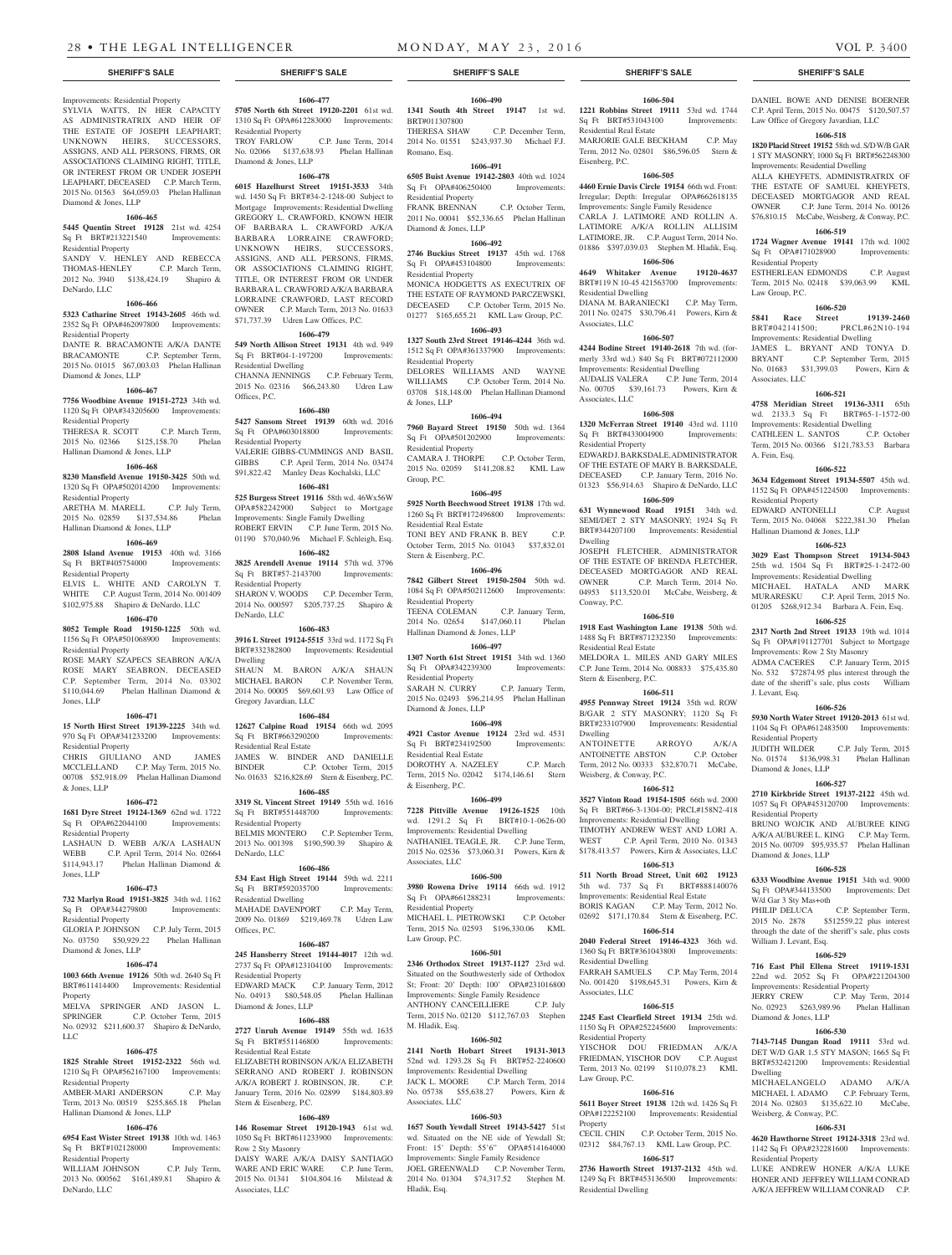Law Group, P.C.

Residential Property

Residential Property

Residential Property

Group, P.C.

Kochalski, LLC

Manley Deas Kochalski, LLC

E. TOLLERSON AS

ADMINISTRATRIX OF THE ESTATE OF ANTONY TOLLERSON A/K/A ANTHONY TOLLERSON, DECEASED C.P. November Term, 2015 No. 03853 \$22,776.64 KML

**1606-582 3310 Morning Glory Road 19154** 66th wd. 2160 Sq Ft OPA#66-3033200 Improvements:

LISA WALERSKI AND JAMES PORTWOOD C.P. August Term, 2015 No. 04237 \$178,116.08

**1606-583 817 South 60th Street 19143** 3rd wd. 1566 Sq Ft OPA#033199500 Improvements:

BEVERLY R. PARKER C.P. February Term, 2011 No. 04057 \$131,946.90 Manley Deas

**1606-584 6232 Mershon Street 19149** 62nd wd. 1168 Sq Ft OPA#621576600 Improvements:

MARIBEL SOSA C.P. September Term, 2015 No. 02747 \$143,324.26 KML Law

**1606-585 754 East Jericho Road 19124** ROW B/ GAR 2STY MASONRY OPA#233003200 Improvements: Residential Property MADELINE A. RIVERA A/K/A MADELINE A. LOPEZ C.P. July Term, 2013 No. 01251 \$53,543.57 Alicia M. Sandoval, Esq. **1606-586 907 Anchor Street 19124-1023** 35th wd.

ROCHELLE E. GREGORY A/K/A ROCHELLE GREGORY C.P. June Term, 2013 No. 02608 \$65,219.76 Milstead &

**1606-587 1024 South 22nd Street 19146** 30th wd. 1959 Sq Ft OPA#30-2296800 Improvements:

NICHOLAS A. OFFENBACHER C.P. December Term, 2013 No. 00110 \$308,921.71

**1606-588 5371 Morse Street 19131** 52nd wd. 1422 Sq Ft OPA#521075400 Improvements: Residential

DAWN NEMBHARD AND OWEN A. NEMBHARD C.P. January Term, 2014 No. 02341 \$79,688.36 Manley Deas Kochalski,

**1606-589 7544 East Walnut Lane a/k/a 7544 Walnut Lane 19138** 50th wd. 1362 Sq Ft OPA#501356200 Improvements: Residential

VANESSA WOODS C.P. May Term, 2015 No. 03521 \$27,386.08 KML Law Group, P.C. **1606-590 4429 Richmond Street 19137** 45th wd. 1416 Sq Ft OPA#453318900 Improvements:

KIMBERLY A. FAY C.P. January Term, 2015 No. 01412 \$65,750.88 Manley Deas

**1606-591 310 East Howell Street 19120** 35th wd. 1665 Sq Ft BRT#35-2-1229-00 Improvements:

LYDA PRAK C.P. January Term, 2016 No. 00603 \$103,307.25 Shapiro & DeNardo,

**1606-592 245 North Horton Street 19139** 34th wd. 707 Sq Ft BRT#341194200 Improvements:

JOHN AAGESEN C.P. December Term, 2013 No. 01670 \$55,959.74 Powers, Kirn &

**1606-593 2244 Longshore Avenue 19149** 54th wd. 1236 Sq Ft OPA#542044600 Improvements:

THE UNKNOWN HEIRS OF EDWARD J. MINNICK, DECEASED AND KELLY ANNE MINNICK SOLELY IN HER CAPACITY AS HEIR OF EDWARD J. MINNICK, DECEASED C.P. June Term, 2015 No. 03394 \$161,433.67

**1606-594 3419 Ormes Street 19134-1621** 7th wd. 644 Sq Ft BRT#07-3-119700 Improvements:

JAMES J. BROWN C.P. October Term, 2014 No. 00940 \$17,210.10 Powers, Kirn &

937.50 Sq Ft BRT#35-1-2846-00

Associates, LLC

Residential Property

**Property** 

LLC

Property

Residential Property

Residential Property

Residential Dwelling

Associates, LLC

Residential Property

KML Law Group, P.C.

Residential Dwelling

Associates, LLC

LLC

Kochalski, LLC

Manley Deas Kochalski, LLC

BELINDA SANTANA C.P. October Term, TRACY

2014 No. 01685 \$60,091.25 Phelan Hallinan

**1606-569 6315 North Norwood Street 19138-2529** 17th wd. 1138 Sq Ft OPA#172475800 Improvements: Residential Property<br>MARINA POLYACHENKO C.P. October

Term, 2015 No. 02385 \$71,131.48 Phelan

**1606-570 6035 Germantown Avenue 19144-2111** 88th wd. 4200 Sq Ft OPA#881097330

HARVEY BUNCH, III C.P. October Term, 2015 No. 02523 \$195,083.01 Phelan

**1606-571 1029 South Cleveland Street 19146- 2648** 30th wd. 896 Sq Ft OPA#301369100 Improvements: Residential Property HERMAN DOUGLAS A/K/A HERMAN DOUGLAS, JR. AND CYNTHIA R. DOUGLAS C.P. June Term, 2013 No. 02226 \$318,391.01 Phelan Hallinan Diamond & Jones, LLP **1606-572 6338 Jackson Street 19135-3225** 55th wd. 1206 Sq Ft OPA#552462900 Improvements:

THOMAS VITANOVITZ, III C.P. October Term, 2015 No. 00317 \$129,655.85 Phelan

**1606-573 1847 Farrington Road 19151-2012** 34th wd. 1120 Sq Ft OPA#343343000 Improvements:

JOHN D. PRICE A/K/A JOHN PRICE AND TAKEA C. JOHNSON A/K/A TAKEA JOHNSON C.P. September Term, 2015 No. 03416 \$57,047.79 Phelan Hallinan Diamond

**1606-574 1924 Medary Avenue 19141-1410** 17th wd. 1212 Sq Ft OPA#171306600 Improvements:

LATESHA KEARNEY C.P. August Term, 2015 No. 03178 \$86,467.35 Phelan Hallinan

**1606-575 3437 Vinton Road 19154-2022** 66th wd. 1360 Sq Ft OPA#663128900 Improvements:

DOROTHY GREENHALGH AND PAUL GREENHALGH C.P. August Term, 2010 No. 02599 \$236,625.43 Phelan Hallinan

**1606-576 12135 Academy Road, Unit 19 19154** 66th wd. 1200 Sq Ft OPA#888660518 Improvements:

DAISY B. ARNAIZ C.P. May Term, 2015 No. 01848 \$70,492.74 KML Law Group,

**1606-577 638 North 53rd Street 19131-4331** 44th wd. 1440 Sq Ft OPA#442331500 Improvements:

JELANI ABDU, IN HIS CAPACITY AS HEIR OF RASHIDA ABDU A/K/A DEBRA FORD, DECEASED; UNKNOWN HEIRS, SUCCESSORS, ASSIGNS, AND ALL PERSONS, FIRMS, OR ASSOCIATIONS CLAIMING RIGHT, TITLE, OR INTEREST FROM OR UNDER RASHIDA ABDU, DECEASED C.P. January Term, 2012 No. 00416 \$40,398.28 Phelan Hallinan Diamond

**1606-578 2213 South Lambert Street 19145** 48th wd. 1036 Sq Ft OPA#481349800 Improvements:

LISA DOLORES GRIFFIN C.P. December Term, 2015 No. 00184 \$97,002.28 KML

**1606-579 1834 South Cecil Street 19143** 40th wd. 1264 Sq Ft OPA#401040300 Improvements:

DONNA M. COOPER AND DONELL COOPER C.P. January Term, 2012 No. 00715 \$44,764.05 Manley Deas Kochalski, LLC **1606-580 3538 North Water Street 19134** 7th wd. 980 Sq Ft OPA#073041100 Improvements:

JUAN R. VEGA C.P. May Term, 2015 No. 02571 \$16,631.26 Manley Deas Kochalski,

**1606-581 2824 B Street 19134** 7th wd. 899 Sq Ft

Improvements: Residential

Diamond & Jones, LLP

MARINA POLYACHENKO

Hallinan Diamond & Jones, LLP

Improvements: Residential Property

Hallinan Diamond & Jones, LLP

Residential Property

Residential Property

& Jones, LLP

Residential Property

Diamond & Jones, LLP

Residential Property

Diamond & Jones, LLP

Residential Property

Residential Property

& Jones, LLP

Residential Property

Law Group, P.C.

Residential Property

Residential Property

LLC

Property

P.C.

Hallinan Diamond & Jones, LLP

## **SHERIFF'S SALE SHERIFF'S SALE SHERIFF'S SALE SHERIFF'S SALE SHERIFF'S SALE**

## December Term, 2014 No. 03087 \$47,702.96 Phelan Hallinan Diamond & Jones, LLP

## **1606-532**

**1849 Ashurst Road 19151** 34th wd. 1440 Sq Ft OPA#34-3375600 Improvements: Residential

## Property COURTNEY ELIZABETH COOK AS ADMINISTRATRIX OF THE ESTATE OF BERNARD COOK C.P. May Term, 2014 No. 00205 \$149,537.77 Manley Deas

Kochalski, LLC **1606-533**

### **3013 West Sedgley Avenue 19121-1814** 32nd wd. 990 Sq Ft OPA#323060500 Improvements: Residential Property ZEBBIE D. MCMILLER C.P. April Term, 2015 No. 01275 \$8,422.44 Phelan Hallinan

Diamond & Jones, LLP **1606-534**

**1312 Narragansett Street 19138** 59th wd. 1260 Sq Ft OPA#59-1144100 Improvements: Residential Property JONATHAN SCOTT C.P. November Term, 2014 No. 01799 \$33,080.73 Manley Deas

# Kochalski, LLC

**1606-535 7050 Van Dike Street 19135** 41st wd. 1650<br>Sq Ft BRT#412423300 Improvements: Sq Ft BRT#412423300 Residential Property TERRANCE BERKERY C.P. July Term,

## 2014 No. 1303 \$148,945.91 Shapiro & DeNardo, LLC

## **1606-536**

**2610 Holbrook Street 19142** 40th wd. 1163 Sq Ft OPA#40-6151800 Subject to Mortgage Improvements: Residential Property

PATRICIA CRUMP C.P. December Term, 2014 No. 03557 \$48,401.82 Manley Deas Kochalski, LLC

## **1606-537**

**6113 Mulberry Street 19135** 62nd wd. 1649<br>Sq Ft BRT#622275400 Improvements: Sq Ft BRT#622275400 Residential Property PETER CIANFRINI C.P. February Term,

## 2015 No. 00870 \$152,443.13 Shapiro & DeNardo, LLC **1606-538**

**5919 Kemble Avenue 19138** 17th wd. 1230 Sq Ft BRT#172322400 Improvements:

Residential Property VINZULAR NICHOLS, EXECUTRIX OF THE ESTATE OF TODD NICHOLS, DECEASED C.P. January Term, 2016 No. 01719 \$96,334.55 Shapiro & DeNardo, LLC

### **1606-539**

**1704 Benson Street 19152** 56th wd. S/D W/B GAR 1 STY MASONRY; 1040 Sq Ft BRT#562126400 Improvements: Residential Dwelling

LESLEY J. SAGEL, EXECUTRIX OF THE ESTATE OF STEVEN L. BARNETT, DECEASED MORTGAGOR AND REAL OWNER C.P. May Term, 2015 No. 01324 \$222,099.56 McCabe, Weisberg, & Conway, P.C.

#### **1606-540**

**8320 Chelwynde Avenue 19153-1008** 40th wd. 3900 Sq Ft BRT#40-5-7997-17 Improvements: Semi/det 2 Sty Masonry DANA WALLACE, ORIGINAL MORTGAGOR

AND REAL OWNER AND BERTHA ELIZABETH WALLACE, REAL OWNER C.P. July Term, 2015 No. 02891 \$44,255.48 Milstead & Associates, LLC

## **1606-541**

**257 Rosemar Street 19120** 61st wd. 1050 Sq Ft BRT#611239600 Improvements: Residential Property

## JAMAL K. BUSH C.P. January Term, 2016 No. 00211 \$70,121.11 Shapiro & DeNardo, LLC

## **1606-542**

**2333 North 11th Street 19133** 37th wd. ROW 2 STY MASONRY; 1313 Sq Ft BRT#371186000 Improvements: Residential Dwelling

## CHIRMAN BEATTY, ADMINISTRATOR OF THE ESTATE OF NORMA HAIRSTON, DECEASED MORTGAGOR AND REAL OWNER C.P. April Term, 2015 No. 01605 \$77,314.58 McCabe, Weisberg, & Conway, P.C.

## **1606-543**

**116 South Cecil Street 19139** 60th wd. 938 Sq Ft BRT#604277000 Improvements: Row 2 Sty Masonry

JEAN B. TOUSSAINT. ORIGINAL MORTGAGOR: MIREILLE M. TOUSSAINT ORIGINAL MORTGAGOR; NERLANDE W. TOUSSAINT-VELASQUEZ, REAL OWNER; MANUEL D. VELASQUEZ, REAL OWNER C.P. August Term, 2014 No. 00580 \$23,777.09 Milstead & Associates, LLC

## **1606-544**

**419 Shawmont Avenue Unit E 19128** 21st wd. 1037 Sq Ft OPA#888210947 Improvements: Residential Dwelling LAURA T. ELLIS C.P. February Term, 2015 No. 02277 \$139,839.66 Joseph R. Loverdi, Esq.

## **1606-545**

**7106 Tulip Street 19135** 65th wd. 1120 Sq Ft OPA#651294500 Improvements: Residential Dwelling JOSEPH L. DERENZIS, DECEASED C.P. December Term, 2015 No. 01169 \$59,207.12 Joseph R. Loverdi, Esq.

## **1606-546**

**2833 Chase Road 19152** 57th wd. 2807 Sq Ft OPA#571071900 Subject to Mortgage Improvements: Residential Dwelling WILSON RIVERA C.P. August Term, 2015 No. 02009 \$85,726.09 Joseph R. Loverdi, Esq.

## **1606-547**

**4122 Whiting Street 19154** 66th wd. 1783 Sq Ft OPA#662589300 Improvements: Residential Dwelling STEVEN E. KELLY C.P. August Term, 2015 No. 00090 \$90,374.85 Joseph R.

Loverdi, Esq. **1606-548**

## **3231 Friendship Street 19149** 55th wd. 1658 Sq Ft OPA#551419800 Subject to Mortgage Improvements: Residential Dwelling BARBARA ANN KELLER A/K/A BARBARA A. KELLER-ROSENHEIM C.P. August Term, 2015 No. 02462 \$40,521.51 Joseph R. Loverdi, Esq.

### **1606-549**

**1453 Rosalie Street 19149-3322** 62nd wd. 1521 Sq Ft BRT#621096400 Improvements: Row B/2 Sty Masonry JOSE NATALI C.P. September Term,<br>2014 No. 00384 \$149,910.81 Milstead &

\$149,910.81 Milstead & Associates, LLC **1606-551**

## **6814 Chew Avenue 19119** 22nd wd.

SEMI/DET 2STY MASONRY; 1440 Sq Ft BRT#222201500 Improvements: Residential Dwelling LEACY J. JOHNSON C.P. July Term, 2015 No. 03389 \$105,562.95 McCabe, Weisberg, & Conway, P.C.

### **1606-552**

## **5556 Miriam Road 19124-1716** 35th wd. 1305 Sq Ft BRT#351407300 Improvements: Row B/gar 2 Sty Masonry

UNKNOWN HEIRS, INDIVIDUALS, SUCCESSORS, ASSIGNS, BUSINESS ENTITIES, NON PROFIT ENTITIES AND/ OR CHARITABLE ENTITIES HAVING AND/OR CLAIMING ANY RIGHT, TITLE, AND/OR INTEREST THERIN, THEREFROM AND/OR THEREUNDER ALBERT IBBOTSON, DECEASED; CHRISTINE IBBOTSON, KNOWN HEIR OF ALBERT IBBOTSON, DECEASED; EILEEN IBBOTSON, KNOWN HEIR OF ALBERT IBBOTSON, DECEASED; WAYNE IBBOTSON, KNOWN HEIR OF ALBERT J. IBBOTSON, DECEASED; KAREN LAVELLE, KNOWN HEIR OF ALBERT

IBBOTSON, DECEASED C.P. February<br>
Term. 2015 No. 01120 \$140.525.79 Term, 2015 No. 01120 Milstead & Associates, LLC **1606-553**

**5033 North 9th Street 19141-3914** 49th wd. 1467 Sq Ft BRT#491287300 Improvements: Row B/gar 2sty Masonry FREDERICK REID AND PAULA SYLVESTER

REID C.P. October Term, 2008 No. 02888 \$45,932.97 Milstead & Associates, LLC

## **1606-554**

**4216 J Street 19124-4804** 33rd wd. 1254.68 Sq Ft BRT#332234900 HELEN EDWARDS C.P. September Term,

2014 No. 00724 \$44,328.07 Milstead & Associates, LLC

### **1606-555**

**5255 West Berks Street 19131** 52nd wd. 6670 Sq Ft BRT#521115100 Improvements: Residential Dwelling ESTATE OF DOROTHY CAREW A/K/A

DOROTHY B. CAREW A/K/A DOROTHY ANN BIGGS-CAREW C.P. December Term, 2014 No. 03690 \$158,981.32 Udren Law Offices, P.C.

### **1606-556**

**1711 Hartel Avenue 19111** 56th wd. APT 2-4 UNITS 2 STY MASON; 2280 Sq Ft BRT#561492706 Improvements: Residential Dwelling THOMAS PRENDERGAST C.P. July Term,

2015 No. 02127 \$103,135.59 McCabe, Weisberg, & Conway, P.C.

**1606-557 452 East Pleasant Street a/k/a 452 Pleasant Street 19119-1937** 22nd wd. 1152 Sq Ft OPA#222069000 Improvements: Residential Property EVANESE TUCKER C.P. May Term, 2015

No. 02245 \$156,574.80 Phelan Hallinan Diamond & Jones, LLP

## **1606-558**

**6336 Hegerman Street 19135** 41st wd. 1299 Sq Ft BRT#41-1-365800 Improvements: Residential Dwelling MEGAN M. BOWER C.P. April Term, 2014 No. 01947 \$136,896.41 Udren Law Offices, P.C.

## **1606-559**

**1532 South Napa Street 19146** 36th wd. 767 Sq Ft BRT#364446300 Improvements: Residential Dwelling

UNKNOWN HEIRS, SUCCESSORS, ASSIGNS, AND ALL PERSONS, FIRMS, OR ASSOCIATIONS CLAIMING RIGHT, TITLE, OR INTEREST FROM OR UNDER RUTH WALKER A/K/A RUTH E. WALKER C.P. November Term, 2015 No. 03578 \$55,607.40 Udren Law Offices, P.C.

## **1606-560**

**2442 North Natrona Street 19132** 28th wd. 710 Sq Ft BRT#282211300 Improvements: Residential Dwelling UNKNOWN HEIRS, SUCCESSORS, ASSIGNS, AND ALL PERSONS, FIRMS, OR ASSOCIATIONS CLAIMING RIGHT, TITLE, OR INTEREST FROM OR UNDER HOWARD W. SMITH, JR.; VANESSA HALL December Term, 2015 No. 01135 \$32,623.98 Udren Law Offices, P.C.

## **1606-561**

**1208 McKinley Street 19111-5834** 53rd wd. 1292 Sq Ft OPA#531018300 Improvements: Residential Property DIANE J. LEWIS C.P. June Term, 2015 No. 00032 \$80,961.55 Phelan Hallinan Diamond & Jones, LLP

## **1606-562**

**543 Conarroe Street 19128-1629** 21st wd. 1078 Sq Ft OPA#213182900 Improvements: Residential Property LAURIE D. WEIGHTMAN A/K/A LAURIE D. TILLEY A/K/A LAURIE WEIGHTMAN C.P.

September Term, 2015 No. 00600 \$152,742.54 Phelan Hallinan Diamond & Jones, LLP **1606-563**

**7026 Walker Street 19135** 55th wd. 2250 Sq Ft BRT#55-2-319700 Improvements: Residential Dwelling

DANA STEVENSON A/K/A DANA M. STEVENSON A/K/A DANA MARY STEVENSON AND ROBERT STEVENSON A/K/A ROBERT M. STEVENSON C.P. June Term, 2014 No. 01281 \$50,808.34 Udren Law Offices, P.C.

#### **1606-564**

**6127 Chancellor Street 19139** 46th wd. 964 Sq Ft BRT#031075900 Residential Dwelling

ELYADAGAHAH WALTON A/K/A ELYADAGAHAH E. WALTON A/K/A ELYADAGAH WALTON A/K/A ELYADAGHAH WALTON C.P. February Term, 2014 No. 01548 \$96,929.27 Udren Law Offices, P.C.

#### **1606-565**

**2066 Pickwick Street 19134** 45th wd. 756 Sq Ft BRT#452178800 Improvements: Residential Dwelling NOREEN CANNADY A/K/A NOREEN<br>HOLLOWAY C.P. February Term, 2016

C.P. February Term, 2016 No. 01051 \$48,192.37 Udren Law Offices, P.C. **1606-566**

**9561 B James Street 20B 19114** 65th wd. BRT#88-8651450 Improvements: Residential Dwelling KENNY YERETZIAN C.P. November Term,

2015 No. 01962 \$138,396.77 Udren Law Offices, P.C.

## **1606-567**

**2136 Watkins Street 19145-1927** 36th wd. 1070 Sq Ft OPA#363146000 Improvements: Residential Property JACQUI SIMPKINS; ZELDA SIMPKINS

A/K/A ZELDA L. SIMPKINS, INDIVIDUALLY AND IN HER CAPACITY AS EXECUTRIX OF THE ESTATE OF IRENE BUNCH C.P. October Term, 2011 No. 04092 \$55,337.00 Phelan Hallinan Diamond & Jones, LLP

**1606-568 505 East Courtland Street 19120-4501** 42nd wd. 1050 Sq Ft OPA#421027000 Improvements: Residential Property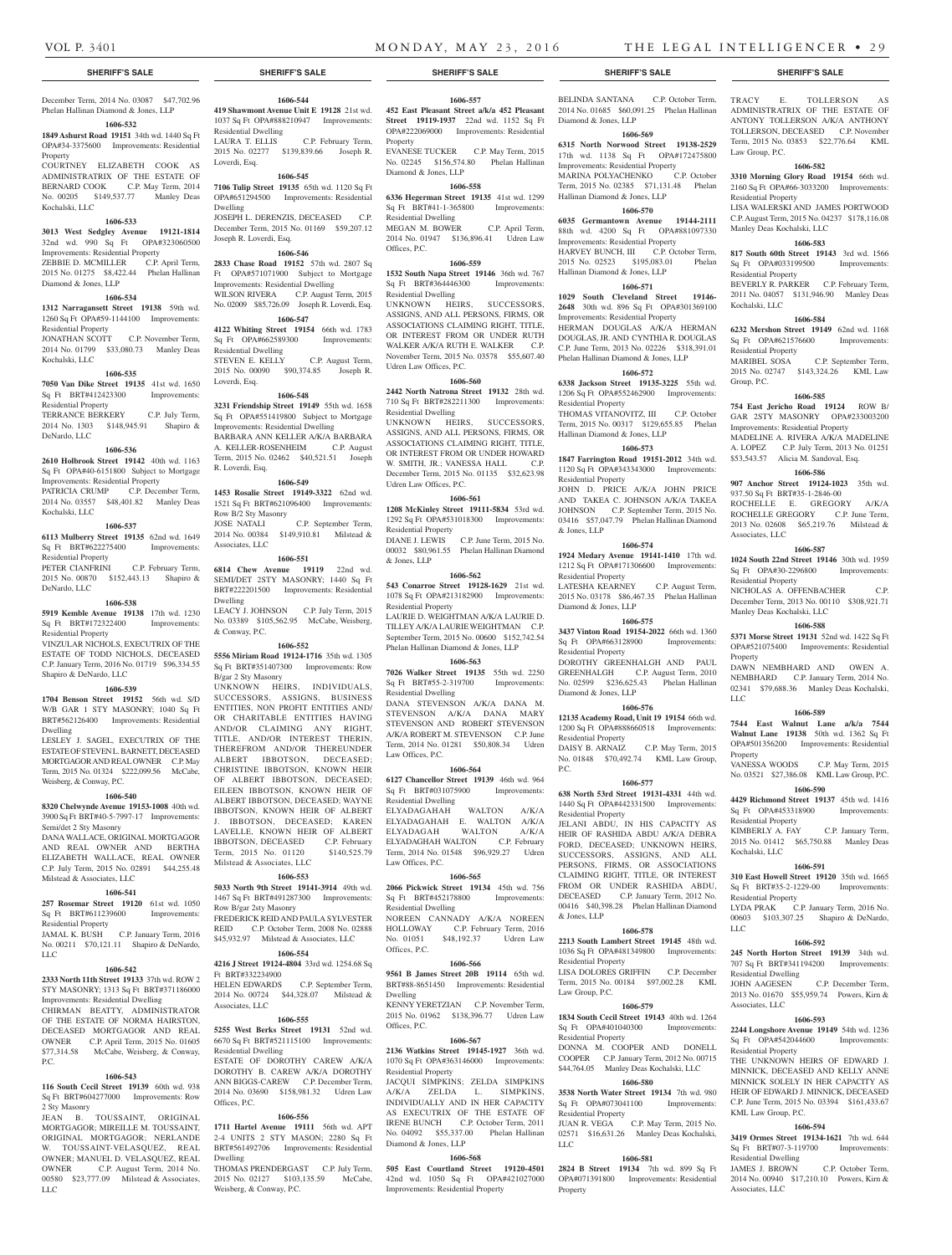## **1606-595**

**4600 Magee Avenue 19135-2724** 41st wd. 1278 Sq Ft BRT#41-1-1791-00; BRT#111 N 19-325 Improvements: Residential Dwelling ANNE COSTA C.P. January Term, 2015 No. 00141 \$77,092.40 Powers, Kirn & Associates, LLC

#### **1606-596**

**440 West Mount Airy Avenue 19119- 2946** 9th wd. (formerly 22nd wd.) 1524.75 Sq Ft BRT#092053100; PRCL#126N22-168 Improvements: Residential Dwelling JULIAN WELLS C.P. January Term, 2014 No. 02251 \$254,615.94 Powers, Kirn & Associates, LLC

#### **1606-598 2612 South Sartain Street 19148** 39th wd.

BRT#394219500 MICHAEL A. PEZZUTI (DECEASED) C.P. February Term, 2013 No. 00815 \$194,576.63 Emmanuel J. Argentieri, Esq.

## **1606-599**

**954 North 50th Street 19131** 44th wd.

BRT#442235300 C.P. February Term, 2016 No. 00352 \$24,593.55 Emmanuel J. Argentieri, Esq.

## **1606-601**

**1804 Ashley Street 19126** 10th wd. 1260 Sq Ft BRT#10-1356900 Improvements: Residential

Dwelling NIA S. BENNETT C.P. April Term, 2015 No. 01269 \$132,875.42 Udren Law Offices, P.C.

### **1606-602**

**662 North 52nd Street 19131** 44th wd. 1577 Sq Ft BRT#44-2-2905-00; OPA#871569530 Improvements: Residential Dwelling KETLEEN DORMEUS AND ANNE GRETA SMITH A/K/A ANN GRETA SMITH C.P. January Term, 2016 No. 02712 \$59,105.34 Udren Law Offices, P.C.

## **1606-603**

**117 North 57th Street 19139** 52nd wd. 826.50 Sq Ft BRT#04-2076800 Improvements: Residential Dwelling

GERALD ANDREWS, JR. A/K/A GERALD J. ANDREWS, JR. C.P. August Term, 2015 No. 02802 \$78,611.12 Udren Law Offices, P.C.

## **1606-604 750 North 19th Street 19130** 15th wd. 1993<br>Sq Ft BRT#151052901 Improvements:

Sq Ft BRT#151052901 Residential Real Estate LUZ E. BENETIZ C.P. May Term, 2014

#### No. 03736 \$67,795.52 Stern & Eisenberg,  $PC$

## **1606-605**

**8743 Gillespie Street 19136-2129** 65th wd. 1791 Sq Ft BRT#65-2-2430-00; PRCL#136N17-240 Improvements: Residential Dwelling JOSE SANCHEZ C.P. July Term, 2013 No. 001072 \$133,875.29 Powers, Kirn & Associates, LLC

## **1606-606**

**6647 Haddington Lane 19151** 34th wd. 1374

Sq Ft BRT#344044900 Improvements: Residential Property DAWN L. GEORGE C.P. June Term, 2015

No. 01344 \$73,798.15 Shapiro & DeNardo, LLC

## **1606-607**

**7600-02 Rising Sun Avenue 19111** 63rd wd. 5000 Sq Ft BRT#631164600 Improvements: Residential Property PATRICIA C. MARTIN AND JOSEPH TIMOTHY MARTIN C.P. August Term, 2015 No. 02144 \$259,187.13 Shapiro & DeNardo, LLC

### **1606-608**

**1130 Kenwyn Street 19124** 23rd wd. 2763<br>So Ft BRT#234173100 Improvements: Improvements: Residential Property SHARON LYONS C.P. January Term,

## 2013 No. 03422 \$202,551.18 Shapiro & DeNardo, LLC **1606-609**

**1313 Lombard Street 19147-1003** 5th wd. 752 Sq Ft BRT#053058305 Subject to Mortgage Improvements: Residential Dwelling DAVID J. TALBOT C.P. June Term, 2013 No. 01632 \$11,113.09 Powers, Kirn & Associates, LLC

### **1606-610**

**3027 Windish Street 19152** 64th wd. 1320 Sq Ft OPA#641197300 Improvements: Residential Property STEPHANIE BELL AND TIMOTHY

BELL C.P. February Term, 2015 No. 00204 \$192,805.59 KML Law Group, P.C. **1606-611**

**3755 Genesee Drive 19154** 66th wd. 1368 Sq Ft OPA#663431800 Improvements:

Residential Property MALISSA BELL AND STEVEN BELL C.P. February Term, 2011 No. 01200 \$201,773.92 KML Law Group, P.C.

**1606-612 2323 North 2nd Street 19133-3304** 19th wd. 2142 Sq Ft BRT#19-1128000 Improvements:

Residential Dwelling DENNIS ROMERO C.P. October Term, 2013 No. 00188 \$137,269.41 Powers, Kirn & Associates, LLC

**1606-613 2001 Bridge Street 19124** 62nd wd. 2145 Sq Ft OPA#871584390 Improvements: Residential Property DONNA E. CITRO A/K/A DONNA E. CITRO AND THOMAS R. CITRO A/K/A THOMAS

R. CITRO C.P. June Term, 2015 No. 01243 \$157,535.53 KML Law Group, P.C. **1606-614**

**4236 Wallace Street 19104-1459** 6th wd. Beginning Point: Situate on the South side of Wallace St at the distance of 136 ft Westward from the West side of Brooklyn St OPA#061095700 Improvements: Row 2 Sty Masonry WILLIAM F. SMITH AND DENISE A. SMITH

C.P. August Term, 2012 No. 0330 \$38,323.39 Richard J. Nalbandian, III

**1606-615 5418 North Mascher Street 19120** 42nd wd. 1688 Sq Ft OPA#422373100 Improvements:

Residential Property RONALD H. HUMPHREY A/K/A RONALD<br>HUMPHREY CP July Term 2013 No C.P. July Term, 2013 No. 04774 \$140,887.52 KML Law Group, P.C.

## **1606-616**

**2222 South 22nd Street 19145** 48th wd. 981.12 Sq Ft BRT#482205200; BRT#32S13-136 Improvements: Residential Dwelling DIERDRA WILLIAMS C.P. November Term, 2014 No. 00871 \$97,567.99 Udren Law Offices, P.C.

**1606-617**

**1041 East Chelten Avenue 19138** 59th wd. 1679 Sq Ft (Improvement Area) OPA#591016700 Subject to Rent Improvements: Two Story Row House

KHF PROPERTIES, LLC C.P. July Term, 2014 No. 00188 \$186,300.66, plus costs

## Lachall, Cohen & Sagnor LLP **1606-618**

**3037 Fontain Street 19121** 32nd wd. ROW 2STY MASONRY; 1136 Sq Ft BRT#323109400 Improvements: Residential Dwelling UNKNOWN HEIRS OF DOROTHY R. YOUNG, DECEASED MORTGAGOR AND REAL OWNER C.P. October Term, 2013 No. 01009 \$38,351.29 McCabe, Weisberg, & Conway, P.C.

### **1606-620**

**124 Pelham Road 19119** 22nd wd. (Formerly part of the 59th wd.) DET 2.5 STY STONE; 5100 Sq Ft BRT#223095500 Improvements: Residential Dwelling ABENAA TIMAZEE C.P. February Term,

2012 No. 03848 \$506,652.58 McCabe, Weisberg, & Conway, P.C. **1606-621**

**5419 Saul Street 19124** 62nd wd. 1360 Sq Ft OPA#621465800 Improvements: Residential Property EVELYN CAMPBELL C.P. July Term, 2014 No. 00870 \$139,921.62 KML Law Group, P.C.

## **1606-622**

**1730 68th Avenue 19126** 15th wd. ROW CONV/APT 2STY MASON; 1590 Sq Ft BRT#101251800 Improvements: Residential Dwelling ANN H. AMAKER C.P. August Term, 2015 No. 00411 \$152,600.47 McCabe, Weisberg, & Conway, P.C.

## **1606-623**

**1514 West Chew Street 19141** 17th wd. 1502 Sq Ft OPA#171096600 Improvements: Residential Property GRACE A. REED C.P. June Term, 2015 No. 04372 \$102,243.60 KML Law Group, P.C.

## **1606-624**

**7230 Lawndale Avenue 19111** 53rd wd. DET W/DET GAR 2 STY MASON; 1200 Sq Ft BRT#532388000 Improvements: Residential Dwelling

KEVIN KIRKPATRICK C.P. February Term, 2015 No. 03224 \$152,683.07 McCabe, Weisberg, & Conway, P.C.

## **1606-625**

**4765 Sheffield Street 19136** 65th wd. 1280 Sq Ft OPA#651149600 Improvements: Residential Property

KENNETH J. MANN C.P. September Term,

**SHERIFF'S SALE SHERIFF'S SALE SHERIFF'S SALE SHERIFF'S SALE SHERIFF'S SALE**

2015 No. 00667 \$44,997.09 KML Law Group, P.C.

**1606-640 4762 Chestnut Street 19139-4613** 60th wd. 1650 Sq Ft PRCL#601016800 Improvements:

**1606-653 1337 North 30th Street 19121-4507** 29th wd. Approximate size: 837 Sq Ft OPA#292286700

THE ESTATE OF EDGAR LEE AND LINDA BRADY C.P. August Term, 2014 No. 01549 \$11,077.33 Leslie Evans-Sampson, Esq. **1606-654 886 North 49th Street 19139** 44th wd. 900 Sq Ft BRT#442211910 Improvements:

BARRY M. SEALY C.P. September Term,<br>
2015 No. 03035 \$63,665.95 Shapiro &

**1606-655 2737 South Muhlfeld Street 19153- 2408** 40th wd. 992 Sq Ft OPA#406158200

SHARON WOODS C.P. July Term, 2015 No. 001461 \$81,047.04 Shapiro & DeNardo, LLC **1606-657 2601 Pennsylvania Avenue #925 19130** 15th wd. RES CONDO 5+ STY MASONRY; 783 Sq Ft BRT#888073126 Improvements:

VAHID ARPADERLI AND CAROL ADOMAITIS C.P. March Term, 2015 No. 03530 \$281,197.42 McCabe, Weisberg, &

**1606-658 2506 South Alden Street 19143-6120** 40th wd. 934 Sq Ft OPA#402021000 Improvements:

LATEISHA HAYES, IN HER CAPACITY AS CO-ADMINISTRATOR AND HEIR OF THE ESTATE OF QUINCY BARKER A/K/A QUINCY A. BARKER; QUINETTA D. HAYES, IN HER CAPACITY AS CO-ADMINISTRATOR AND HEIR OF THE ESTATE OF QUINCY BARKER A/K/A QUINCY A. BARKER; MARCUS HAYES, IN HER CAPACITY AS HEIR OF THE ESTATE OF QUINCY BARKER A/K/A QUINCY A. BARKER; UNKNOWN HEIRS, SUCCESSORS, ASSIGNS, AND ALL PERSONS, FIRMS, OR ASSOCIATIONS CLAIMING RIGHT, TITLE, OR INTEREST FROM OR UNDER QUINCY BARKER A/K/A QUINCY A. BARKER, DECEASED C.P. March Term, 2014 No. 03782 \$31,684.54 Phelan Hallinan Diamond & Jones, LLP **1606-659 3939 Pennsgrove Street 19104** 24th wd. 1434 Sq Ft BRT#243175300 Improvements:

UNKNOWN HEIRS, SUCCESSORS, ASSIGNS, AND ALL PERSONS, FIRMS, OR ASSOCIATIONS CLAIMING RIGHT, TITLE, OR INTEREST FROM OR UNDER LARRY R. TOWNS, DECEASED C.P. May Term, 2015 No. 00270 \$24,998.41 Shapiro &

**1606-660 127 West Wyneva Street a/k/a 127 Wyneva Street 19144-3631** 12th wd. 1316 Sq Ft OPA#123029500 Improvements: Residential

GREGORY R. FULLER, IN HIS CAPACITY AS HEIR OF HENRIETTA FULLER, DECEASED; UNKNOWN HEIRS, SUCCESSORS, ASSIGNS, AND ALL PERSONS, FIRMS, OR ASSOCIATIONS CLAIMING RIGHT, TITLE, OR INTEREST FROM OR UNDER HENRIETTA FULLER, DECEASED C.P. March Term, 2014 No. 05391 \$69,801.80 Phelan Hallinan Diamond & Jones, LLP **1606-661 5331 Walton Avenue 19143** 46th wd. 1455<br>
Sq Ft BRT#462074100 Improvements:

MARGARET E. MONROE AND LEVONIA TALLEY C.P. April Term, 2012 No. 02542 \$145,311.04 Shapiro & DeNardo, LLC **1606-662 544 West Chew Avenue 19120** 61st wd. 2437 Sq Ft BRT#612034300 Improvements:

GEORGE F. JETER AND ELANOR JETER A/K/A ELEANOR JETER C.P. October Term, 2015 No. 01742 \$103,961.59 Shapiro

**1606-663 2641 South 12th Street 19148-4303** 39th wd. 1146 Sq Ft OPA#394236300 Improvements:

MARIA J. O'MARA A/K/A MARIA

Sq Ft BRT#462074100 Residential Property

Residential Property

& DeNardo, LLC

Residential Property

Improvements: 784 Sq Ft

Residential Property

Residential Property

Residential Dwelling

Residential Property

Residential Property

DeNardo, LLC

Property

Conway, P.C.

DeNardo, LLC

2015 No. 03035 \$63,665.95

Improvements: Residential Property ALIMAMY SACCOH AND MOUSSA SACKO C.P. April Term, 2013 No. 03268 \$75,190.74 Phelan Hallinan Diamond & Jones, LLP **1606-656 341 North Felton Street 19139** 34th wd. 1455 Sq Ft BRT#34-1-246800 Improvements:

SHARRIEFF QUAZZANI C.P. January Term, 2012 No. 01381 \$47,433.96 Phelan

**1606-641 6312 North 10th Street 19141-3804** 49th wd. 1520 Sq Ft OPA#492194600 Improvements:

LORETTA SINGLETON C.P. April Term, 2015 No. 03408 \$67,485.33 Phelan Hallinan

**1606-643 1603 Merribrook Lane 19151** 34th wd. ROW B/GAR 2STY MASONRY: 1120 Sq Ft BRT#343360800 Improvements: Residential

TOI R HUTCHINS A/K/A TOI RENE HUTCHINS, IN HER CAPACITY AS ADMINISTRATRIX OF THE ESTATE OF MYRON B. HUTCHINS, DECEASED MORTGAGOR AND REAL OWNER C.P. January Term, 2014 No. 00558 \$143,727.77 McCabe, Weisberg, & Conway, P.C. **1606-644 3907 Glendale Street 19134** 33rd wd. 1200 Sq Ft OPA#332440400 Improvements:

JOSE A. SERRANO C.P. June Term, 2015 No. 02267 \$43,948.18 Phelan Hallinan

**1606-645 5043 Irving Street 19139-4112** 60th wd. 1500 Sq Ft OPA#602089000 Improvements:

CANDICE SCHWEBEL AND BENJAMIN CLIVER C.P. December Term, 2015 No. 02663 \$124,529.99 Phelan Hallinan

**1606-646 1814 West Glenwood Avenue 19132-3825** 16th wd. 1300 Sq Ft OPA#162340500

TAREZ MADALION, IN HER CAPACITY AS HEIR OF LAURA DRUMMOND, DECEASED; UNKNOWN HEIRS, SUCCESSORS, ASSIGNS, AND ALL PERSONS, FIRMS, OR ASSOCIATIONS CLAIMING RIGHT, TITLE OR INTEREST FROM OR UNDER LAURA DRUMMOND, DECEASED C.P. April Term, 2015 No. 01610 \$34,756.67 Phelan

**1606-647 7033-7049 Frankford Avenue 19135** 41st wd. 32770 Sq Ft BRT#882064475 Improvements: Commercial/commercial Mixed-use 7049 FRANKFORD ASSOCIATES, LP C.P. January Term, 2015 No. 2210 \$706,623.52 Weber Gallagher Simpson Stapleton Fires & Newby, LLP; Peter E. Meltzer, Esq. **1606-648 2137 Disston Street 19149** 35th wd. ROW B/GAR 2 STY MASONRY; 1182 Sq Ft BRT#542070600 Improvements: Residential

UNKNOWN SURVIVING HEIRS OF KATHARINA SWERYDA AND PETE J. SWERYDA, KNOWN SURVIVING HEIR OF KATHARINA SWERYDA C.P. July Term, 2015 No. 00692 \$125,167.78 McCabe,

**1606-649 7355 Rockwell Avenue 19111** 63rd wd. 2968 Sq Ft BRT#631112311 Improvements:

JOSE VAZQUEZ C.P. January Term, 2016 No. 03208 \$206,954.35 Shapiro & DeNardo, LLC **1606-650 1626 Wakeling Street 19124** 23rd wd. 2137 Sq Ft BRT#23-2-2200-00 Improvements:

TRACY HORTON C.P. September Term, 2015 No. 02421 \$103,966.67 Shapiro &

**1606-651 8410 Madison Street a/k/a 8410 Madison Place 19153-1527** 40th wd. 1440 Sq Ft OPA#405100305 Improvements: Residential

JAMES BROWN AND JOYCE JORDAN-BROWN C.P. December Term, 2011 No. 01104 \$80,960.47 Phelan Hallinan Diamond

**1606-652 2645 Parma Road 19131-2708** 52nd wd. 1152 Sq Ft OPA#521239600 Improvements:

WILLIAM T. SMITH C.P. September Term, 2015 No. 02073 \$85,157.75 Phelan Hallinan

Improvements: Residential Property

Hallinan Diamond & Jones, LLP

Dwelling

Weisberg, & Conway, P.C.

Residential Property

Residential Property

DeNardo, LLC

Property

& Jones, LLP

Residential Property

Diamond & Jones, LLP

Residential Property

Residential Property

Diamond & Jones, LLP

Residential Property

Diamond & Jones, LLP

Residential Property

Diamond & Jones, LLP

Dwelling

Hallinan Diamond & Jones, LLP

## **1606-626 8827 Fairfield Street 19152** 57th wd.

(formally part of the 35th wd.) S/D W/B GAR 1 STY MASONRY; 1548 Sq Ft BRT#571174900 Improvements Residential Dwelling

VIRGINIA RIFKIN C.P. July Term, 2015 No. 02615 \$256,009.10 McCabe, Weisberg, & Conway, P.C.

## **1606-627**

**6307 Trotter Street 19111** 53rd wd. (Formerly part of the 35th wd.) ROW B/GAR 2 STY MASONRY; 1278 Sq Ft BRT#531236300 Improvements: Residential Dwelling MICA G. BETHEA C.P. December Term, 2014 No. 00340 \$214,021.23 McCabe, Weisberg, & Conway, P.C.

## **1606-628**

**5815 Akron Street 19149** 62nd wd. 1174 Sq Ft OPA#621440500 Improvements: Residential Property ALESIA BREWER C.P. January Term,

2015 No. 03293 \$92,755.49 KML Law Group, P.C. **1606-629**

## **2019 South Frazier Street 19143** 51st wd. ROW 2 STY MASONRY; 1008 Sq Ft BRT#514231600 Improvements: Residential Dwelling

ELTON ALLISON C.P. April Term, 2015 No. 03088 \$61,788.79 McCabe, Weisberg, & Conway, P.C.

## **1606-630**

**400-426 South Broad Street 1607, a/k/a 400- 426 South Broad Street Unit 1607 19146** 88th wd. 1390 Sq Ft OPA#888088532 Improvements: Residential Property LEE BABITT C.P. September Term, 2014 No. 03558 \$982,499.35 Phelan Hallinan Diamond & Jones, LLP

#### **1606-631**

**3543 East Thompson Street 19134** 45th wd. ROW 2 STY FRAME; 1280 Sq Ft BRT#451237910 Improvements: Residential Dwelling

SALVATORE A. FINAZZO C.P. September Term, 2015 No. 03535 \$170,961.98 McCabe, Weisberg, & Conway, P.C.

## **1606-632**

**214 East Johnson Street 19144** 59th wd. 1832 Sq Ft OPA#592176100 Improvements: Residential Property

NADIRAH CRUMP AND TAHIR KELLY C.P. October Term, 2015 No. 01041 \$167,739.61 KML Law Group, P.C.

### **1606-633 1123 Princeton Avenue 19111** 53rd wd. 1408 Sq Ft OPA#532287200 Improvements:

Residential Property ANTOINETTE C. FIELDS C.P. August Term, 2015 No. 01006 \$127,218.94 KML Law Group, P.C.

### **1606-634**

**436 East Rockland Street 19120** 42nd wd. 2400 Sq Ft OPA#421116700 Improvements: Residential Property

NAKOMIS STANSBURY AND HARRIS STANSBURY C.P. July Term, 2006 No. 02174 \$63,934.56 Phelan Hallinan Diamond & Jones, LLP

## **1606-635**

**5331 Florence Avenue 19143** 51st wd. 1202 Sq Ft OPA#511145200 Improvements: Residential Property ISSA ALIOUNE BA C.P. May Term, 2015

No. 01962 \$78,403.84 KML Law Group, P.C.

## **1606-636**

**3854 Parrish Street 19104** 24th wd. ROW 2 STY MASONRY: 1036 Sq Ft BRT#243140100 Improvements: Residential Dwelling ANNIE LEE BUTLER C.P. July Term, 2015 No. 00320 \$30,214.43 McCabe, Weisberg, & Conway, P.C.

**1606-638 5113 Chester Avenue 19143-4310** 51st wd. 2880 Sq Ft PRCL#511271000 Improvements:

RONALD KIRTZ C.P. February Term, 2013 No. 01607 \$444,513.21 Phelan Hallinan

**1606-639 5537 Boyer Street 19138** 12th wd. ROW 3 STY MASONRY; 1470 Sq Ft BRT#122250600 Improvements: Residential Dwelling MAKSIM GORMAKH A/K/A MAXIM GORMAKH A/K/A MAKSIM GORMAKN C.P. August Term, 2015 No. 01706 \$81,915.97

McCabe, Weisberg, & Conway, P.C.

Residential Property

Diamond & Jones, LLP